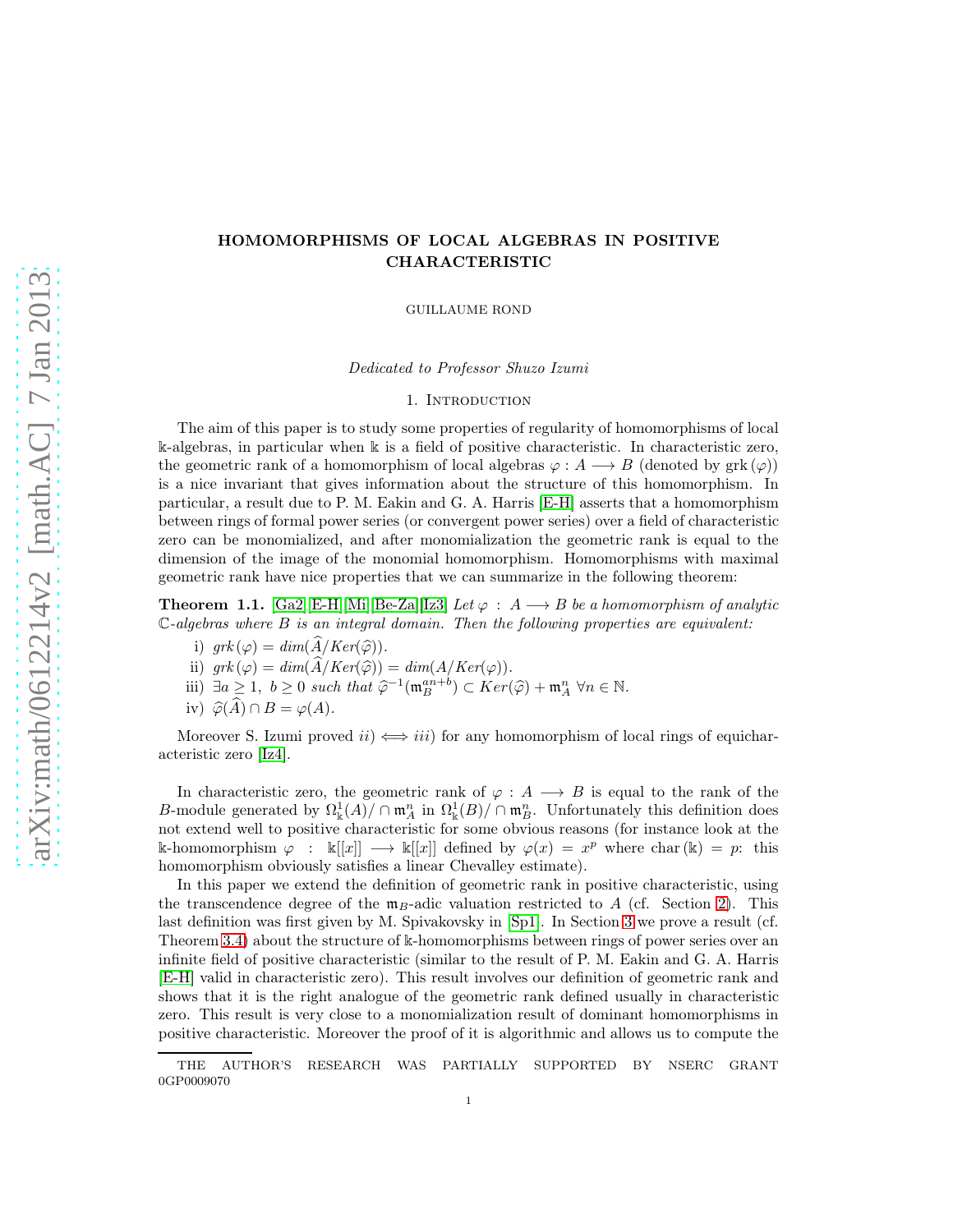geometric rank.

In Section [4](#page-9-0) we can deduce our first main result which is the positive characteristic analogue of the main result of [\[Iz3\]](#page-25-4), i.e.  $ii) \iff iii)$  of Theorem [1.1](#page-0-0) (Linear Chevalley's Lemma):

**Theorem [4.2](#page-10-0)** Let  $\varphi : A \longrightarrow B$  be a homomorphism of local k-algebras where k is a field of positive characteristic. Assume that  $\hat{A}$  is an integral domain and B is regular. Then the following conditions are equivalent:

- i)  $grk(\varphi) = dim(A)$ .
- ii) There exist  $a, b \in \mathbb{R}$  such that  $a\nu_{\mathfrak{m}_A}(f) + b \geq \nu_{\mathfrak{m}_B}(\varphi(f))$  for any  $f \in A$ .

Homomorphisms satisfying these equivalent conditions are called regular homomorphisms.

We would like to mention the work of R. Hübl [\[Hu\]](#page-25-7) who gave sufficient conditions for general homomorphisms of local rings to satisfy condition  $ii$ ). He uses a deep result of S. Izumi and D. Rees about the so-called Rees valuations. Unfortunately these conditions are difficult to check in practice and we do not know if they are necessary conditions.

In characteristic zero, the result of Izumi is important in subanalytic geometry, since Bierstone and Milman showed the paramount importance of the dependance of linearity of the Chevalley function on parameters for the composite function property (cf. [\[B-M1\]](#page-25-8), [\[B-M2\]](#page-25-9) or see [\[B-M3\]](#page-25-10) for a general survey about the importance of the Gabrielov's Theorem and the Izumi's Theorem in subanalytic geometry).

The end of the paper is devoted to show how we can use the monomialization Theorem (Theorem [3.4\)](#page-6-0) in any charateristic in order to obtain new results or generalizations of known results about regular homomorphisms of local k-algebras in any characteristic. For example in the second part of Section [4](#page-9-0) we give an interpretation in terms of diophantine approximation of the fact that the Chevalley function of a homomorphism that is not regular is not bounded by an affine function.

In Section [5](#page-16-0) we study homomorphisms of Henselian k-algebras, where k is a field of any characteristic (for definitions, see Section [5\)](#page-16-0), which are generalizations of homomorphisms of convergent or formal power series rings, and we give some cases where such a homomorphism  $\varphi: A \longrightarrow B$  satisfies  $\widehat{\varphi}^{-1}(B) = A$  or  $\text{Ker}(\widehat{\varphi}) = \text{Ker}(\varphi)\widehat{A}$ . For this we first state a preparation theorem for Henselian k-algebras (cf. Proposition [5.10\)](#page-18-0). Indeed the Weierstrass Preparation Theorem is essentially the only tool that we need for this study. Then we give a Henselian version of Theorem [3.4](#page-6-0) in any characteristic (cf. Theorem [5.19\)](#page-20-0). We deduce from it a weak version of a theorem of A. M. Gabrielov [\[Ga2\]](#page-25-1) (the analogue of  $ii) \implies iv$ ) of Theorem [1.1\)](#page-0-0) for good Henselian k-algebras in any characteristic (cf. Definition [5.14](#page-19-0) for the definition of a good Henselian k-algebra). This is our second main result:

**Theorem [5.21.](#page-21-0)** Let k be a field of any characteristic. Let  $\varphi : A \longrightarrow B$  a homomorphism of good Henselian k-algebras, where A and B are regular. If  $grk(\varphi) = dim(A)$  then  $\varphi$  is strongly injective (i.e.  $\widehat{\varphi}^{-1}(B) = A$ ).

In Section [6](#page-21-1) we study two particular cases of homomorphisms of local rings that are reg-ular. First, using the algorithmic proof of Theorem [5.19,](#page-20-0) we prove that  $\varphi$  is injective if and only grk  $(\varphi) = 2$ , when A is a two dimensional integral k-algebra with respect to a W-system (cf. Theorem [6.1\)](#page-22-0). We deduce from this a generalization of a theorem due to S. S. Abhyankar and M. van der Put [\[Ab-vdP\]](#page-24-0) (who studied the case when A is an analytic regular k-algebra in any characteristic):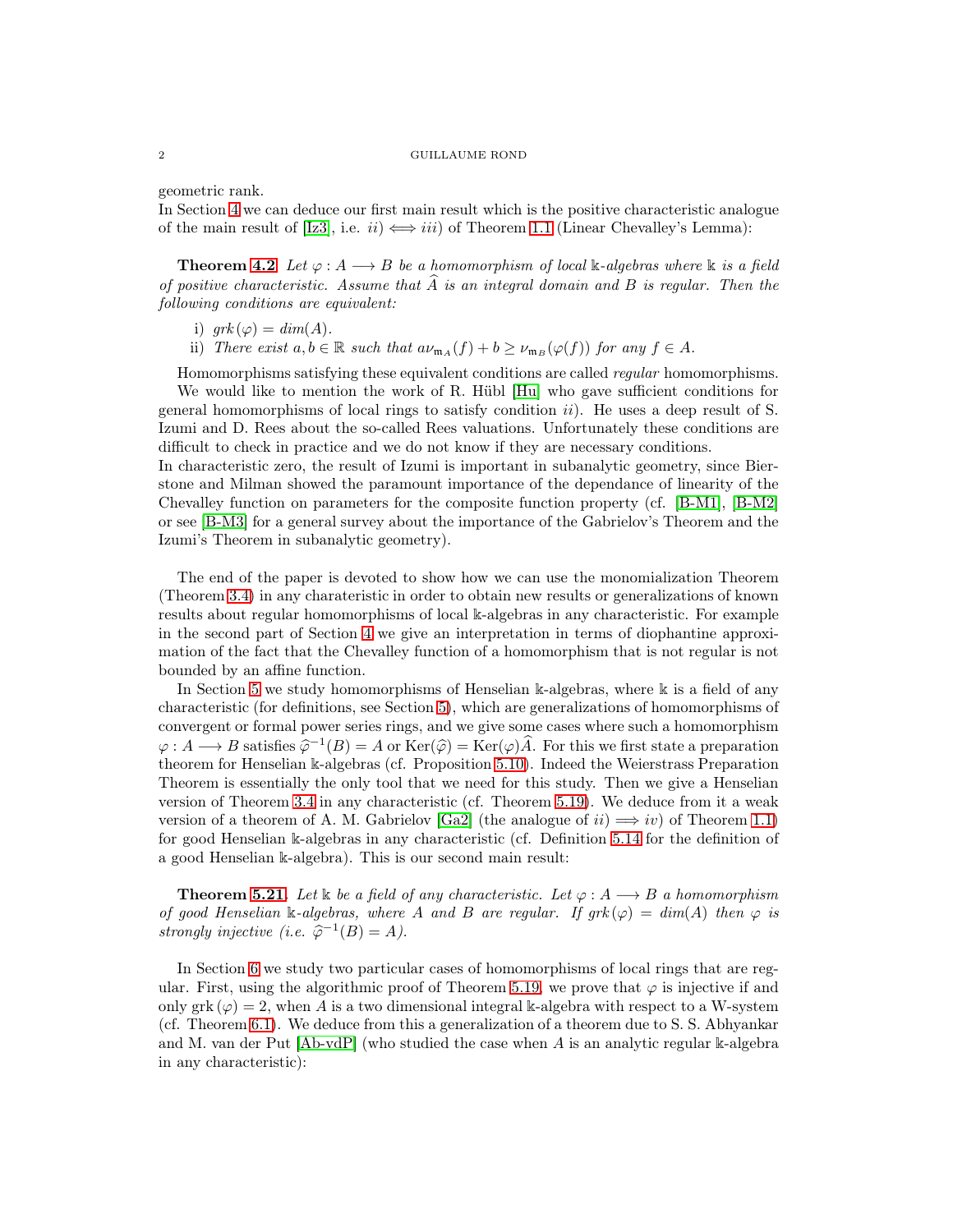**Theorem [6.3.](#page-23-0)** Let  $\&$  be a field of any characteristic. Let  $\varphi : A \longrightarrow B$  be a homomorphism of good Henselian k-algebras where A is regular and  $dim(A) = 2$ . If  $\varphi$  is injective then it is strongly injective.

The second particular case is the case of homomorphisms of analytic algebras defined by algebraic power series over any valued field. This case has been previously studied for  $k = \mathbb{C}$  in [\[To2\]](#page-25-11), [\[Be\]](#page-25-12) and [\[Mi\]](#page-25-2) using transcendental methods. We show here how to prove that such homomorphisms are regular using the monomialization theorem (cf. Corollary [6.8\)](#page-24-1).

Finally, there are still remaining open problems. One of them is to know if the Gabrielov's Theorem (that asserts the following: if  $\varphi : A \longrightarrow B$ , a homomorphism of analytic C-algebras, satisfies grk ( $\varphi$ ) = dim( $\widehat{A}/\text{Ker}(\widehat{\varphi})$ ) then  $\text{Ker}(\widehat{\varphi}) = \text{Ker}(\varphi)\widehat{A}$ ) extends to positive characteristic for analytic k-algebras (and even for good Henselian k-algebras in any characteristic). The proof of A. Gabrielov is quite difficult and the attempts to give a simpler proof (even over the field of complex number numbers  $\mathbb{C}$ ) have not been successful. An other one is to extend these results in mixed characteristic.

The author would like to thank Edward Bierstone for his comments about this work and his financial support at the University of Toronto. I would like also to thank Mark Spivakovsky who pointed out a few mistakes in a preliminary version and helped me to improve this paper with his mathematical and English remarks. Finally I would like to thank the referee for his useful comments and suggestions.

1.1. Terminology. In this paper, rings are always assumed to be commutative Noetherian rings with unity. In any case k denotes a field. A local k-algebra will be a local ring  $A$ , with maximal ideal  $m_A$ , along with an injective homomorphism  $k \longrightarrow A$  such that the induced homomorphism  $\Bbbk \longrightarrow A/\mathfrak{m}_A$  is a finite field extension. A homomorphism of local rings  $\varphi$ : A  $\longrightarrow$  B means a ring homomorphism such that  $\varphi(\mathfrak{m}_A) \subset \mathfrak{m}_B$  and the induced homomorphism  $A/\mathfrak{m}_A \longrightarrow B/\mathfrak{m}_B$  is a finite extension of fields. The  $\mathfrak{m}_A$ -adic order  $\nu_{\mathfrak{m}_A}$  is defined by  $\nu_{m_A}(f) := \max\{n \in \mathbb{N} / f \in \mathfrak{m}_A^n\}$  for any  $f \in A$ . For any  $f \in A$ , where A is a local ring, in(f) will denote the image of f in  $\mathrm{Gr}_{m_A}A$ .

## 2. The geometric rank

<span id="page-2-0"></span>Let  $\varphi : A \longrightarrow B$  be a homomorphism of local k-algebras and let us assume that A is an integral domain and B is regular. Consider the valuation  $\nu = \nu_B \circ \varphi$  defined on  $\text{Frac}(A/\text{Ker}(\varphi))$ , the quotient field of the domain  $A/\text{Ker}(\varphi)$ . We denote by  $A_{\nu}$  the valuation ring associated to  $\nu$  and by  $\mathfrak{m}_{\nu}$  its maximal ideal. We denote by tr.deg<sub>k</sub> $\nu$  the transcendence degree of the field extension  $\mathbb{k} \longrightarrow \frac{A_{\nu}}{\mathfrak{m}_{\nu}}$ .

The Abhyankar's Inequality says in our context that

$$
tr.deg_{\mathbb{k}}\nu + 1 \leq \dim(A/\text{Ker}(\varphi)) \quad (\leq \dim(A)).
$$

**Definition 2.1.** [\[Sp1\]](#page-25-6) If  $Ker(\varphi) \neq m_A$ , the integer tr.deg<sub>k</sub> $\nu + 1$  is called the geometric rank of  $\varphi$  and denoted grk $(\varphi)$ . If  $Ker(\varphi) = \mathfrak{m}_A$ , then grk $(\varphi) := 0$ .

<span id="page-2-1"></span>**Lemma 2.2.** Let  $\varphi$ , A and B as above. Assume moreover that A is an integral domain. Then  $grk(\varphi) = grk(\widehat{\varphi})$ .

*Proof.* We denote by  $A_{\nu}$  (resp.  $\widehat{A}_{\widehat{\nu}}$ ) the valuation ring associated to  $\nu = \nu_B \circ \varphi$  (resp. to  $\hat{\nu} = \nu_B \circ \hat{\varphi}$ ) and  $\mathfrak{m}_{\nu}$  (resp.  $\hat{\mathfrak{m}}_{\hat{\nu}}$ ) its maximal ideal. We have  $\hat{\mathfrak{m}}_{\hat{\nu}} \cap A_{\nu} = \mathfrak{m}_{\nu}$  thus the quotient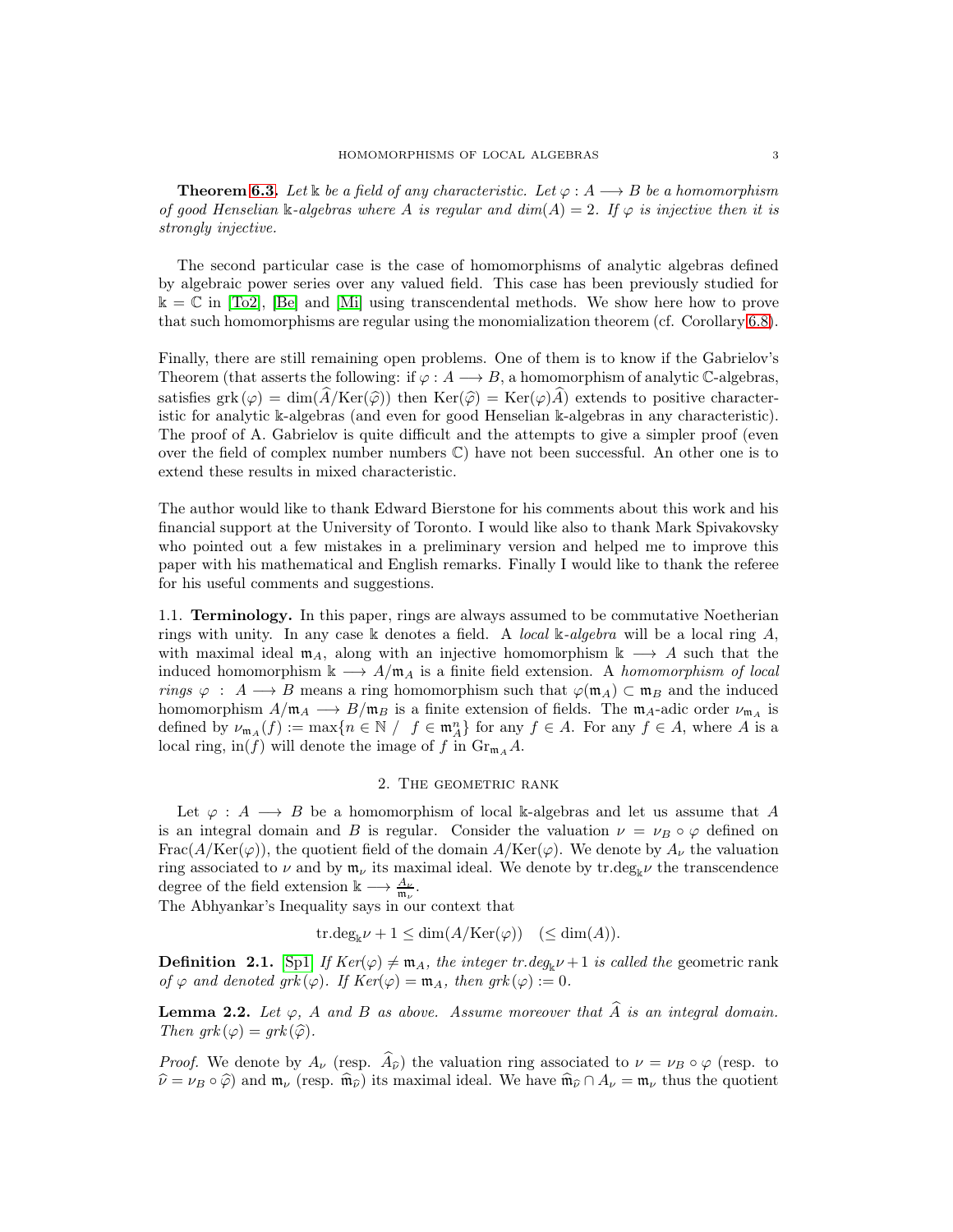homomorphism  $\frac{A_{\nu}}{\mathfrak{m}_{\nu}} \longrightarrow \frac{A_{\hat{\nu}}}{\mathfrak{m}_{\hat{\nu}}}$  is injective, hence  $grk(\hat{\varphi}) \geq grk(\varphi)$ .

On the other hand, if the images of  $f_1, ..., f_q \in \widehat{A}_{\widehat{\nu}}$  in the field  $\Bbbk_{\widehat{\nu}} = \frac{A_{\widehat{\nu}}}{\widehat{\mathfrak{m}}_{\widehat{\nu}}}$  are algebraically independent over k, then we can consider elements  $f'_1, ..., f'_q \in A_\nu$  such that  $f'_i - f_i \in \widehat{\mathfrak{m}}_{\widehat{\nu}}$ . Thus the images of  $f'_1, ..., f'_q$  in  $\Bbbk_{\hat{\nu}}$  are algebraically independent over k because their images coincide with the images of  $f_1, ..., f_q$ . Hence  $grk(\varphi) = grk(\varphi)$ .

<span id="page-3-2"></span>**Lemma 2.3.** Let  $\varphi : A \longrightarrow B$  be a homomorphism of local k-algebras where  $\widehat{A}$  is an integral domain and B is regular. If  $grk(\varphi) = dim(A)$  then  $\varphi$  and  $\widehat{\varphi}$  are both injective.

*Proof.* Since  $\dim(A) = \dim(\widehat{A})$  and  $\text{Ker}(\varphi)$  and  $\text{Ker}(\widehat{\varphi})$  are prime ideals, the assertion follows from the Abhyankar's Inequality.

<span id="page-3-0"></span>**Lemma 2.4.** Let  $\varphi : A \longrightarrow B$  and  $\sigma : A' \longrightarrow A$  be homomorphisms of local k-algebras, where A and A' are integral domains and B is regular. If  $\sigma$  is finite and injective then  $grk(\varphi \circ \sigma) = grk(\varphi).$ 

*Proof.* We may assume that  $\varphi$  is injective by replacing the local k-algebras A and A' by  $A/\text{Ker}(\varphi)$  and  $A'/\sigma^{-1}(\text{Ker}(\varphi))$  respectively. We denote by  $\nu$  and  $\nu'$  the valuations induced by  $\varphi$  and  $\varphi \circ \sigma$  respectively. Let  $f \in A_{\nu}$ . Then there are  $a_i \in A'_{\nu'}$  and  $k \in \mathbb{N}$  such that

$$
a_0 f^k + a_1 f^{k-1} + \dots + a_k = 0
$$

because  $\text{Frac}(A') \subset \text{Frac}(A)$  is finite. We can assume that at least one of the  $a_i$ 's satisfies  $\nu'(a_i) = 0$  by dividing the last relation by an element  $a_{i_0}$  satisfying  $\nu'(a_{i_0}) = \min_i \nu'(a_i)$ . Then, if  $\nu(f) = 0$ , we see that the image of f in  $\mathbb{k}_{\nu}$  satisfies a non-trivial integral equation over  $\Bbbk_{\nu'}$ . Then the field extension  $\Bbbk_{\nu'} \longrightarrow \Bbbk_{\nu}$  is algebraic and grk  $(\varphi) = \text{grk} (\varphi \circ \sigma)$ .

<span id="page-3-3"></span>**Lemma 2.5.** Let  $\varphi : \mathbb{k}[[x_1, ..., x_n]] \longrightarrow \mathbb{k}[[y_1, ..., y_m]]$  be a homomorphism of formal power series rings where  $\Bbbk \longrightarrow \Bbbk'$  is finite. Let  $\varphi_{\Bbbk'}$  denote the induced homomorphism  $\Bbbk'[[x_1, ..., x_n]] \longrightarrow$  $\mathbb{k}^{\prime}[[y_1, ..., y_m]]$ . Then  $grk(\varphi) = grk(\varphi_{\mathbb{k}^{\prime}})$ .

*Proof.* The homomorphism  $\mathbb{k}[[x_1, ..., x_n]] \longrightarrow \mathbb{k}[[x_1, ..., x_n]]$  is finite and injective. Thus the result follows from Lemma [2.4.](#page-3-0)

Finally we give a combinatorial characterization of the geometric rank. For any  $f \in$  $\mathbb{K}[[y_1, ..., y_m]],$  we denote by  $\text{in}(f)$  the form of lowest degree in the power series expansion of f. We define a total ordering  $\lt$  on  $\mathbb{N}^m$  in the following way: for any  $\alpha, \beta \in \mathbb{N}^m$ , we say that  $\alpha < \beta$  if  $(|\alpha|, \alpha_1, ..., \alpha_m) < (|\beta|, \beta_1, ..., b_m)$  for the left-lexicographic ordering, where  $|\alpha| := \alpha_1 + \cdots + \alpha_m$ . This ordering induces a monomial ordering on  $\kappa[[y_1, ..., y_m]]$ . If  $M = a_{\alpha}y^{\alpha}$  is a monomial, we define  $exp(M) := \alpha$ . For any  $f \in \mathbb{k}[[y_1, ..., y_m]],$  we define  $\text{in}_{<} (f)$  to be the monomial of least order in the power series expansion of f and  $\exp(f) := \exp(\text{in}_{\leq}(f)).$ 

<span id="page-3-1"></span>**Proposition 2.6.** Let  $\varphi : A := \mathbb{k}[[x_1, ..., x_n]] \longrightarrow B := \mathbb{k}[[y_1, ..., y_m]]$  be a homomorphism of formal power series rings. Let C be the minimal cone of  $\mathbb{R}^m$  containing  $\exp(\varphi(f))$  for any  $f \in \mathbb{k}[[x_1, ..., x_n]]$ . Then  $grk(\varphi) = dim(C)$ .

*Proof.* Let us denote by ord the  $(y_1, ..., y_m)$ -adic valuation on B and  $\nu$  the valuation on A equal to ord  $\circ \varphi$ .

Let  $\overline{f} \in \mathbb{k}_{\nu}$  being the image of  $f \in A_{\nu}$ . We may write  $f = \frac{g}{h}$  where  $g, h \in \mathbb{k}[[x_1, ..., x_n]]$  and  $\nu(g) = \nu(h)$ . The homomorphism  $\varphi$  induces an injection  $\mathbb{k}_{\nu} \longrightarrow \mathbb{k}_{\text{ord}} = \mathbb{k} \left( \frac{y_1}{y_m}, ..., \frac{y_{m-1}}{y_m} \right)$  $y_m$  , and the image of  $\overline{f}$  under this injection is just  $\frac{\text{in}(\varphi(g))}{\text{in}(\varphi(h))}$ .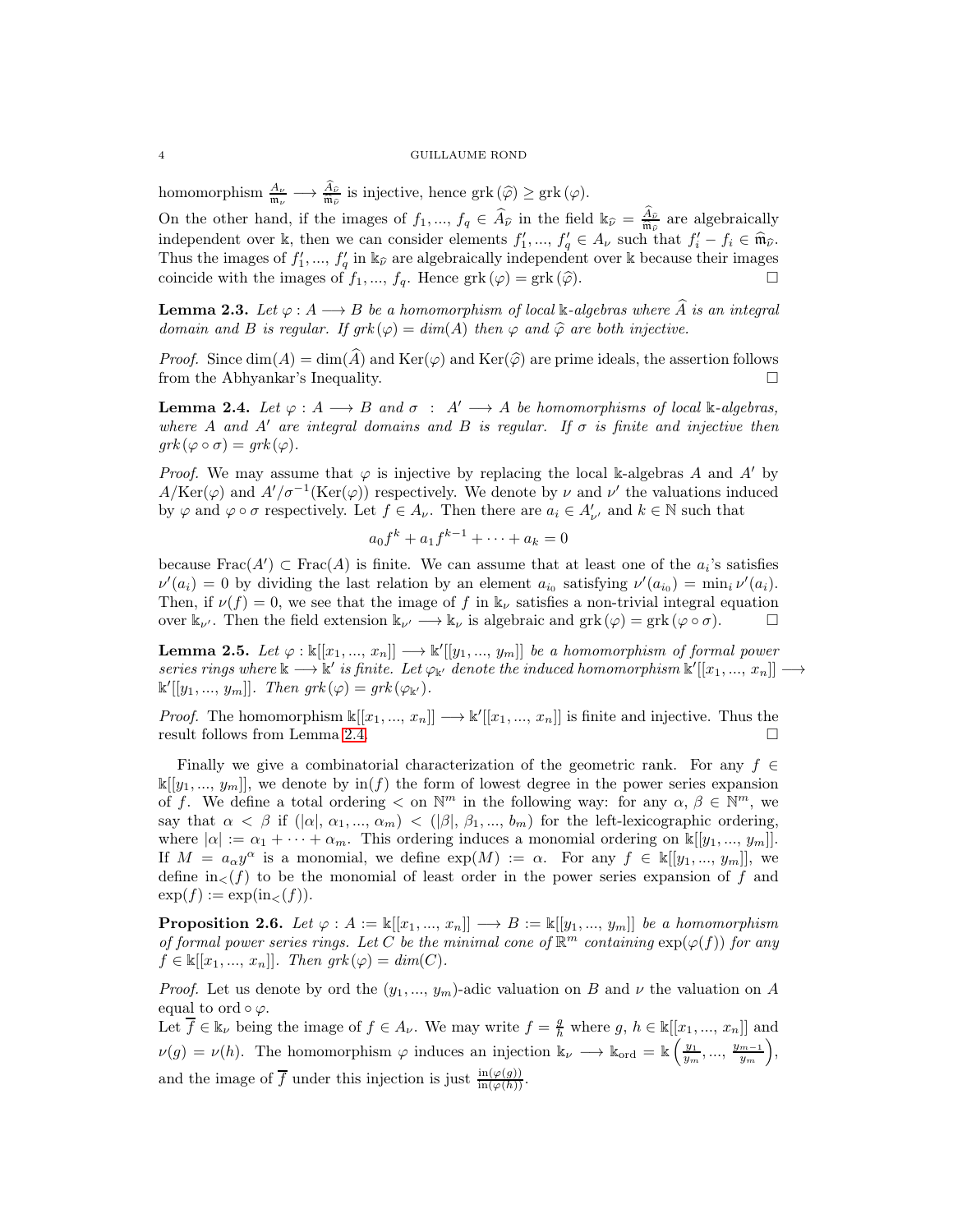Let us denote  $B' := \Bbbk[\text{in}(\varphi(f))]_{f \in \Bbbk[[x_1, ..., x_n]]}$  and  $\Bbbk' := \text{Frac}(B')$ . First we will prove that  $grk(\varphi) = \dim(B').$ 

We have  $\dim(B') = \dim(\text{Spec}(B'))$ . But we can look at B' as a graded ring because any homogeneous component of any element of B' is in B'. If we consider  $\text{Proj}(B')$ , we see that  $\dim(B') = \dim(\text{Proj}(B')) + 1$ . So we have to prove that  $\text{tr.deg}_{\mathbb{k}}\mathbb{k}_{\nu}$  is equal to the maximal number of algebraically independent elements of  $K'$  of the form  $g/h$  where g and h are homogeneous of same degree.

Let us choose  $f'_1, ..., f'_r \in \mathbb{K}'$  algebraically independent over k, such that  $f'_i = \frac{g'_i}{h'_i}$  for any i, where  $g'_i, h'_i \in B'$  are homogeneous of same degree. By definition there exist  $g_i$  and  $h_i \in \mathbb{k}[[x_1, ..., x_n]]$  such that  $\text{in}(\varphi(g_i)) = g'_i$  and  $\text{in}(\varphi(h_i)) = h'_i$  for any i. Let us denote  $f_i := \frac{g_i}{h_i}$  for any i. Then  $f_i \in A_{\nu}$  for all i and their images in  $\mathbb{k}_{\nu}$  are algebraically independent over k. Then we see that  $grk(\varphi) \geq \dim(B')$ .

On the other hand, let  $\overline{f}_1, ..., \overline{f}_s \in \mathbb{k}_{\nu}$  be algebraically independent over k. Let  $f_i \in A_{\nu}$  be a lifting of  $\overline{f}_i$  for  $1 \leq i \leq s$ . For any i we may write  $f_i = \frac{g_i}{h_i}$  where  $g_i, h_i \in \mathbb{k}[[x_1, ..., x_n]]$  and  $\nu(g_i) = \nu(h_i)$ . Let  $f'_i$  denote  $\frac{\text{in}(\varphi(g_i))}{\text{in}(\varphi(h_i))}$  for  $1 \leq i \leq s$ . Then  $f'_1, ..., f'_s \in \mathbb{K}'$  are algebraically independent over k. Thus  $grk(\varphi) = \dim(B')$ .

Now let us denote by B'' the sub-k-algebra of  $\mathbb{K}[y_1, ..., y_m]$  generated by the  $\text{in}_{>}(f)$  where  $f \in B'$ . Then, because B' is a k-subalgebra of  $\mathbb{K}[y_1, ..., y_m]$  generated by homogeneous polynomials, the Hilbert function of  $B'$  is the same as the Hilbert function of  $B''$  (for instance look at Proposition 6.6.1 of [\[K-R\]](#page-25-13)). It implies that  $\dim(B') = \dim(B'')$ . But  $\dim(B'')$  is exactly the dimension of C. Thus we have proved the proposition.  $\Box$ 

<span id="page-4-1"></span>Corollary 2.7. Let  $\varphi : A := \mathbb{k}[[x_1, ..., x_n]] \longrightarrow B := \mathbb{k}[[y_1, ..., y_m]]$  be a homomorphism of formal power series rings. Let t be a variable over  $\Bbbk$  and let  $\Bbbk := \Bbbk(t)$ . Let  $\varphi_{\Bbbk} : A' :=$  $\mathbb{K}[[x_1, ..., x_n]] \longrightarrow B' := \mathbb{K}[[y_1, ..., y_m]]$  be the homomorphism of formal power series rings induced by  $\varphi$ . Then  $grk(\varphi_{\mathbb{K}}) = grk(\varphi)$ .

*Proof.* According to the proof of Proposition [2.6,](#page-3-1)  $grk(\varphi) = \dim(\kappa[\inf f], f \in A]$  and  $grk(\varphi_{\mathbb{K}}) = \dim(\mathbb{K}[\text{in}(f), f \in A'])$ . If  $g = \text{in}(f)$  with  $f \in A'$  then  $g = \text{in}(\lambda_1 f_1 + \cdots + \lambda_s f_s)$ with  $\lambda_i \in \mathbb{K}$  and  $f_i \in A$  for  $1 \leq i \leq s$ . We may assume that  $\lambda_i \in \mathbb{K}[t]$  for  $1 \leq i \leq s$  by multiplying g by a non-zero element of K. We write  $\lambda_i = \sum_{j=0}^r \lambda_{i,j} t^j$  with  $\lambda_{i,j} \in \mathbb{k}$  for  $1 \leq i \leq s$  and  $0 \leq j \leq r$ . Then we get  $g = \sum_{j=0}^r g_j t^j$  with  $g_j = \text{in}(\sum_{i=1}^s \lambda_{i,j} f_i)$  for  $0 \leq j \leq r$ because t is transcendant over k. It follows that  $\mathbb{K}[\text{in}(f), f \in A']$  and  $\mathbb{K} \otimes_{\mathbb{K}} \mathbb{K}[\text{in}(f), f \in A]$ are k-isomorphic, hence grk  $(\varphi) = \text{grk}(\varphi_K)$ .

<span id="page-4-0"></span>**Proposition 2.8.** Let  $\varphi : A \longrightarrow B$ ,  $\sigma_1 : A \longrightarrow A$  and  $\sigma_2 : B \longrightarrow B$  be homomorphisms of local k-algebras. Let us assume that there exist  $a_1, a_2 > 0$  such that  $\mathfrak{m}_A^{a_1 n} \subset \sigma_1(\mathfrak{m}_A^n)$ and  $\mathfrak{m}_B^{a_2n} \subset \sigma_2(\mathfrak{m}_B^n)$  for any  $n \in \mathbb{N}$ . Then  $grk(\sigma_1) = dim(A), grk(\sigma_2) = dim(B)$  and  $grk(\varphi) = grk(\varphi \circ \sigma_1) = grk(\sigma_2 \circ \varphi).$ 

*Proof.* We will prove the result for  $\sigma_2$ , the proof for  $\sigma_1$  being similar. Using the notation used in the proof of Proposition [2.6,](#page-3-1)  $grk(\varphi) = \dim(B')$  is the degree of the Samuel polynomial P(n) equal to dim<sub>k</sub>  $\left(\frac{\varphi(A)}{\varphi(A)\cap\mathfrak{m}_B^n}\right)$ for  $n >> 0$ . In the same way grk ( $\sigma_2 \circ \varphi$ ) is equal to the degree of the Samuel polynomial  $Q(n)$  equal to  $\dim_{\mathbb{k}} \left( \frac{\sigma_2(\varphi(A))}{\sigma_2(\varphi(A)) \cap \mathfrak{m}_B^n} \right)$ for  $n >> 0$ . By assumption we have  $\mathfrak{m}_B^{a_2 n} \subset \sigma_2(\mathfrak{m}_B^n) \subset \mathfrak{m}_B^n$  for any  $n \in \mathbb{N}$ . Thus we get the following k-linear maps:

$$
\tfrac{\sigma_2(\varphi(A))}{\sigma_2(\varphi(A))\cap\mathfrak{m}_B^{\,2n}}\longrightarrow \tfrac{\sigma_2(\varphi(A))}{\sigma_2(\varphi(A))\cap\sigma_2(\mathfrak{m}_B^n)}\longrightarrow \tfrac{\varphi(A)}{\varphi(A)\cap\mathfrak{m}_B^n}\longrightarrow \tfrac{\sigma_2(\varphi(A))}{\sigma_2(\varphi(A))\cap\mathfrak{m}_B^n}
$$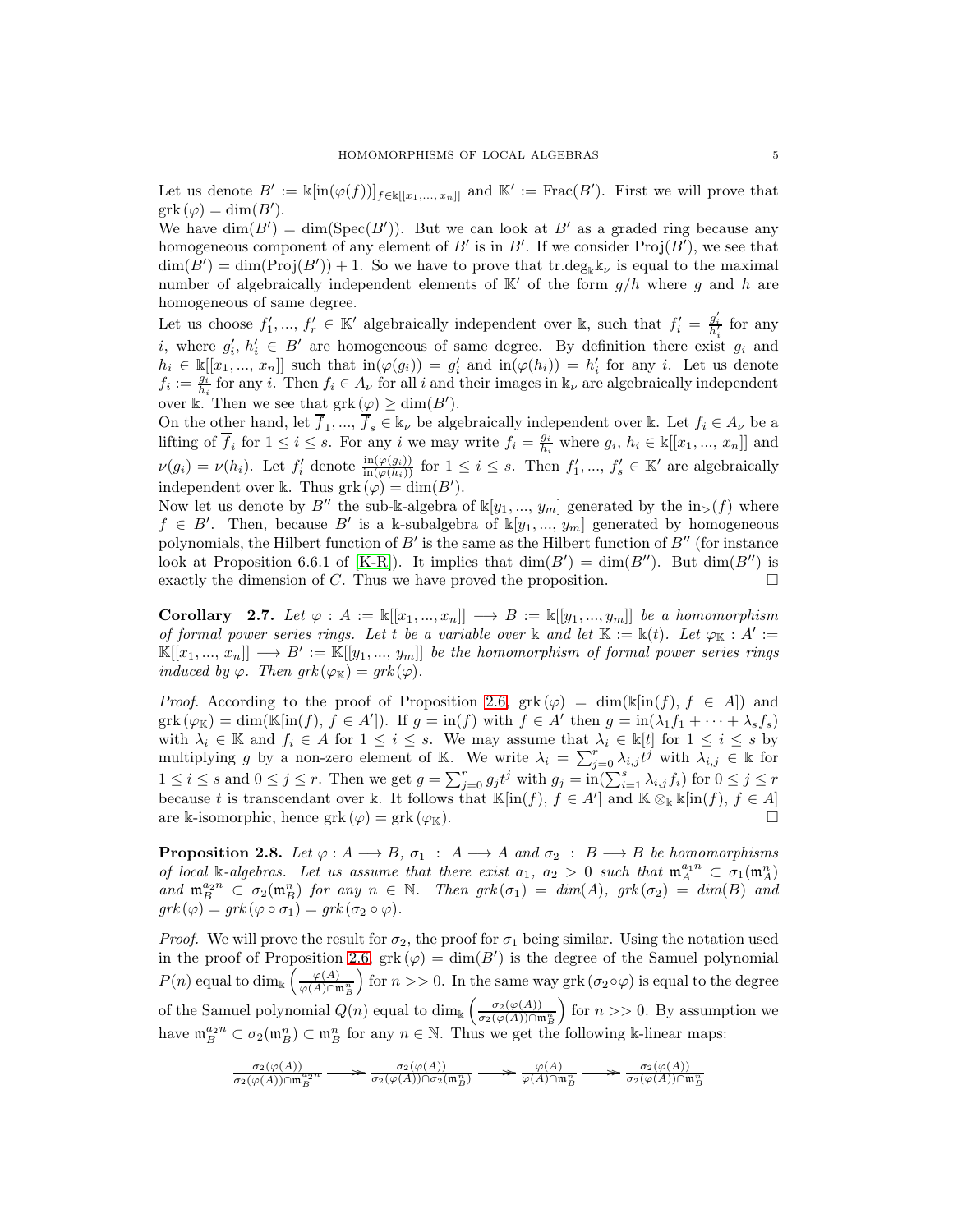where the first and last arrows are obvious quotient homomorphisms (thus they are k-linear) and where the second arrow is a surjective k-linear map defined by choosing a lifting in  $\frac{\varphi(A)}{\varphi(A)\cap\mathfrak{m}_B^n}$  of any element of  $\frac{\sigma_2(\varphi(A))}{\sigma_2(\varphi(A))\cap\sigma_2(\mathfrak{m}_B^n)}$ .

Hence we have  $Q(a_2n) \ge P(n) \ge Q(n)$  for  $n >> 0$ . Thus we see that  $\deg(P) = \deg(Q)$ , hence grk  $(\sigma_2 \circ \varphi) =$  grk  $(\varphi)$ . We get grk  $(\sigma_2) = \dim(B)$  by choosing  $\varphi = id_B$ .

### 3. algorithm for modifying a homomorphism of a given rank

<span id="page-5-0"></span>We give here a positive characteristic version of a theorem proved by Eakin and Harris [\[E-H\]](#page-25-0) in characteristic zero. This result is about the structure of homomorphisms of rings of formal power series over an infinite field of positive characteristic. First we give the following definition:

<span id="page-5-1"></span>**Definition 3.1.** Let  $\varphi : \mathbb{k}[[x_1, ..., x_n]] \longrightarrow \mathbb{k}[[y_1, ..., y_m]]$  a homomorphism of formal power series rings. An admissible transformation of  $\varphi$  is a homomorphism  $\overline{\varphi}$  related to  $\varphi$  in one of the following ways:

- (1) Modification by automorphisms: There exist a k-automorphism  $\tau$  of  $\mathbb{K}[[x_1, ..., x_n]]$ and a k-automorphism  $\sigma$  of  $\mathbb{K}[[y_1, ..., y_m]]$  such that  $\overline{\varphi} = \sigma \circ \varphi \circ \tau$ .
- (2) Modification by blowing-up: There is  $k \in \{1, ..., m-1\}$  such that  $\overline{\varphi} = \psi \circ \varphi$  where  $\psi$  is defined by

$$
\psi(y_i) = y_i \quad \text{for } i \leq k,
$$
  

$$
\psi(y_i) = y_k y_i \quad \text{for } i > k.
$$

(3) Modification by ramification: There is  $d \in \mathbb{N}^*$  such that  $\varphi = \overline{\varphi} \circ \psi_d$  where  $\psi_d$  is defined by

 $\psi_d(x_1) = x_1^d$ , and  $\psi_d(x_i) = x_i$   $\forall i \neq 1$ .

(4) Modification by contraction: There is  $k \in \{1, ..., n-1\}$  such that  $\varphi = \overline{\varphi} \circ \psi$  where  $\psi$  is defined by

$$
\psi(x_i) = x_i \quad \text{for } i \leq k,
$$
  

$$
\psi(x_i) = x_i x_k \quad \text{for } i > k.
$$

**Remark 3.2.** We define the local k-homomorphism  $q : \mathbb{K}[[x_1, ..., x_n]] \longrightarrow \mathbb{K}[[x_1, ..., x_n]]$ by  $q(x_1) = x_1x_2$  and  $q(x_i) = x_i$  for  $i > 1$ . It is clear that the homomorphisms  $\psi$  defined in (4) of Definition [3.1](#page-5-1) are compositions of q with permutations of the  $x_i$ 's. Thus we may use q instead of  $\psi$  in modification (4) of Definition [3.1.](#page-5-1) The same remark remains true for modifications by blowing-up.

<span id="page-5-2"></span>**Lemma 3.3.** Let  $\varphi : A := \Bbbk[[x_1, ..., x_n]] \longrightarrow B := \Bbbk[[y_1, ..., y_m]]$  a homomorphism of formal power series rings. Let us consider a modification  $\overline{\varphi}$  of  $\varphi$ . Then grk $(\overline{\varphi}) = grk(\varphi)$ . Moreover if there exist a and b such that

$$
a\nu_{\mathfrak{m}_A}(f) + b \ge \nu_{\mathfrak{m}_B}(\overline{\varphi}(f))
$$

for any  $f \in A$ , then there exist a' and b' such that

$$
a'\nu_{\mathfrak{m}_A}(f) + b' \ge \nu_{\mathfrak{m}_B}(\varphi(f))
$$

for any  $f \in A$ .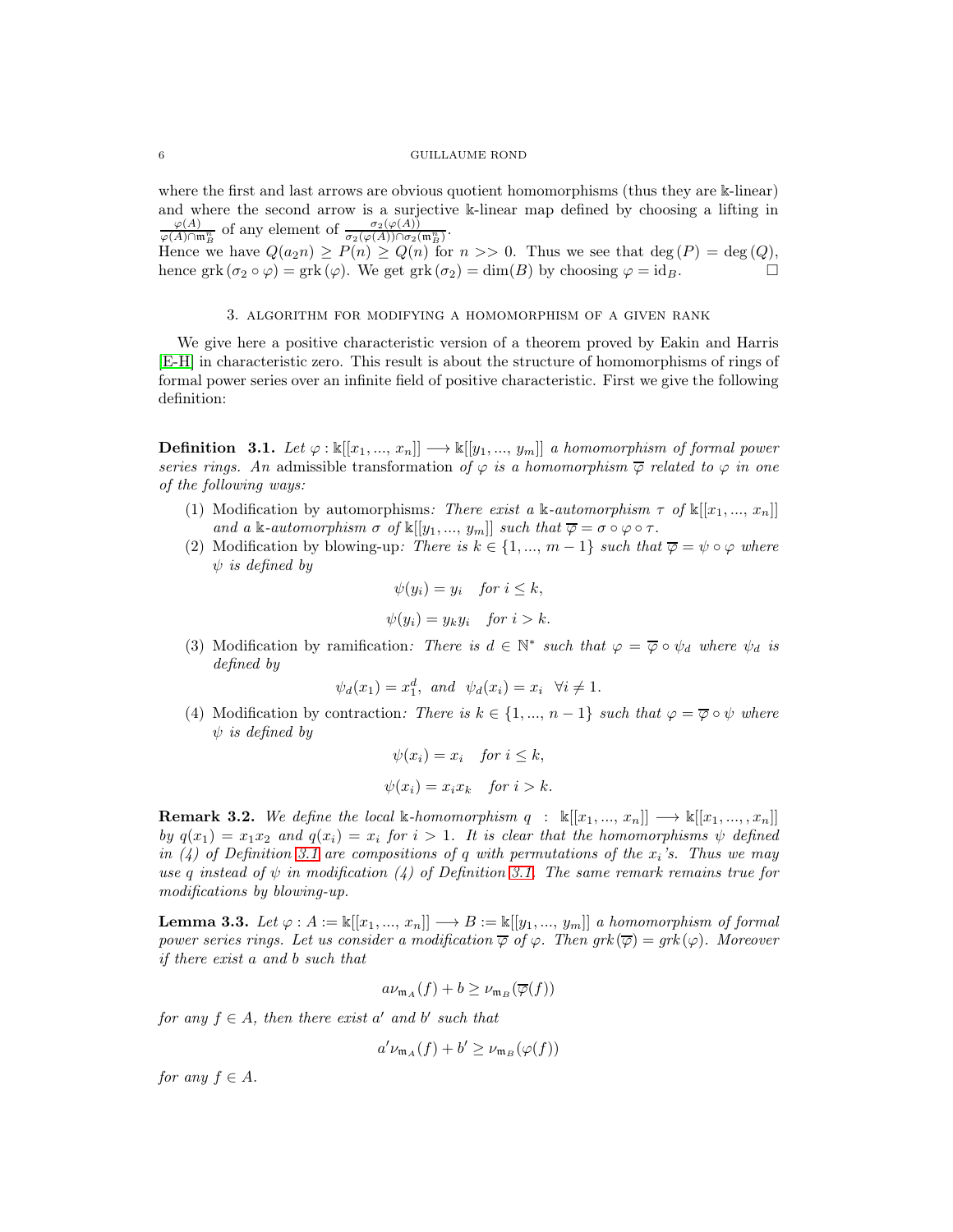Proof. The lemma is obvious for modifications of type (1). The second statement is a consequence of the following inequalities:

- $\nu_B(f) \leq \nu_B(\psi(f)) \leq 2\nu_B(f)$   $\forall f \in B$ , for modifications of type (2),
- $\nu_A(f) \leq \nu_A(\psi_d(f)) \leq d \nu_A(f) \ \ \forall f \in A$ , for modifications of type (3),

 $\nu_A(f) \leq \nu_A(\psi(f)) \leq 2\nu_A(f)$   $\forall f \in A$ , for modifications of type (4). Finally Proposition [2.8](#page-4-0) gives us grk  $(\overline{\varphi}) = \text{grk}(\varphi)$  in any cases.

Now we can state the key result of this article. The proof of this theorem is inspired by the proof of a similar result in characteristic zero proved by Eakin and Harris [\[E-H\]](#page-25-0).

<span id="page-6-0"></span>**Theorem** 3.4. Let k be an infinite field of characteristic  $p > 0$  and consider a homomorphism  $\varphi : A := \mathbb{k}[[x_1, ..., x_n]] \longrightarrow B := \mathbb{k}[[y_1, ..., y_m]]$  of power series rings. Then there exists a finite sequence of admissible homomorphisms of formal power series rings  $(\varphi_i)_{i=0}^k : \ \mathbb{K}[[x_1, ..., x_n]] \longrightarrow \mathbb{K}[[y_1, ..., y_m]]$  such that  $\varphi_0 = \varphi$  and  $\varphi_k(x_i) = y_i^{p^{\alpha_i}} u_i$ , for some units  $u_i$ , for  $i \leq grk(\varphi)$ , and  $\varphi_k(x_i) = 0$  for  $i > grk(\varphi)$ . Moreover, for any i,  $u_i = 1$  if  $\alpha_i = 0$ , and  $in(u_i) = 1$  and  $u_i \notin B^p$  if  $\alpha_i > 0$ .

*Proof.* If  $grk(\varphi) = 0$ , then  $\varphi(f) = 0$  for all  $f \in \mathfrak{m}_A$ . So we have the result. We assume now that  $grk(\varphi) > 0$ .

We will proceed by induction on the q-tuple  $\mu = (\mu_1, ..., \mu_q) \in (\mathbb{N} \cup \{+\infty\})^q$ , defined later, ordered with the lexicographic order where  $q \leq n$ . At the beginning,  $q = n$  and this q-tuple is  $(+\infty, ..., +\infty)$ .

Step 0: If  $\varphi(x_1) = 0$  we exchange  $x_n$  and  $x_1$ . Then we define  $q = n - 1$  and  $\mu :=$  $(\mu_1, ..., \mu_{n-1}) = (+\infty, ..., +\infty).$ 

**Step 1:** If  $\varphi(x_1) \neq 0$ , then we denote  $d := \text{ord}(\varphi(x_1)) \in \mathbb{N}^*$ . We denote by  $g_d(y_1, ..., y_m)$ the initial term of  $\varphi(x_1)$ . Let  $(a_{i,j})_{i,j=1,\ldots,m}$  be a non-singular matrix with entries in k such that  $g_d(a_{1,1}, ..., a_{m,1}) \neq 0$  (k is infinite). We define an automorphism  $\psi$  of  $\mathbb{K}[[y_1, ..., y_m]]$  by

$$
\psi(y_j) := \sum_{k=1}^m a_{j,k} y_k, \quad \forall j = 1, ..., m.
$$

So we get

 $\psi \circ \varphi(x_1) = g_d(a_{1,1}, ..., a_{m,1})y_1^d + \{\text{terms of degree } d \text{ not divisible by } y_1^d\}$ +{terms of degree  $> d$  }.

By composing  $\psi \circ \varphi$  on the right by the automorphism of  $\mathbb{k}[[x_1, ..., x_n]]$  consisting in dividing  $x_1$  by  $g_d(a_{1,1}, ..., a_{m,1})$ , we may assume that

 $\varphi(x_1) = y_1^d + \{$ terms of degree d not divisible by  $y_1^d\}$ 

+{terms of degree >  $d$ }.

Now we define the homomorphism  $\psi$  by

 $\psi(y_1) := y_1$ 

 $\psi(y_i) := y_1 y_i, \text{ for } i > 1.$ 

We have  $\psi \circ \varphi(x_1) = uy_1^d$ , u being a unit of  $\mathbb{k}[[y_1, ..., y_m]]$  with  $\text{in}(u) = 1$ .

**Step 2:** If  $d = ep^{\alpha}$  with  $gcd(e, p) = 1$ , then we see that  $\psi \circ \varphi = \varphi' \circ \tau'$  where  $\tau'(x_1) = x_1^e$ and  $\tau'(x_i) = x_i$  for  $i \neq 1$ , and  $\varphi'(x_1) = u'y_1^{p^{\alpha}}$  $\int_{1}^{p} \varphi'(x_i) = \psi \circ \varphi(x_i)$  for  $i \neq 1$  and  $\operatorname{in}(u') = 1$ .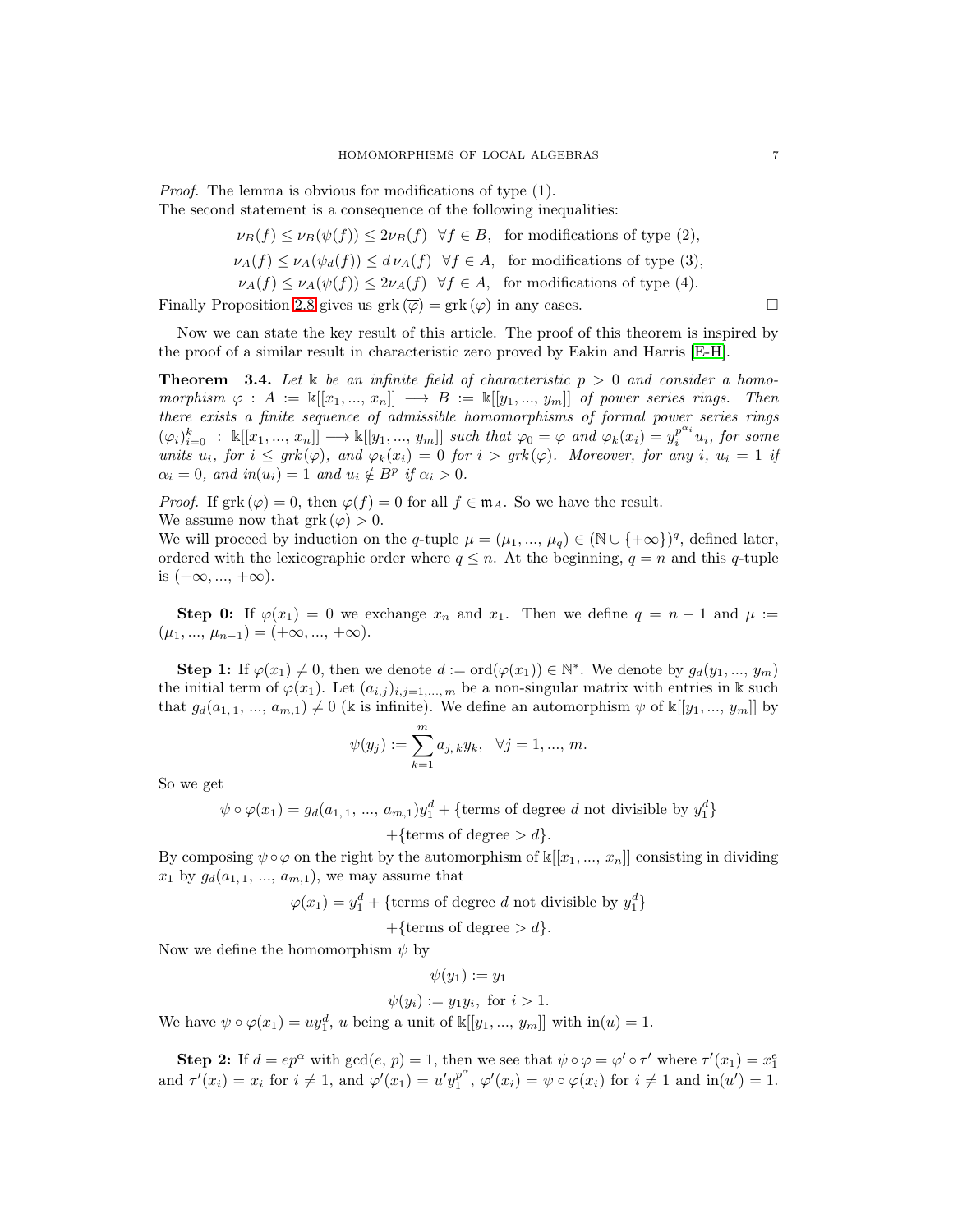So we can replace  $\varphi$  by  $\varphi'$ .

In particular, if  $gcd(d, p) = 1$ , then we may assume  $\varphi(x_1) = y_1$ .

Then, if  $u \in B^{p^{\beta}}$ , with  $\beta \leq \alpha$ , then we have  $\varphi(x_1) = u'^{p^{\beta}}(y_1^{p^{\alpha-\beta}})$  $\binom{p^{\alpha-\beta}}{1}$  <sup>p<sup> $\beta$ </sup>. So we see that</sup>  $\psi \circ \varphi = \varphi' \circ \tau'$  where  $\tau'(x_1) = x_1^{p^{\beta}}$  $p^{\beta}$  and  $\tau'(x_i) = x_i$  for  $i \neq 1$ , and  $\varphi'(x_1) = u'y_1^{p^{\alpha-\beta}}$  $\begin{array}{cc} p \\ 1 \end{array}$ ,  $\varphi'(x_i) = \psi \circ \varphi(x_i)$  for  $i \neq 1$  and  $\text{in}(u') = 1$ . So we may assume that  $\varphi(x_1) = uy_1^{p^{\alpha_1}}$  $\int_{1}^{p^{n_1}}$ , in(u) = 1 and  $u \notin B^p$  if  $\alpha_1 \neq 0$ . At this step, the q-tuple  $(\mu_1, ..., \mu_q) = (\alpha_1, +\infty, ..., +\infty).$ 

**Step 3:** We assume that  $\varphi(x_i) = y_i^{p^{\alpha_i}} u_i$ , for  $i < j$ , with  $\text{in}(u_i) = 1$  and  $u_i \notin B^p$  if  $\alpha_i \neq 0$ , and  $\varphi(x_i) = 0$  for  $i > q$ . Moreover we assume that  $\alpha_1 \leq \alpha_2 \leq \cdots \leq \alpha_{i-1}$ . We denote  $\mu = (\alpha_1, ..., \alpha_{j-1}, +\infty, ..., +\infty) \in (\mathbb{N} \cup \{+\infty\})^q$ .

We assume that  $\text{in}(\varphi(x_j))$  contains a monomial of the form  $cy_1^{k_1}...y_{j-1}^{k_{j-1}}$ . If  $p^{\alpha_i}$  divides  $k_i$  for all  $i \leq j-1$ , then we replace  $x_j$  by the element  $x_j - cx_1^{k_1/p^{\alpha_1}}...x_{j-1}^{k_{j-1}/p^{\alpha_{j-1}}}$ . We can go on and by induction, there are two cases. In the first case we can replace  $x_j$  by an element of the form  $x_j - \sum_k c_k x_1^{k_1/p^{\alpha_1}} ... x_{j-1}^{k_{j-1}/p^{\alpha_{j-1}}},$  where the sum is finite, and then we can assume that  $\text{in}(\varphi(x_j))$  has no monomial of the form  $cy_1^{k_1}...y_{j-1}^{k_{j-1}}$  where  $p^{\alpha_i}$  divides  $k_i$  for all i. In the second case we can replace  $x_j$  by an element of the form  $x_j - \sum_k c_k x_1^{k_1/p^{\alpha_1}} ... x_{j-1}^{k_{j-1}/p^{\alpha_{j-1}}},$ where the sum is not necessarily finite, and then we have  $\varphi(x_j) = 0$ .

If  $\varphi(x_j) = 0$ , then we exchange  $x_q$  and  $x_j$ . Then we replace q by  $q-1$  and  $\mu := (\mu_1, ..., \mu_q) =$  $(\alpha_1, ..., \alpha_{j-1}, +\infty, ..., +\infty).$ 

**Step 4:** We assume that  $\varphi(x_i) = y_i^{p^{\alpha_i}} u_i$ , for  $i < j$ , for some units  $u_i$  with  $\text{in}(u_i) = 1$  and  $u_i \notin B^p$  if  $\alpha_i \neq 0$ , and  $\varphi(x_i) = 0$  for  $i > q$ . Moreover we assume that  $\alpha_1 \leq \alpha_2 \leq \cdots \leq \alpha_{j-1}$ . As before we denote  $\mu = (\alpha_1, ..., \alpha_{j-1}, +\infty, ..., +\infty) \in (\mathbb{N} \cup \{+\infty\})^q$ .

Let us consider  $cy_1^{k_1}...y_m^{k_m}$  a monomial of in $(\varphi(x_j))$ . If one of  $k_j, ..., k_m$  is different from zero, then after a permutation of the elements  $y_j, ..., y_m$ , we can assume that  $k_j \neq 0$ . According to Step 3 we can assume that  $\text{in}(\varphi(x_j))$  has no monomial of the form  $cy_1^{k_1}...y_{j-1}^{k_{j-1}}$  where  $p^{\alpha_i}$ divides  $k_i$  for all i, and we assume that  $\varphi(x_i) \neq 0$ .

Assume that for any non-zero monomial  $M = cy_1^{k_1}...y_{j-1}^{k_{j-1}}$  of  $\text{in}(\varphi(x_j))$ ,  $p^{\alpha_i}$  divides  $k_i$  for any  $i < l$ , but for at least one such monomial  $p^{\alpha_l}$  does not divide  $k_l$ . After a change of variables of the form  $\sigma(y_i) = y_i$  for  $i \leq l$  and  $\sigma(y_i) = y_i + y_i^{\lambda_i}$  for  $i > l$  and for some  $\lambda_i \in \mathbb{N}$ , we may assume that  $\text{in}(\varphi(x_j))$  contains a non-zero monomial of the form  $cy_1^{k_1}...y_l^{k_l}$  where  $p^{\alpha_i}$  divides  $k_i$  for any  $i < l$  and  $p^{\alpha_l}$  does not divide  $k_l$ . Then after a composition with a homomorphism of the form  $\psi(y_i) = y_i$  for  $i \leq l$  and  $y_i = y_1 y_i$  for  $i > l$ , we may assume that each monomial of  $\text{in}(\varphi(x_j))$  depends only on  $y_1, ..., y_l$ . And by Step 3, we may assume that for any monomial  $cy_1^{k_1}...y_l^{k_l}$  of  $\text{in}(\varphi(x_j))$ ,  $k_i$  is divisible by  $p^{\alpha_i}$  for any  $i < l$ , and that  $k_l$ is not divisible by  $p^{\alpha_l}$ . Finally we can exchange  $x_j$  and  $x_l$  and we can apply the following lemma with  $\alpha = \alpha_l$ :

<span id="page-7-0"></span>**Lemma 3.5.** Under the hypothesis of Theorem [3.4,](#page-6-0) we assume that  $\varphi(x_i) = y_i^{p^{\alpha_i}}$  $\int_i^{p-i}$  for all  $i < l$  and that the monomials of  $in(\varphi(x_l))$  depend only on  $y_1, ..., y_l$ . We assume moreover that for any monomial  $cy_1^{k_1}...y_l^{k_l}$  of  $in(\varphi(x_l))$ ,  $k_i$  is divisible by  $p^{\alpha_i}$  for any  $i < l$ , and that  $k_l$  is not divisible by  $p^{\alpha}$ . Then there exists a finite sequence of modifications of  $\varphi$ , such that  $\overline{\varphi}$ , the last homomorphism of the sequence, satisfies

$$
\overline{\varphi}(x_i) = y_i^{p^{\alpha_i}} u_i \text{ for } i < l,
$$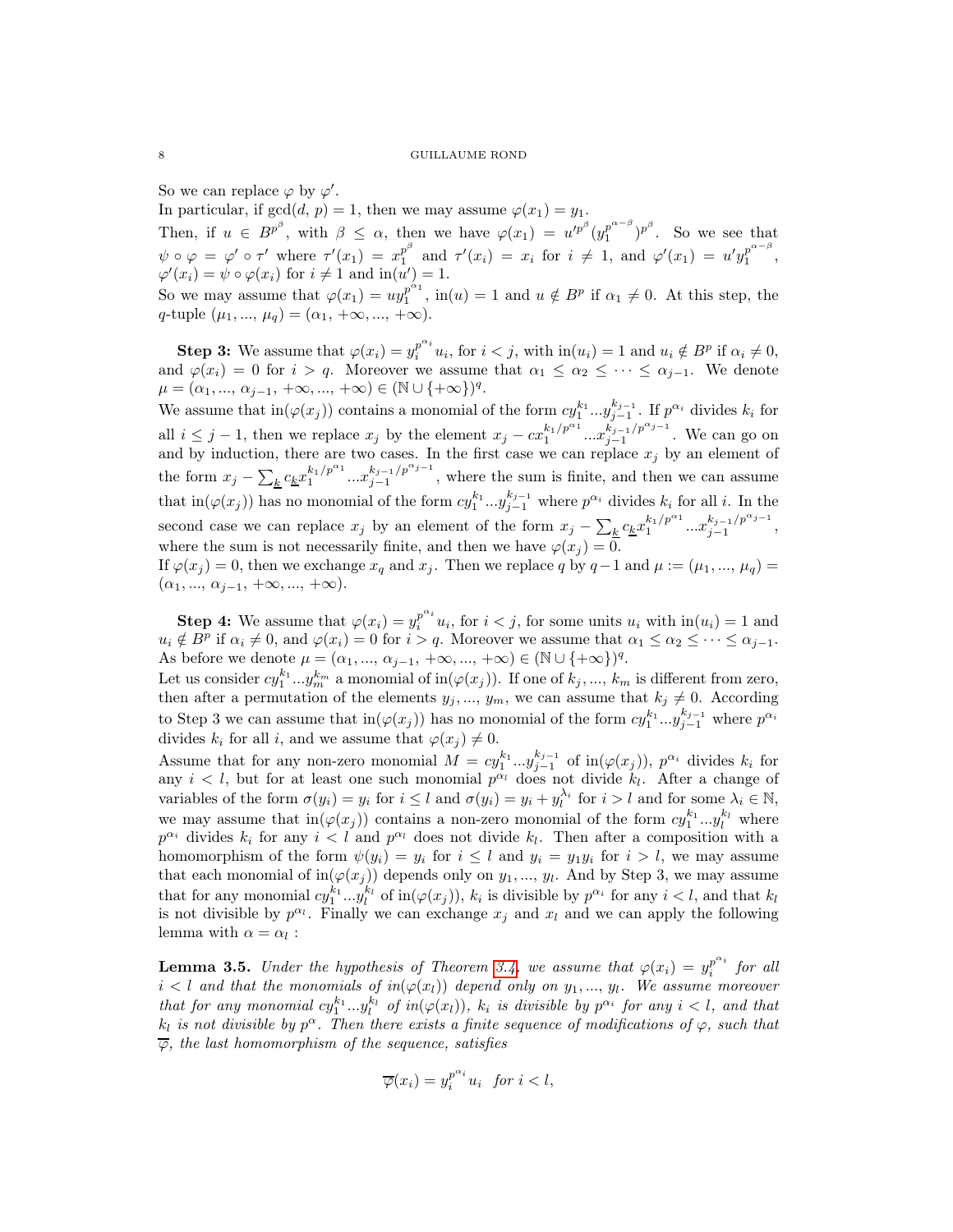$$
\overline{\varphi}(x_l) = y_l^{p^{\alpha'}} u_l
$$

for some units  $u_j$  and with  $\alpha' < \alpha$ .

*Proof of Lemma [3.5.](#page-7-0)* We have  $\varphi(x_l) = M_1v_1 + \cdots + M_rv_r$  for some units  $v_i$  and some monomials  $M_i$ . We assume that this expression is minimal: it means that none of these monomials divides another one. The convex hull in  $\mathbb{N}^m$  of the set of elements  $(w_1, ..., w_m)$  such that  $\text{in}(\varphi(x_l))$  contains a non-zero monomial of the form  $cy_1^{w_1}...y_m^{w_m}$  is a convex polyhedron P of dimension strictly less than l (because all such elements satisfy  $w_{l+1} = \cdots = w_m = 0$ ). Let  $(w_1, ..., w_l, 0, ..., 0)$  be a vertex of this polyhedron. In particular  $w_l$  is not divisible by  $\alpha$ . We may assume that  $M_1$  corresponds to this vertex. We denote by  $(w_{1,k},..., w_{m,k})$  the element of  $\mathbb{N}^m$  that corresponds to  $M_k$  for  $k > 1$ . Because  $M_1$  is a vertex of P the cone defined by the following equations in the variables  $e_i$ :

$$
\sum_{i=1}^{l} (w_{i,k} - w_i) e_i > 0
$$

for all k such that the monomial  $M_k$  depends only on  $y_1, ..., y_l$ , is a non-empty open set of  $(\mathbb{R}_{\geq 0})^l$ . Moreover for any  $C > 0$ , using modifications by blowing-up on the variables  $y_{l+1},..., y_m$ , we may assume that the monomials  $M_k$  depending on at least one of  $y_{l+1},..., y_m$ satisfy  $w_{1,k} + \cdots + w_{l,k} > C$ . Hence the cone defined by the equations:

(1) 
$$
\sum_{i=1}^{l} (w_{i,k} - w_i)e_i > 0, \quad k = 2, ..., r
$$

is a non-empty open set of  $(\mathbb{R}_{\geq 0})^l$ . Let  $(e_1, ..., e_l)$  be l linearly independent vectors of this cone with coefficients in N: we write  $e_i = (e_{i,1},...,e_{i,l})$  for each i. We can choose these vectors such that their determinant is not divisible by p and such that p does not divide  $e_{l,l}$ . Next we consider  $\psi$  defined by:

<span id="page-8-0"></span>
$$
\psi(y_i) = y_1^{e_{i,1}} \dots y_l^{e_{i,l}} \quad \text{for } 1 \le i \le l
$$

$$
\psi(y_i) = y_i \quad \text{for } i > l.
$$

Hence, because the vectors  $e_i$  satisfy  $(1)$ ,  $\psi \circ \varphi(x_l)$  is of the form  $\psi(M_1)u_l$  for some unit  $u_l$ . More precisely we have:

$$
\psi \circ \varphi(x_i) = y_1^{p^{\alpha_{i_{e_{i,1}}}} \cdots y_l^{p^{\alpha_{i_{e_{i,l}}}} u_i} \text{ for } i < l
$$
\n
$$
\psi \circ \varphi(x_l) = y_1^{\sum_{i=1}^{l} w_i e_{i,1}} \cdots y_l^{\sum_{i=1}^{l} w_i e_{i,l}} u_l.
$$

Because the vectors are linearly independent and because their determinant is not divisible by  $p$ , we can reduce to the following case by using modifications of type  $(4)$ :

$$
\psi \circ \varphi(x_i) = y_i^{p^{\alpha_i}} u_i \text{ for } i < l
$$

$$
\psi \circ \varphi(x_l) = y_l^{w_l e_{l,l} \det(e_{i,k})} u_l
$$

for some units  $u_i$ . And because  $e_{l,i}$  and  $\det(e_{i,k})$  are not divisible by p, according to the Cramer's rule and using Step 2, we may assume that:

$$
\varphi(x_l) = y_l^{p^{\alpha'}} u'_l
$$

where  $\alpha' < \alpha$ , because  $w_l$  is not divisible by p

 $\alpha$ .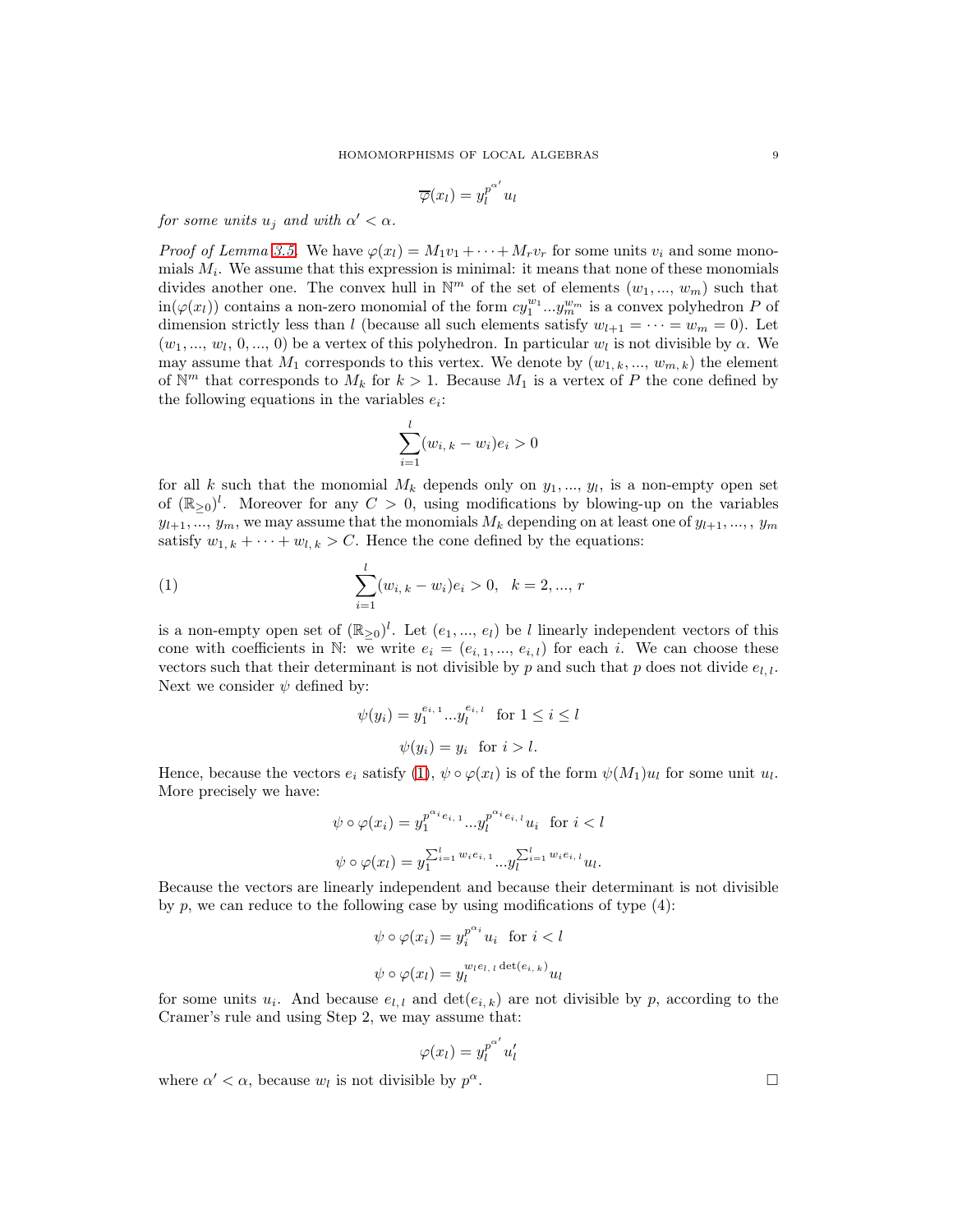Finally, using Step 2, we may assume that

$$
\varphi(x_i) = y_i^{p^{\alpha'_i}} u_i \text{ for } i \le l,
$$

for some units  $u_i$ , where  $(\alpha'_1, ..., \alpha'_l) <_{lex} (\alpha_1, ..., \alpha_l)$  (this can be achieved by permuting the  $x_i$ 's and the  $y_i$ 's). Then, if we denote  $\mu' = (\alpha'_1, ..., \alpha'_l, +\infty, ..., +\infty)$ , we have  $\mu >_{lex} \mu'$ .

**Step 5:** We assume that we have  $\varphi(x_i) = y_i^{p^{\alpha_i}} u_i$  for some units  $u_i$  with  $\text{in}(u_i) = 1$ , where  $u_i \notin B^p$  whenever  $\alpha_i > 0$ , for any  $i < j$ , and  $\varphi(x_i) = 0$  for  $i > q$ . We assume that  $\alpha_1 \leq \alpha_2 \leq \cdots \leq \alpha_{j-1}$  and we denote  $\mu = (\alpha_1, ..., \alpha_{j-1}, +\infty, ..., +\infty) \in (\mathbb{N} \cup \{+\infty\})^q$ .

According to Step 4, we may assume that none of the monomials of  $\text{in}(\varphi(x_i))$  depends only on  $y_1, ..., y_{j-1}$ . After a change of variables in  $y_j, ..., y_m$  we may assume that one of the monomials of in $(\varphi(x_i))$  depends only on  $y_1, ..., y_j$ . By composing with the homomorphism  $\psi$  defined by

$$
\psi(y_i) = y_i, \text{ for } i \leq j
$$
  

$$
\psi(y_i) = y_i y_j, \text{ for } i > j
$$

we can assume that  $\text{in}(\varphi(x_i))$  depends only on  $y_1, ..., y_j$ , but any of its monomials depends on  $y_j$ . So we have  $\text{in}(\varphi(x_j)) = y_j^k P_{d-k}(y_1, ..., y_j)$  where  $P_{d-k}$  is a homogeneous polynomial of degree k not divisible by  $y_i$ .

Thus, we may use Lemma [3.5](#page-7-0) and assume that

$$
\varphi(x_i) = y_i^{\alpha_i} u_i \text{ for } i < j,
$$

$$
\varphi(x_j) = y_j^{\alpha} u_j
$$

for some units  $u_i$  and some integer  $\alpha$ . Finally, using Step 2, we may assume that  $\varphi(x_i) =$  $y_i^{p^{\alpha'_i}} u_j$  for some units  $u_i$  with  $\text{in}(u_i) = 1$  and  $u_i \notin B^p$  if  $\alpha'_i \neq 0$ . Moreover we see that  $(\alpha'_1, ..., \alpha'_{j-1}) \leq_{lex} (\alpha_1, ..., \alpha_{j-1})$ . Hence after permutation of the variables we may assume that  $\alpha'_1 \leq \cdots \leq \alpha'_j$  and  $\mu' = (\alpha'_1, ..., \alpha'_j, +\infty, ..., +\infty) < \mu$ .

**Step 6:** Eventually, we have  $\varphi(x_i) = y_i^{p^{\alpha_i}} u_i$ , for  $i \leq q$  and  $\varphi(x_i) = 0$  for  $i > q$ , where  $\alpha_1 \leq \alpha_2 \leq \cdots \leq \alpha_q$  and  $u_i$  are units. In this case one checks that

$$
\frac{A_{\nu}}{\mathfrak{m}_{\nu}} = \mathbb{k} \left( \frac{x_q}{x_{q-1}^{p^{\alpha_q} - \alpha_{q-1}}}, \dots, \frac{x_2}{x_1^{p^{\alpha_2} - \alpha_1}} \right),
$$

and we have grk  $(\varphi) = q$ . Because the geometric rank is invariant under modifications, we get the result.  $\Box$ 

<span id="page-9-1"></span>**Remark 3.6.** If char  $(\mathbb{k}) = 0$ , the proof of the result of Eakin and Harris is similar. Namely, at Step 2 we get  $\varphi(x_1) = y_1$  because any unit u with  $in(u) = 1$  is a d-power for any  $d \in \mathbb{N}^*$ . Then we can skip Steps 3 and 4 because if  $g(y_1, ..., y_{j-1}) := \varphi(x_j)(y_1, ..., y_{j-1}, 0, ..., 0)$ , then we replace  $x_j$  by  $x'_j = x_j - g(x_1, ..., x_{j-1})$  and  $\varphi(x'_j)$  has no monomial of the form  $cy_1^{k_1}...y_{j-1}^{k_{j-1}}$ .

# 4. Linear Chevalley's lemma

<span id="page-9-0"></span>The aim of this section (and originally of the present paper) is to give an answer to a question that S. Izumi asked the author. This question is related to the following result of C. Chevalley on complete local rings: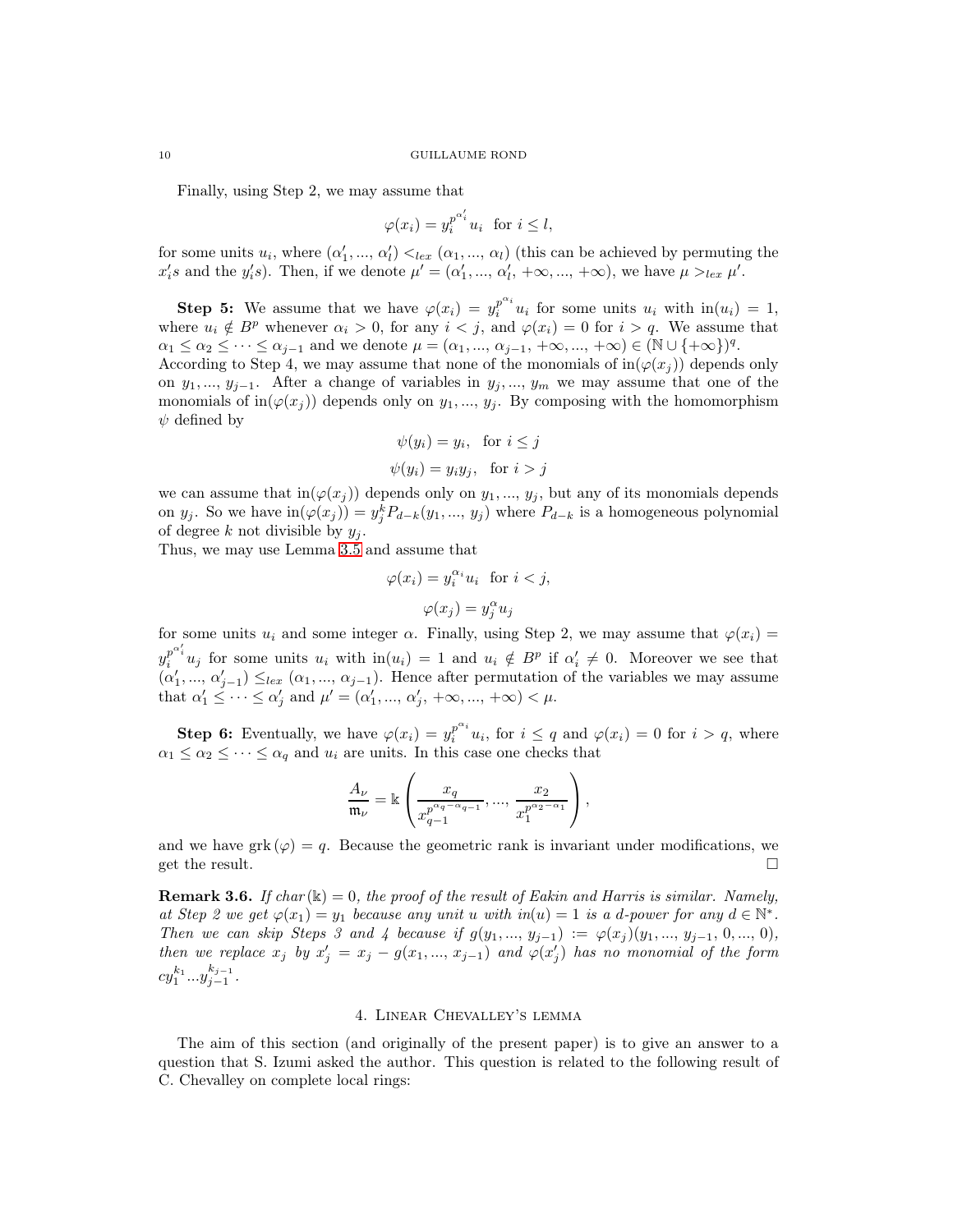**Theorem** 4.1. [\[Ch\]](#page-25-14) Let A be a complete local ring with maximal ideal m. Let  $(a_n)$  be a decreasing sequence of ideals of A such that  $\cap_n \mathfrak{a}_n = \{0\}$ . Then there exists a function  $\beta : \mathbb{N} \longrightarrow \mathbb{N}$  such that  $\mathfrak{a}_{\beta(n)} \subset \mathfrak{m}^n$  for any positive integer n.

In particular, if we consider an injective homomorphism of local rings  $\varphi : A \longrightarrow B$  where A is complete, then there exists a function  $\beta : \mathbb{N} \longrightarrow \mathbb{N}$  such that  $\varphi^{-1}(\mathfrak{m}_{B}^{\beta(n)}) \subset \mathfrak{m}_{A}^{n}$  for any natural number *n*. This can be restated by saying that  $\beta(\nu_{m_A}(f)) \geq \nu_{m_B}(\varphi(f))$  for any  $f \in A$ . The least function  $\beta$  satisfying this inequality is called the Chevalley function of  $\varphi$ . If  $\beta$  is bounded from above by a linear function we say that  $\varphi$  has a linear Chevalley estimate. S. Izumi (in [\[Iz3\]](#page-25-4) and [\[Iz5\]](#page-25-15)), in the case of equicharacteristic zero local rings, proved that  $\varphi$  has a linear Chevalley estimate if and only if  $grk(\varphi) = \dim(A)$ . The question asked by S. Izumi was the following: is it possible to extend this result for local k-algebras with char(k)  $> 0$ ? We can state such an analogue of the main result of [\[Iz3\]](#page-25-4) in positive characteristic :

<span id="page-10-0"></span>**Theorem 4.2.** Let  $\varphi : A \longrightarrow B$  be a homomorphism of local k-algebras where k is a field of positive characteristic. Assume that A is an integral domain and B is regular. Then the following conditions are equivalent:

- i)  $grk(\varphi) = dim(A)$ .
- ii) There is  $a, b \in \mathbb{R}$  such that  $a\nu_{m_A}(f) + b \geq \nu_{m_B}(\varphi(f))$  for any  $f \in A$ .

**Definition 4.3.** A homomorphism of k-algebras  $\varphi : A \longrightarrow \text{such that } grk(\varphi) = \dim(A/Ker(\varphi))$ is called a regular homomorphism of k-algebras.

4.1. **Proof of Theorem [4.2.](#page-10-0)** In order to give a proof of this theorem, we first state the following two lemmas:

<span id="page-10-1"></span>**Lemma 4.4.** Let  $\sigma: A \longrightarrow B$  be a finite and injective homomorphism of complete local rings (we do not assume that the rings are local rings of equal characteristic). Then  $\sigma$  satisfies property ii) of Theorem [4.2.](#page-10-0)

*Proof.* By induction we only need to prove the lemma when  $B$  is generated by a single element over A. We denote by z this element which is integral over A. If  $z \notin \mathfrak{m}_B$ , then  $\mathfrak{m}_B = \mathfrak{m}_A B$ , thus, for any  $n \in \mathbb{N}^*$ ,  $\mathfrak{m}_B^n \cap A = \mathfrak{m}_A^n B \cap A \subset \mathfrak{m}_A^{n-C}$  for some  $C \in \mathbb{N}$  not depending on  $n$  (by the Artin-Rees Lemma).

Let us assume from now on that  $z \in \mathfrak{m}_B$ . The k-algebra  $B/\mathfrak{m}_A B$  is a finite k-module generated by 1,...,  $z^{d-1}$  modulo  $\mathfrak{m}_A$  for some  $d \in \mathbb{N}^*$ . Let us assume that 1,...,  $z^{d-1}$  is a k-basis of this k-algebra. Thus, by Theorem 30.6 [\[Na\]](#page-25-16), we see that 1,  $z, \ldots, z^{d-1}$  generate B as a A-module. It means that there exists an irreducible polynomial  $P(Z) := Z^d +$  $a_{d-1}Z^{d-1} + \cdots + a_0 \in A[Z]$  such that B is isomorphic to  $A[Z]/((P(Z))$ . Moreover  $a_i \in \mathfrak{m}_A$ , for  $0 \leq i \leq d-1$ , because 1, ...,  $z^{d-1}$  is a k-basis of  $B/\mathfrak{m}_A B$ . Let  $\alpha := \min_{0 \leq i \leq d-1} {\text{ord}_A(a_i)}$ 

(in particular  $\alpha > 0$ ). Then  $z^d \in \mathfrak{m}_A^{\alpha}B$ . By induction,  $z^{dn} \in \mathfrak{m}_A^{\alpha n}B$  for any  $n \in \mathbb{N}$ . Hence, for any  $n \in \mathbb{N}$ :

$$
\mathfrak{m}_{B}^{(\alpha+d)n+1} = (\mathfrak{m}_{A}B + (z))^{(\alpha+d)n+1} \subset \mathfrak{m}_{A}^{(\alpha+d)n+1}B + (z)\mathfrak{m}_{A}^{(\alpha+d)n}B + \dots + (z^{dn+1})\mathfrak{m}_{A}^{\alpha n}B + (z^{dn})
$$

$$
\subset \mathfrak{m}_{A}^{\alpha n}B + (z^{dn}) \subset \mathfrak{m}_{A}^{\alpha n}B.
$$

Thus  $\mathfrak{m}_B^{(\alpha+d)n+1} \cap A \subset \mathfrak{m}_A^{\alpha n} B \cap A \subset \mathfrak{m}_A^{\alpha n-C}$  for some  $C \in \mathbb{N}$  not depending on n. This proves the lemma because  $\alpha > 0$ .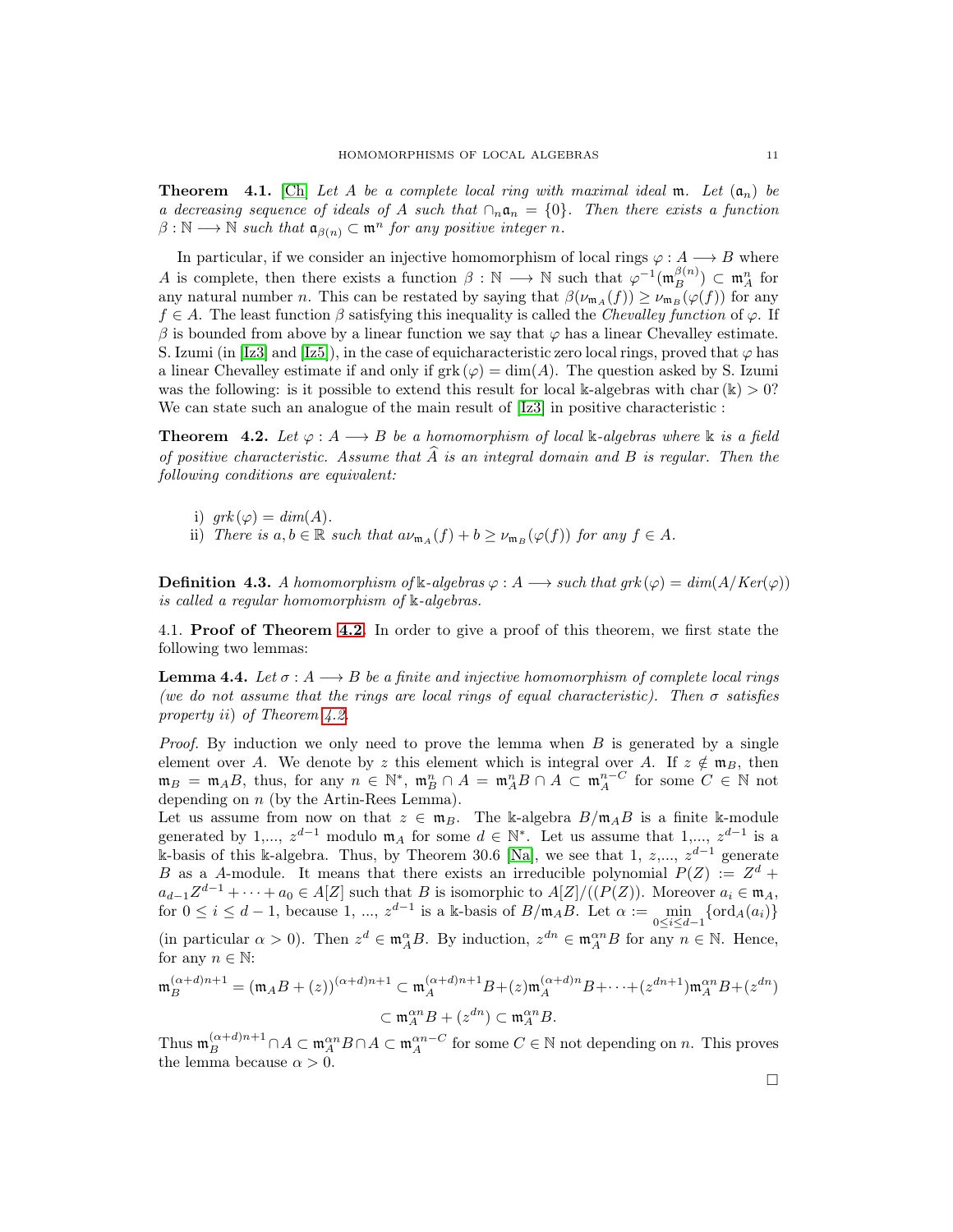<span id="page-11-0"></span>**Lemma 4.5.** [\[Iz1\]](#page-25-17) Let  $\varphi : A \longrightarrow B$  and  $\sigma : A' \longrightarrow A$  be two homomorphisms of local rings where  $\sigma$  is finite and injective and  $\widehat{A}$  is an integral domain. Then  $\varphi$  satisfies ii) if and only if  $\varphi \circ \sigma$  satisfies ii).

*Proof.* Because  $\sigma$  is finite and injective, if  $\varphi$  satisfies ii) then  $\varphi \circ \sigma$  satisfies ii) by Lemma [4.4.](#page-10-1) In order to prove the "if"-part we follow the proof of Theorem 1.2 (1)  $\implies$  (2) of [\[Iz1\]](#page-25-17) using the fact that there exist two positive constants c, d such that  $\nu_A(fg) \leq c(\nu_A(f) + \nu_A(g)) + c$ d, ∀f,  $g \in A$  (cf. [\[Re\]](#page-25-18))

 $\Box$ 

Now we can begin the proof of Theorem [4.2.](#page-10-0) We will first reduce to the case where A and B are complete. We remark that for any  $f \in A$  we have  $\nu_{m_A}(f) = \nu_{m_{\hat{A}}}(f)$  because A is flat over A. So the order is invariant under completion. The Krull dimension and the geometric rank are also invariant under completion. Moreover, the inequality  $ii)$  of Theorem [4.2](#page-10-0) is equivalent to a similar estimate for  $\hat{\varphi} : \hat{A} \longrightarrow \hat{B}$  following remark 4.4 of [\[Iz1\]](#page-25-17).

From now on we assume that A and B are complete and  $\varphi = \hat{\varphi}$ . Then we show that i) and ii) are always true if  $\dim(A) = 0$ :  $grk(\varphi) = \dim(A)$  is trivially true because  $grk(\varphi) \leq dim(A) = 0$ . So i) is true. In particular, using Lemma [2.3,](#page-3-2)  $\varphi$  is injective. On the other hand A is artinian and so the following descending chain of ideals stabilizes:  $A \supset \varphi^{-1}(\mathfrak{m}_B) \supset ... \supset \varphi^{-1}(\mathfrak{m}_B^n) \supset ...$  So there exists b such that  $\nu_{\mathfrak{m}_B}(\varphi(f)) \leq b$  for any  $f \in A \backslash \text{Ker } \varphi = A \backslash \{0\}$ , and *ii*) is true.

From now on we assume that A and B are complete, B is regular and  $\dim(A) \geq 1$ . In particular  $B = \mathbb{k}[[y_1, ..., y_m]]$  where  $\mathbb{k} \longrightarrow \mathbb{k}'$  is finite (it follows from the definition of a homomorphism of local k-algebras).

**Step 1:** Assume that  $\mathbb{k} = \mathbb{k}'$  and  $\mathbb{k}$  is an infinite field.

(I) Implication  $ii) \implies i$ ).

We may reduce to the case A is regular by using Lemma [2.4,](#page-3-0) i.e.  $A = \kappa[[x_1, ..., x_n]]$ . Moreover we have  $B = \kappa[[y_1, ..., y_m]]$ . We need to prove that  $grk(\varphi) = n$ . Using Theorem [3.4,](#page-6-0) we get a commutative diagram as follows:

$$
\begin{aligned} \mathbb{k}[[x_1, ..., x_n]] &\xrightarrow{\varphi} \mathbb{k}[[y_1, ..., y_m]] \\ &\downarrow{\sigma_1} &\downarrow{\sigma_2} \\ \mathbb{k}[[x_1, ..., x_n]] &\xrightarrow{\overline{\varphi}} \mathbb{k}[[y_1, ..., y_m]] \end{aligned}
$$

where  $\sigma_1$  and  $\sigma_2$  are compositions of homomorphisms defined in Definition [3.1](#page-5-1) and  $\overline{\varphi}(x_i)$  $y_i^{p^{\alpha_i}} u_i$  for  $1 \leq i \leq \text{grk}(\varphi)$  and  $\overline{\varphi}(x_i) = 0$  if  $i > \text{grk}(\varphi)$ . Let us denote  $r := \text{grk}(\varphi)$ . In particular we have  $n \geq r$ . By Lemma [3.3,](#page-5-2) we see that  $\sigma_2 \circ \varphi$  satisfies property *ii*). If  $f \in \mathbb{k}[[x_1, ..., x_n]]$  then  $\sigma_2 \circ \varphi(f) = \overline{\varphi} \circ \sigma_1(f)$ , thus the homogeneous component of minimal degree in the Taylor expansion of  $\sigma_2 \circ \varphi(f)$  depends only on  $y_1, \ldots, y_r$ . Thus, if we denote by  $\pi$ :  $\mathbb{K}[[y_1, ..., y_m]] \longrightarrow \mathbb{K}[[y_1, ..., y_r]]$  the canonical projection, we see that the order of  $\sigma_2 \circ \varphi(f)$  is the same as the order of  $\pi \circ \sigma_2 \circ \varphi(f)$  for any  $f \in \mathbb{K}[[x_1, ..., x_n]]$ . Thus  $\pi \circ \sigma_2 \circ \varphi$ satisfies property *ii*). Moreover grk  $(\pi \circ \sigma_2 \circ \varphi) = \text{grk} (\pi \circ \overline{\varphi} \circ \sigma_1) = r = \text{grk}(\varphi)$ . Thus we may assume that  $A = \mathbb{k}[[x_1, ..., x_n]], B = \mathbb{k}[[y_1, ..., y_m]]$  and  $grk(\varphi) = m \leq n$ .

By assumption there exist a and b such that  $\varphi^{-1}(\mathfrak{m}_B^{ak+b}) \subset \mathfrak{m}_A^k$  for any  $k \in \mathbb{N}$ . So, for any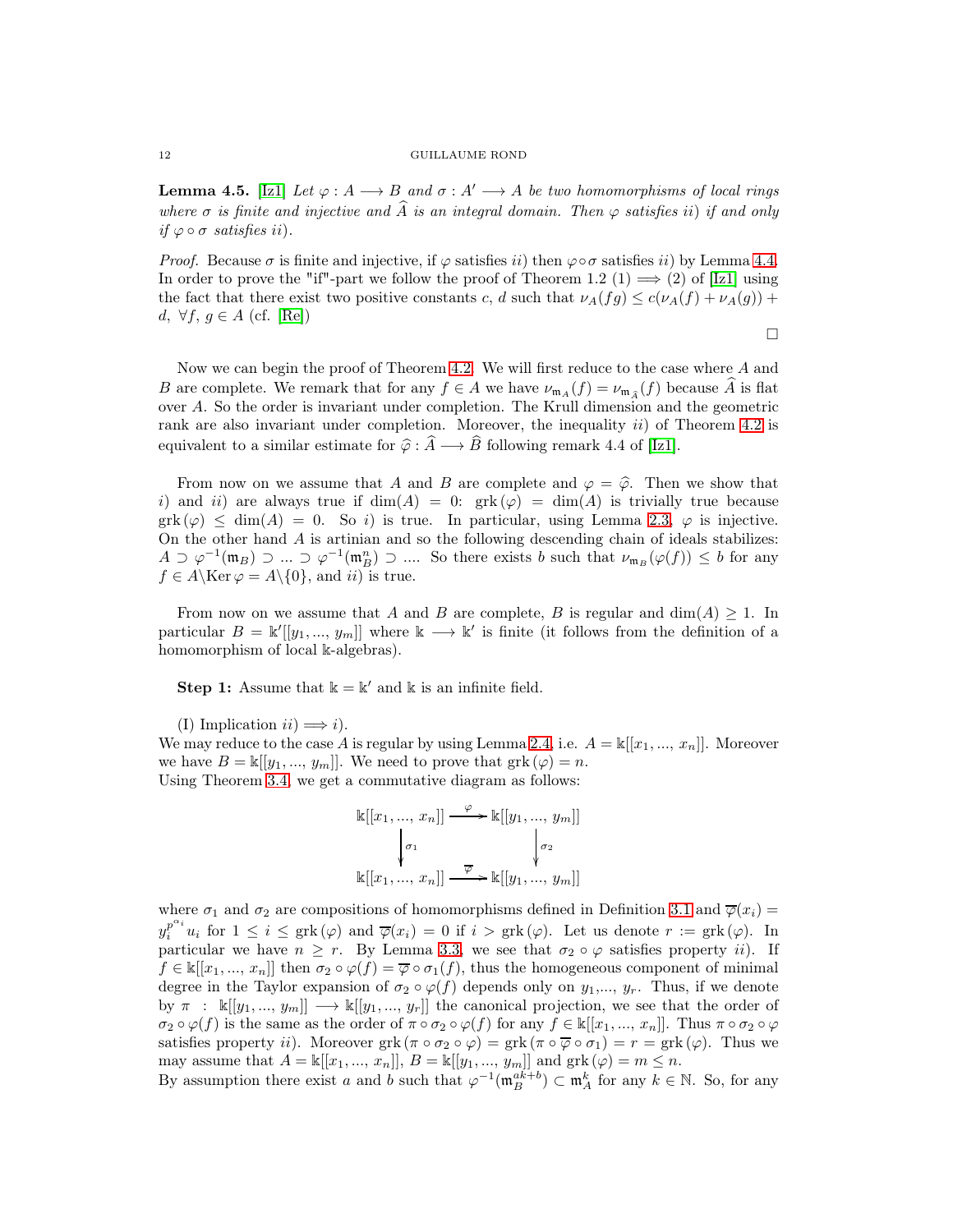$k \in \mathbb{N}$ , we may define surjective k-linear maps

$$
\varphi(A)/\left(\mathfrak{m}_B^{ak+b}\cap \varphi(A)\right)\longrightarrow A/\mathfrak{m}_A^k
$$

by choosing a lifting in  $A/\mathfrak{m}_A^k$  of any element of  $\varphi(A)/(\mathfrak{m}_B^{ak+b}\cap \varphi(A)).$ Because  $\varphi(A)/\left(\mathfrak{m}_B^{ak+b}\cap \varphi(A)\right)$  is a k-subspace of  $B/\mathfrak{m}_B^{ak+b}$ , we have the following equalities and inequalities for any  $k \in \mathbb{N}$ :

$$
(ak + b + m - 1)! / ((ak + b - 1)! m!) = \dim_k B / \mathfrak{m}_B^{ak + b}
$$

$$
\geq \dim_{\mathbb{k}} \varphi(A)/\left(\mathfrak{m}_{B}^{ak+b} \cap \varphi(A)\right) \geq \dim_{k} A/\mathfrak{m}_{A}^{k} = (n+k-1)!/((k-1)!n!)
$$

Hence, by comparing the degree in k of these two polynomials, we get  $m \geq n$ . Thus  $n = \text{grk}(\varphi).$ 

(II) Implication  $i) \Longrightarrow ii$ ).

First of all we may assume that A is regular by using Lemma [2.4](#page-3-0) and Lemma [4.5.](#page-11-0) Using Theorem [3.4,](#page-6-0) we may assume that  $\varphi(x_i) = y_i^{\overline{p}^{\alpha_i}} u_i$  for  $1 \leq i \leq \text{grk}(\varphi)$  and  $\varphi(x_i) = 0$ if  $i > \text{grk}(\varphi)$ . In this case ii) is satisfied by taking  $a = \max_i p^{\alpha_i}$  and  $b = 0$ .

**Step 2:** Assume that  $\mathbb{k} = \mathbb{k}'$  and  $\mathbb{k}$  is a finite field.

As before we may reduce to the case  $A = \mathbb{k}[[x_1, ..., x_n]]$  and  $B = \mathbb{k}[[y_1, ..., y_m]]$ . Let t be a variable over k and let  $\mathbb{K} := \mathbb{k}(t)$ . Let  $A' := \mathbb{K}[[x_1, ..., x_n]]$  and  $B' := \mathbb{K}[[y_1, ..., y_m]]$ . The homomorphism  $\varphi$  extends to a homomorphism  $\varphi_{\mathbb{K}} : A' \longrightarrow B'$  in an obvious way. According to Corollary [2.7](#page-4-1) grk  $(\varphi) = \text{grk}(\varphi_K)$ .

On the other hand let us denote by  $\widetilde{\varphi}$  the homomorphism  $\Bbbk[[x_1, ..., x_n]][\Bbbk] \longrightarrow \Bbbk[[y_1, ..., y_m]][\Bbbk]$ induced by  $\varphi$  (where  $\mathbb{k}[[x_1, ..., x_n]][\mathbb{K}]$  is the image of  $\mathbb{K} \otimes_{\mathbb{K}} \mathbb{k}[[x_1, ..., x_n]] \longrightarrow \mathbb{K}[[x_1, ..., x_n]]$ defined by  $\lambda \otimes f \longmapsto \lambda f$ ). Let  $f \in \mathbb{k}[[x_1, ..., x_n]][\mathbb{K}]$ . By multiplying f by an element of K we may assume that  $f = \sum_{i=0}^{r} f_i t^i$  with  $f_i \in \mathbb{k}[[x_1, ..., x_n]]$ . Then  $\widetilde{\varphi}(f) \in (y)^k$  (resp.  $f \in (x)^k$ ) if and only if  $\varphi(f_i) \in (y)^k$  (resp.  $f_i \in (x)^k$ ) for  $1 \leq i \leq r$  and any  $k \in \mathbb{N}$ . Thus  $\varphi$  satisfies ii) if and only if  $\widetilde{\varphi}$  satisfies ii). It is clear that  $\varphi_{\mathbb{K}}$  satisfies ii) if and only if  $\widetilde{\varphi}$  satisfies ii),  $\varphi_{\mathbb{K}}$ being the completion of  $\widetilde{\varphi}$ .

Thus we use Step 1 to conclude.

**Step 3:** Assume that  $k \neq k'$ . Using Lemma [2.4](#page-3-0) and Cohen's Theorem (for example Corol-lary 31.6 of [\[Na\]](#page-25-16)), we may find an injective finite homomorphism of k-algebras  $\sigma : A' \longrightarrow A$ such that  $grk(\varphi) = grk(\varphi \circ \sigma)$  and such that A' is regular. By Lemma [4.5](#page-11-0) we can replace A by A'. So we assume that  $A = \mathbb{k}[[x_1, ..., x_n]]$  and  $B = \mathbb{k}'[[y_1, ..., y_m]]$ . We denote by  $A_{\mathbb{k}'}$  the  $\Bbbk'$ -algebra  $A\widehat{\otimes}_{\Bbbk} \Bbbk' = \Bbbk'[[x_1, ..., x_n]]$ . We denote by  $\varphi_{\Bbbk'}$  the homomorphism  $A_{\Bbbk'} \longrightarrow B$  induced by  $\varphi$ . Because  $\Bbbk \longrightarrow \overline{\Bbbk}'$  is finite, then grk  $(\varphi) = \text{grk}(\varphi_{\Bbbk'})$  by Lemma [2.5.](#page-3-3) Using Lemma 5.4 [\[Iz3\]](#page-25-4), we see that  $\varphi$  satisfies ii) if and only if  $\varphi_{\mathbf{k}'}$  satisfies ii). Then the result follows from Step 2.  $\square$ 

Finally, following W. F. Osgood [\[Os\]](#page-25-19), S. S. Abhyankar [\[Ab1\]](#page-24-2) and A. Gabrielov [\[Ga1\]](#page-25-20), we give an example of injective homomorphisms of local rings for which the growth of the Chevalley function is greater than any given increasing function  $\alpha$ :

<span id="page-12-0"></span>**Example** 4.6. Let  $\alpha : \mathbb{N} \longrightarrow \mathbb{N}$  be an increasing function and let k be a field. Let  $(n_i)_i$  be a sequence of natural numbers such that  $n_{i+1} > \alpha(n_i)$  for any i and such that the element  $\xi(Y) := \sum_{i \geq 1} Y^{n_i}$  is transcendental over  $\Bbbk(Y)$  (such an element exists according to the constructive proof of Lemma 1 in [\[ML-S\]](#page-25-21)). Let us define the homomorphism  $\varphi : A :=$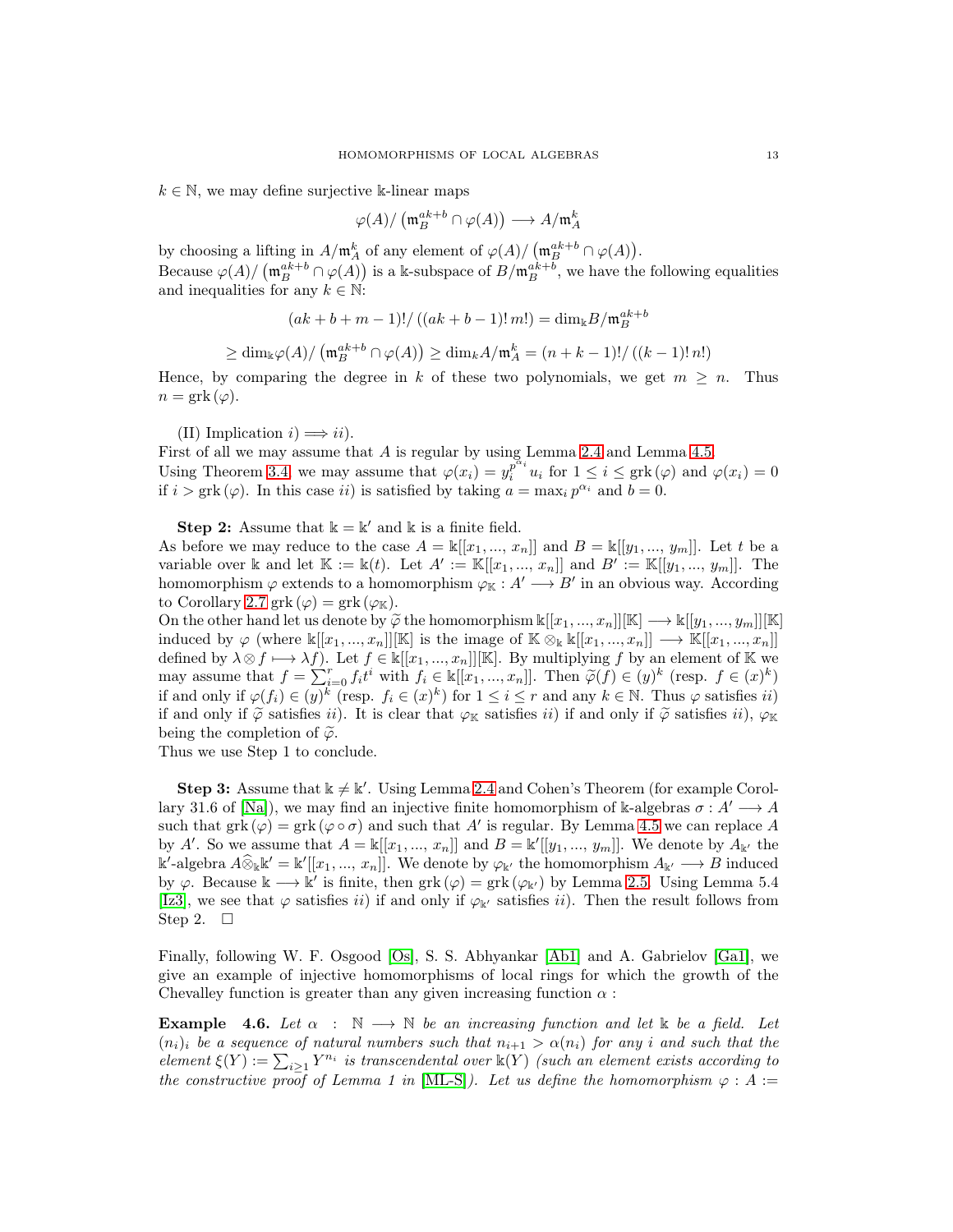$\mathbb{k}[[x_1, x_2, x_3]] \longrightarrow B := \mathbb{k}[[y_1, y_2]]$  by

$$
(\varphi(x_1), \varphi(x_2), \varphi(x_3)) = (y_1, y_1y_2, y_1\xi(y_2)).
$$

Because 1,  $y_2$ ,  $\xi(y_2)$  are algebraically independent over  $\Bbbk$ ,  $\varphi$  is injective (cf. Part 1 of  $[\text{Ab1}]$ ): indeed, let  $f \in Ker(\varphi)$ . We write  $f = \sum_d f_d$ , where  $f_d$  is a homogeneous poynomial of degree d. Then  $\varphi(f) = \sum y_1^d f_d(1, y_2, \xi(y_2)) = 0$ . Hence, we have  $f_d(1, y_2, \xi(y_2)) = 0$  for all d. This implies that  $f_d = 0$  for all d because 1,  $y_2$ ,  $\xi(y_2)$  are algebraically independent. For any positive natural number i we define:

$$
f_i := x_1^{n_i-1} x_3 - \left( x_2^{n_1} x_1^{n_i-n_1} + \dots + x_2^{n_{i-1}} x_1^{n_i-n_{i-1}} + x_2^{n_i} \right).
$$

Then we get:

$$
\varphi(f_i) = y_1^{n_i} \xi(y_2) - y_1^{n_i} \sum_{k=1}^i y_2^{n_k} \in \mathfrak{m}_B^{n_i + n_{i+1}} \subset \mathfrak{m}_B^{\alpha(n_i)}
$$

But  $f_i \notin \mathfrak{m}_A^{n_i+1}$  thus  $\beta(n_i + 1) > \alpha(n_i)$  where  $\beta$  is the Chevalley function associated to  $\varphi$ . Because  $n_i \longrightarrow +\infty$  when  $i \longrightarrow +\infty$ , we get  $\limsup \frac{\beta(n)}{\alpha(n)} \geq 1$ .

4.2. Chevalley function and diophantine approximation. The aim of this section is to give an interpretation in terms of diophantine approximation of the fact that the Chevalley function of a homomorphism of complete local rings is not bounded by an affine function as soon as  $\varphi$  is not regular.

Let  $\varphi : \Bbbk[[x_1, ..., x_n]] \longrightarrow \Bbbk[[y_1, ..., y_m]]$  be a homomorphism of local k-algebras, where k is an infinite field. Let us assume that grk  $(\varphi) = n - 1$  and that  $\varphi$  is injective. Using Theorem [3.4,](#page-6-0) there exists a commutative diagram as follows:

$$
\begin{array}{ccc}\n\mathbb{k}[[x]] & \xrightarrow{\varphi} & \mathbb{k}[[y]] \\
\downarrow{\sigma_1} & & \downarrow{\sigma_2} \\
\mathbb{k}[[x]] & \xrightarrow{\overline{\varphi}} & \mathbb{k}[[y]]\n\end{array}
$$

such that the homomorphism  $\sigma_1$  is a composition of homomorphisms of  $\mathbb{k}[[x]]$  defined in Definition [3.1](#page-5-1) and such that the homomorphism  $\overline{\varphi}$  satisfies

$$
\overline{\varphi}(x_i) = y_i^{p^{\alpha_i}} u_i \text{ for some units } u_i \in \mathbb{k}[[y]] \text{ and } \alpha_i \in \mathbb{N}, \text{ for } i \leq n-1, \text{ if } \text{char}(\mathbb{k}) = p > 0
$$

or 
$$
\overline{\varphi}(x_i) = y_i
$$
 for  $i \leq n-1$ , if char  $(\mathbb{k}) = 0$ 

and 
$$
\overline{\varphi}(x_n) = 0
$$

Moreover, if char(k) = p > 0, for any i,  $u_i = 1$  whenever  $\alpha_i = 0$ , and  $\text{in}(u_i) = 1$  and  $u_i \notin \mathbb{k}[[y]]^p$  whenever  $\alpha_i > 0$ .

The homomorphism  $\sigma_2$  is injective and grk ( $\varphi$ ) = grk ( $\sigma_2 \circ \varphi$ ), thus grk ( $\sigma_2 \circ \varphi$ ) = n-1. From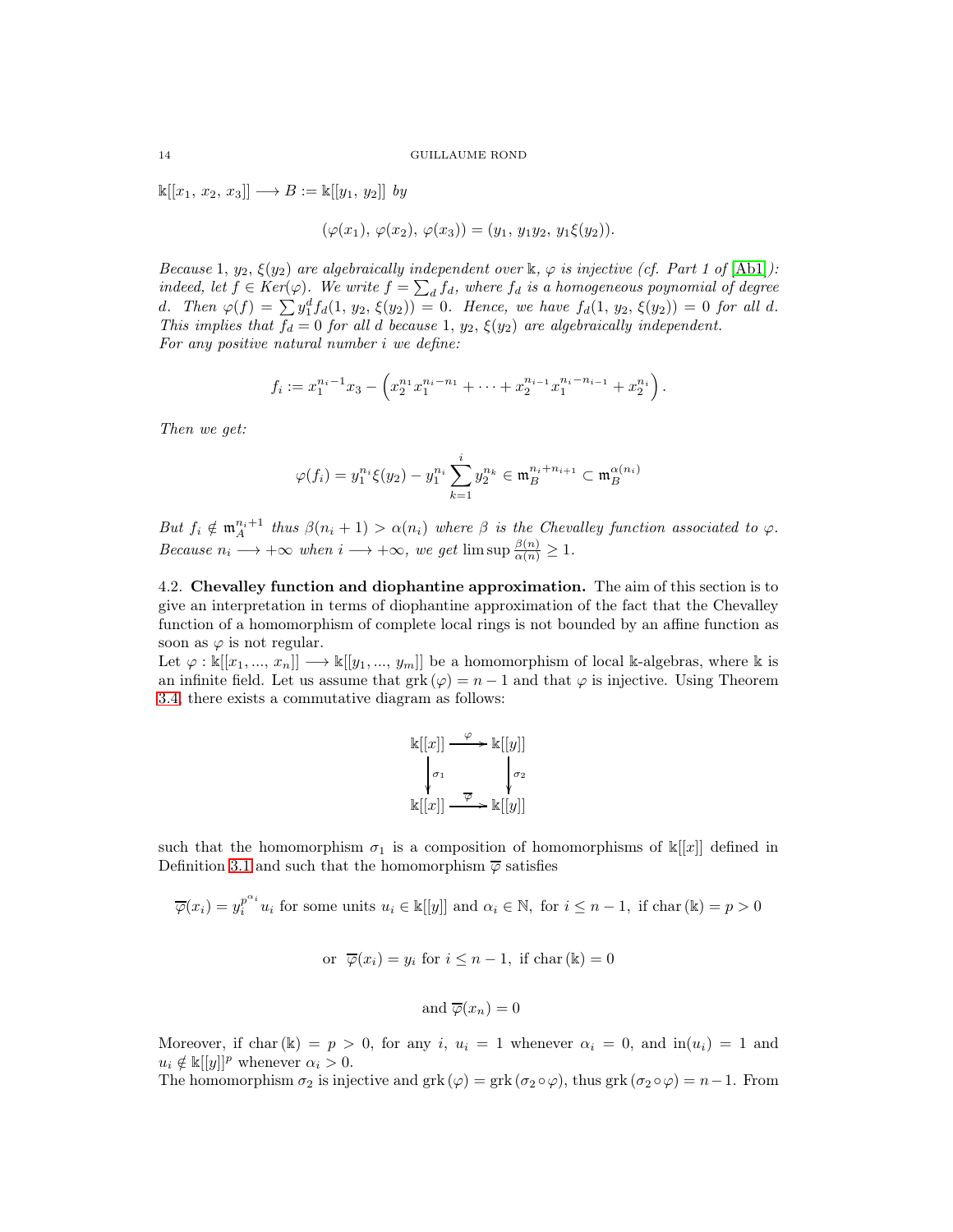now on we will replace  $\varphi$  by  $\sigma_2 \circ \varphi$ . Hence we have the following commutative diagram:



where  $\varphi_l := \overline{\varphi}$ , and  $\psi_j$ , for  $1 \leq j \leq l$ , is one of the homomorphisms used in the modifications  $(1)$ ,  $(3)$  and  $(4)$  of Definition [3.1](#page-5-1) (resp. called homomorphisms of type  $(1)$ ,  $(3)$  and  $(4)$ ). We can remark that if  $\varphi_{j+1}$  is not injective and  $\psi_{j+1}$  is a homomorphism of type (1) or (3),

then  $\varphi_j$  is neither injective:

It is trivial for homomorphisms of type (1). If  $\psi_{j+1}$  is a homomorphism of type (3), let  $f \in \text{Ker}(\varphi_{j+1})$  and let us write  $d = p^r e$  with  $e \wedge p = 1$ . Then let us define  $g :=$  $\prod_{e \in \mathbb{U}_e} (f(\varepsilon x_1, x_2, ..., x_d))^{\tilde{p}^r}$  where  $\mathbb{U}_e$  is the multiplicative group of the e-roots of unity in a finite extension of k. Then  $g \in \text{Im}(\psi_{j+1})$ . Let  $g' \in \mathbb{k}[[x]]$  such that  $\psi_{j+1}(g') = g$ . Then  $\varphi_j(g') = \varphi_{j+1}(g) = 0$ . Thus  $\varphi_j$  is not injective.

Nevertheless, if  $\psi_{j+1}$  is a homomorphism of type (4),  $\varphi_j$  may be injective while  $\varphi_{j+1}$  is not injective. Let us assume that  $\varphi_j$ , for  $1 \leq j \leq k$ , is injective and  $\varphi_k$  is not injective. In particular  $\psi_k$  is a homomorphism of type (4). Because  $\varphi_k$  is not injective, we have  $\dim(\mathbb{k}[[x]]/\text{Ker}(\varphi_k)) = n-1 = \text{grk}(\varphi_k)$  thus there exist a, b such that  $\varphi_k^{-1}((y)^{an+b}) \subset$  $Ker(\varphi_k) + (x)^n$  for any  $n \in \mathbb{N}$  according to Theorem [4.2.](#page-10-0)

Let us remark that, for any j, there exist  $a_j \ge 1$  and  $b_j \ge 0$  such that  $\psi_j^{-1}((x)^{a_j n + b_j}) \subset (x)^n$ for any  $n \in \mathbb{N}$ . Then there exist  $a' \geq 1$  and  $b' \geq 0$  such that  $(\psi_{k-1} \circ \cdots \circ \psi_1)^{-1}((x)^{a'n+b'}) \subset$  $(x)^n$  for any  $n \in \mathbb{N}$ . If  $\beta_0$  denotes the Chevalley function of  $\varphi$  and  $\beta_{k-1}$  denotes the Chevalley function of  $\varphi_{k-1}$ , then  $\beta_0(n) \leq \beta_{k-1}(a'n + b)$  for any  $n \in \mathbb{N}$ . Thus  $\beta_0$  is not bounded by an affine function because  $\beta_{k-1}$  is not bounded by an affine function. We will investigate the reason why  $\beta_{k-1}$  is not bounded by an affine function.

We have to consider the following situation (here  $\varphi$  represents  $\varphi_{k-1}$ ,  $\tilde{\varphi}$  represents  $\varphi_k$  and q represents  $\psi_k$ : we have the following commutative diagram



where  $\varphi$  is injective and  $r_1(\varphi) = n - 1$ ; q is the homomorphism defined by  $q(x_i) = x_i$  for  $i \neq 1$  and  $q(x_1) = x_1x_2$ . Moreover  $\widetilde{\varphi}$  is not injective:  $grk(\widetilde{\varphi}) = n - 1 = \dim(\mathbb{k}[[x]]/\text{Ker}(\widetilde{\varphi}))$ . From Theorem [4.2,](#page-10-0) there exist  $a \geq 1$ ,  $b \geq 0$  such that  $\widetilde{\varphi}^{-1}((y)^{an+b}) \subset \text{Ker}(\widetilde{\varphi}) + (x)^n$  for any  $n \in \mathbb{N}$ . Let  $\widetilde{z} \in \mathbb{k}[[x]]$  be a generator of  $\text{Ker}(\widetilde{\varphi})$ . Let us denote, for any  $g \in \mathbb{k}[[x]]$ ,

$$
\nu_{\widetilde{z}}(g) := \max\{k \in \mathbb{N} / g \in (\widetilde{z}) + (x)^k\}
$$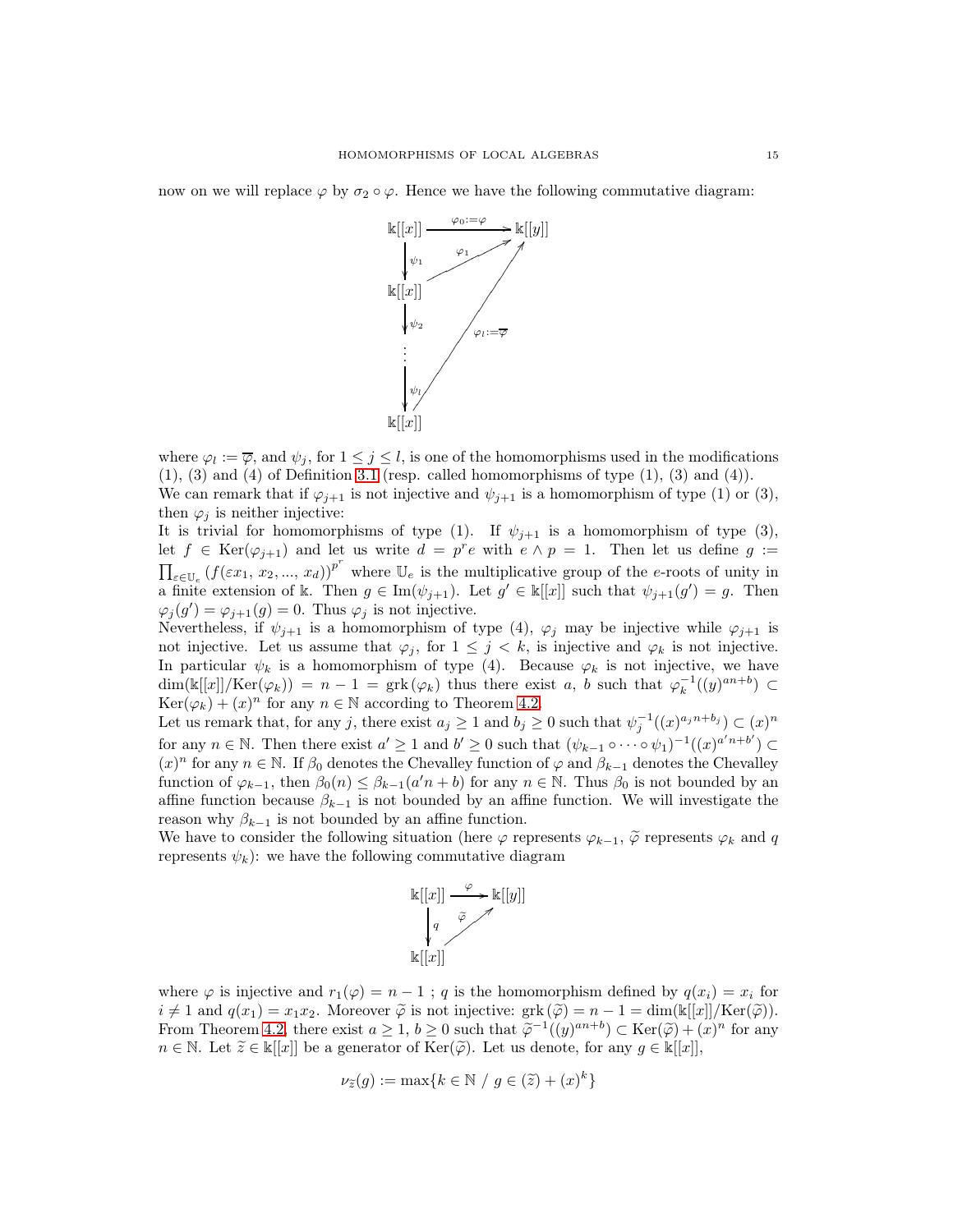with the assumption  $\nu_{\tilde{z}}(g) = +\infty$  if  $g \in (\tilde{z})$ . In particular  $\nu_{\tilde{z}}(g) \leq \text{ord}(\tilde{\varphi}(g)) \leq a\nu_{\tilde{z}}(g) + b$ for any  $g \in \kappa[[x]]$ . Then  $\beta$  is the Chevalley function of  $\varphi$  means exactly the following:

<span id="page-15-0"></span>
$$
\forall f \in \mathbb{k}[[x]] \text{ ord}(\varphi(f)) \leq \beta(\text{ord}(f)) \text{ and}
$$

$$
\forall n \in \mathbb{N} \ \exists f_n \in \mathbb{k}[[x]] / \text{ ord}(f_n) = n, \ \text{ord}(\varphi(f_n)) = \beta(\text{ord}(f_n)).
$$

This is equivalent to the fact that there is a function  $\gamma : \mathbb{N} \longrightarrow \mathbb{N}$  such that

$$
\forall f \in \mathbb{k}[[x]] \quad \nu_{\tilde{z}}(q(f)) \leq \gamma(\text{ord}(f)),
$$
\n
$$
\forall n \in \mathbb{N} \quad \exists f_n \in \mathbb{k}[[x]] \ / \ \text{ord}(f_n) = n, \ \nu_{\tilde{z}}(f_n) = \gamma(\text{ord}(f_n))
$$
\n
$$
\text{and } \forall n \in N, \ \gamma(n) \leq \beta(n) \leq a\gamma(n) + b.
$$

Let us consider the following three rings along with the canonical injections

$$
A := \mathbb{k}[[x_1, ..., x_n]] \xrightarrow{i_1} B := \frac{\mathbb{k}[[x_1, ..., x_n]][t]}{(x_1 - tx_2)} \xrightarrow{i_2} C := \frac{\mathbb{k}[[x_1, ..., x_n, t]]}{(x_1 - tx_2)}.
$$

The homomorphism  $\tau : C \longrightarrow \mathbb{k}[[x_1, ..., x_n]]$  defined by  $\tau(x_1) = x_1x_2, \tau(x_i) = x_i$  for  $i > 1$ and  $\tau(t) = x_1$  is an isomorphism and  $\tau \circ i_2 \circ i_1 = q$ . We will often omit the notations  $i_1$  and  $i_2$  in rest of the paper.

Let us remark the following fact:

The element 
$$
\tau^{-1}(\tilde{z}) \in C
$$
 is not algebraic over A.

Indeed, if  $\tilde{z}$  was algebraic over A, then we would have a relation  $a_0 + a_1 \tilde{z} + \cdots + a_d \tilde{z}^d = 0$ , such that  $a_i \in A$  for  $0 \le i \le d$  and  $a_d \ne 0$ . Because C is an integral domain, we amy assume that  $a_0 \neq 0$  by assuming that d is minimal. Thus we get  $\varphi(a_0) = 0$ , because  $\widetilde{\varphi}(\widetilde{z}) = 0$ , thus  $\varphi$  would not be injective which would contradicting the hypothesis. Hence  $\tilde{z}$  is not algebraic over A.

Let us denote by  $\nu_1$  the valuation on A defined by its maximal ideal and let us denote by  $\nu_2$ the valuation on C defined by its maximal ideal. We still denote by  $\nu_2$  its restriction on A or B. Let us remark that  $\nu_1(f) \leq \nu_2(f) \leq 2\nu_1(f)$  for any  $f \in A$  and that  $\nu_2(f) = \nu_1(q(f))$ for any  $f \in A$ .

Let us denote by  $\mathbb{K}_{A}$  (resp.  $\mathbb{K}_{C}$ ) the field of fractions of A (resp. C). Let us remark that  $\mathbb{K}_A$  is also the field of fractions of B. Let us denote, for any  $f \in \mathbb{K}_A$ ,  $|f|_1 := e^{-\nu_1(f)}$ , and for any  $g \in \mathbb{K}_C$  let us denote  $|g|_2 := e^{-\nu_2(g)}$ . Then  $|.|_1$  and  $|.|_2$  are non-archimedian norms on  $\mathbb{K}_A$  and  $\mathbb{K}_C$  respectively. Let us denote by  $\hat{\mathbb{K}}$  the completion of  $\mathbb{K}_A$  with respect to  $|.|_2$ . We can remark that there is a natural injection  $\mathbb{K}_C \hookrightarrow \widehat{\mathbb{K}}$ .

Let us come back to  $\tilde{z}$ , the generator of Ker( $\tilde{\varphi}$ ). We have the following lemma:

**Lemma 4.7.** The element  $\tau^{-1}(\tilde{z})$  satisfies the following property: there exists a decreasing function  $\alpha$ :  $\mathbb{R}^+ \longrightarrow \mathbb{R}^+$  such that

$$
\left|\frac{f}{g}-\tau^{-1}(\widetilde{z})\right|_2 \ge \alpha(|g|_2) \quad \forall f \in A, \, g \in B.
$$

Moreover, the Chevalley function of  $\varphi$  is not bounded by an affine function because of the following fact: If  $\alpha$  is the greatest function satisfying the above inequality, then  $\frac{\ln(\alpha(u))}{\ln(u)} \longrightarrow 0$ as u goes to 0.

Proof. The fact [\(2\)](#page-15-0) means that for any  $f \in A$  and for any  $g \in C$ , we have  $\nu_2(f - g\tau^{-1}(\tilde{z})) \le$  $\gamma(\nu_1(f))$  and this inequality is the best possible. This is equivalent to  $\nu_2(f - g\tau^{-1}(\tilde{z})) \le$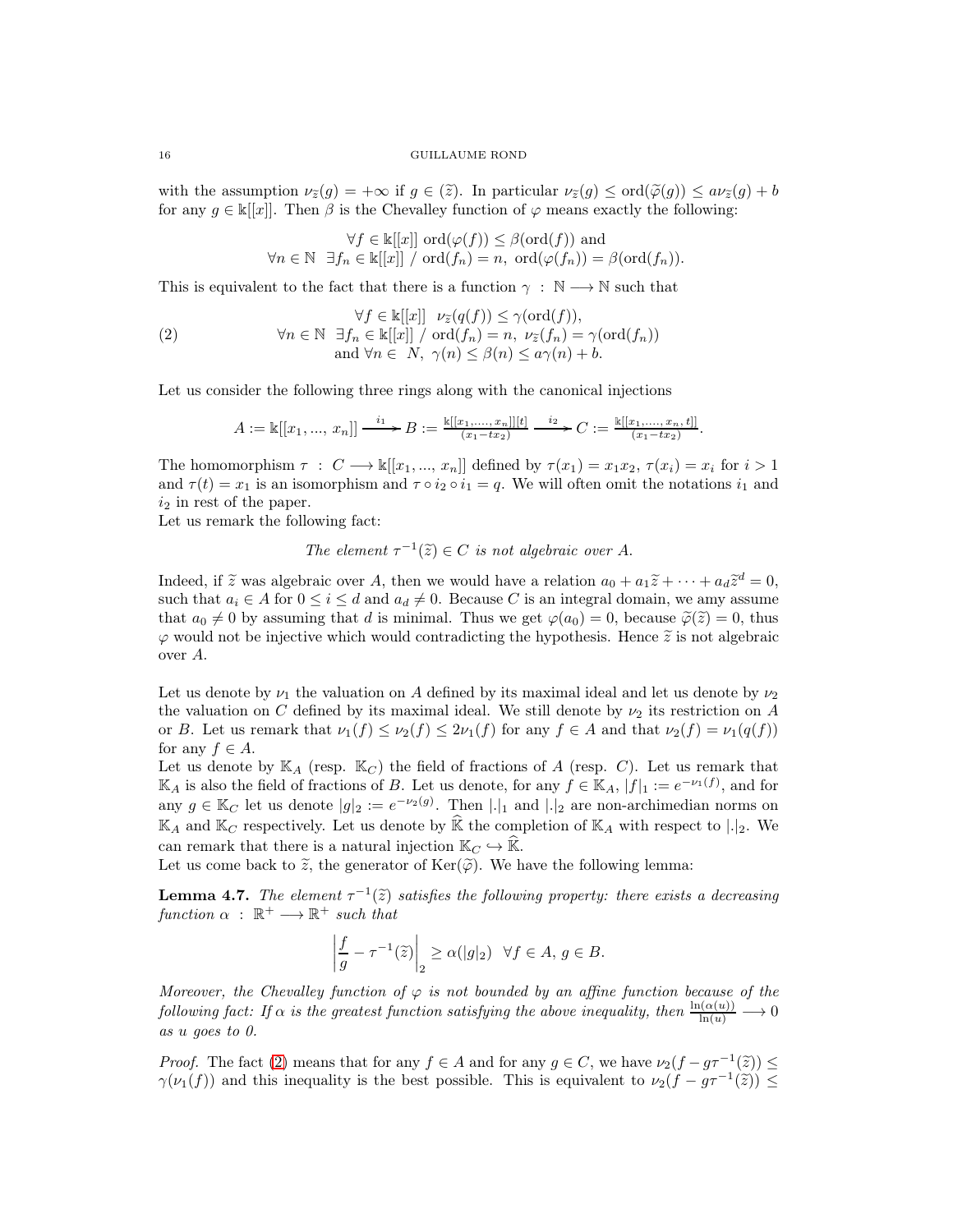$\gamma(\nu_1(f))$  for any  $f \in A$  and any  $g \in B$ , where the inequality is the best possible, because C is the completion of B for  $\nu_2$ . Thus for any  $f \in A$  and for any  $g \in B$ , we have

<span id="page-16-1"></span>(3) 
$$
\nu_2(f - g\tau^{-1}(\tilde{z})) \le \gamma'(\nu_2(f)),
$$

with  $\gamma(\frac{n}{2}) \leq \gamma'(n) \leq \gamma(n)$  for any  $n \in \mathbb{N}$ , and this inequality is the best possible. We do not make any restriction if we assume that  $\nu_2(f) = \nu_2(g\tau^{-1}(\tilde{z}))$ : if it is not the case we have  $\nu_2(f - g\tau^{-1}(\tilde{z})) \leq \nu_2(f)$ , but clearly the least function  $\gamma'$  satisfying the inequality [\(3\)](#page-16-1) for any f and g satisfies  $\gamma'(n) \geq n$  for any  $n \in \mathbb{N}$ . Thus we get  $\left| \frac{f}{g} - \tau^{-1}(\tilde{z}) \right|_2 \geq \alpha(|g|_2)$  for any  $f \in A, g \in B$  with  $\alpha(u) := e^{-\gamma'(\ln(u))}$  for any  $u > 0$ . We get  $\frac{\ln(\alpha(u))}{\ln(u)} \longrightarrow 0$  as u goes to 0, because  $\gamma'$  is not bounded by an affine function, this following from the fact that  $\beta$ , thus  $\gamma$ , is neither bounded by an affine function.

**Remark 4.8.** Let us remark the following fact: if  $z \in C$  is algebraic over A, then there does not exist any function  $\alpha : \mathbb{R}^+ \longrightarrow \mathbb{R}^+$  such that  $\left|\frac{f}{g} - z\right|_2 \geq \alpha(|g|_2) \quad \forall f \in A, g \in B$ . Indeed since z is algebraic over A there exists a relation  $a_d z^d + \cdots a_1 z + a_0$  such that  $a_i \in A$ for  $0 \leq i \leq d$  and  $a_d \neq 0$ . Because C is an integral domain, we may assume that  $a_0 \neq 0$ . Thus  $z.w = a_0$  with  $w := -(a_d z^{d-1} + \cdots + a_1) \in C$ . For any  $n \in \mathbb{N}$ , let us denote by  $w_n$ an element of B such that  $w_n - w \in \mathfrak{m}_C^n$  and  $\nu_2(w_n) = \nu_2(w)$ . Such a  $w_n$  exists because C is the completion of B. Thus we have  $\nu_2 \left(z - \frac{a_0}{w_n}\right)$  $\int = n - \nu_2(w)$  for any  $n \in N$ . Thus  $z - \frac{a_0}{w_n}$  $\Big|_2 \longrightarrow 0$  as  $n \longrightarrow \infty$ , but  $|w_n|_2 = |w|_2 \neq 0$  for any  $n \in N$ .

# 5. Homomorphisms of Henselian k-algebras

<span id="page-16-0"></span>In this section and the next one, we study a particular example of homomorphisms of local k-algebras: namely the homomorphisms of W-system. Such homomorphisms generalize homomorphisms of analytic local rings in the sense that the local rings that we consider satisfy the Weierstrass Division Theorem. In particular we have been inspired by the work of S. S. Abhyankar and M. van der Put [\[Ab-vdP\]](#page-24-0) on analytic k-algebras.

### 5.1. **Terminology.** From now on we assume that  $\mathbb{k}$  is a field of any characteristic.

<span id="page-16-3"></span>**Definition** 5.1. [\[D-L\]](#page-25-22) By a Weierstrass System of local k-algebras, or a W-system over k, we mean a family of k-algebras  $\mathbb{K}[x_1, ..., x_n]$ ,  $n \in \mathbb{N}$  such that:

- i) For  $n = 0$ , the k-algebra is k, For  $n \geq 1$ ,  $\mathbb{K}[x_1, ..., x_n]_{(x_1, ..., x_n)} \subset \mathbb{K}[[x_1, ..., x_n]] \subset \mathbb{K}[[x_1, ..., x_n]]$ and  $\kappa[[x_1, ..., x_{n+m}]] \cap \kappa[[x_1, ..., x_n]] = \kappa[[x_1, ..., x_n]]$  for  $m \in \mathbb{N}$ . For any permutation of  $\{1, ..., n\}$ , denoted by  $\sigma$ ,  $\mathbb{K}[[x_{\sigma(1)}, ..., x_{\sigma(n)}]] = \mathbb{K}[[x_1, ..., x_n]].$
- ii) Any element of  $\mathbb{K}[\![x]\!], x = (x_1, ..., x_n)$ , which is a unit in  $\mathbb{K}[[x]]$ , is a unit in  $\mathbb{K}[\![x]\!].$
- iii) Let  $f \in (x)\&\|x\|$  such that  $f(0, ..., 0, x_n) \neq 0$ . We denote  $d := ord_{x_n} f(0, ..., 0, x_n)$ . Then for any  $g \in \mathbb{K}[[x]]$  there exist a unique  $q \in \mathbb{K}[[x]]$  and a unique  $r \in \mathbb{K}[[x_1, ..., x_{n-1}]][x_n]$ with  $\deg_{x_n} r < d$  such that  $g = qf + r$ .
- iv) (if char(k) > 0) If  $h \in (y_1, ..., y_m) \& [[y_1, ..., y_m]]$  and  $f \in \mathbb{K}[[x_1, ..., x_n]]$  such that  $f \neq$ 0 and  $f(h) = 0$ , then there exists  $g \in \mathbb{K}[[x]]$  irreducible in  $\mathbb{K}[[x]]$  such that  $g(h) = 0$  and such that there does not exist any unit  $u(x) \in \mathbb{R}[[x]]$  with  $u(x)g(x) = \sum_{\alpha \in \mathbb{N}^n} a_{\alpha} x^{p\alpha}$  $(a_{\alpha} \in \mathbb{k}).$

<span id="page-16-2"></span>**Remark 5.2.** Let  $\mathbb{k}[[x]]$  be a W-system over  $\mathbb{k}$ .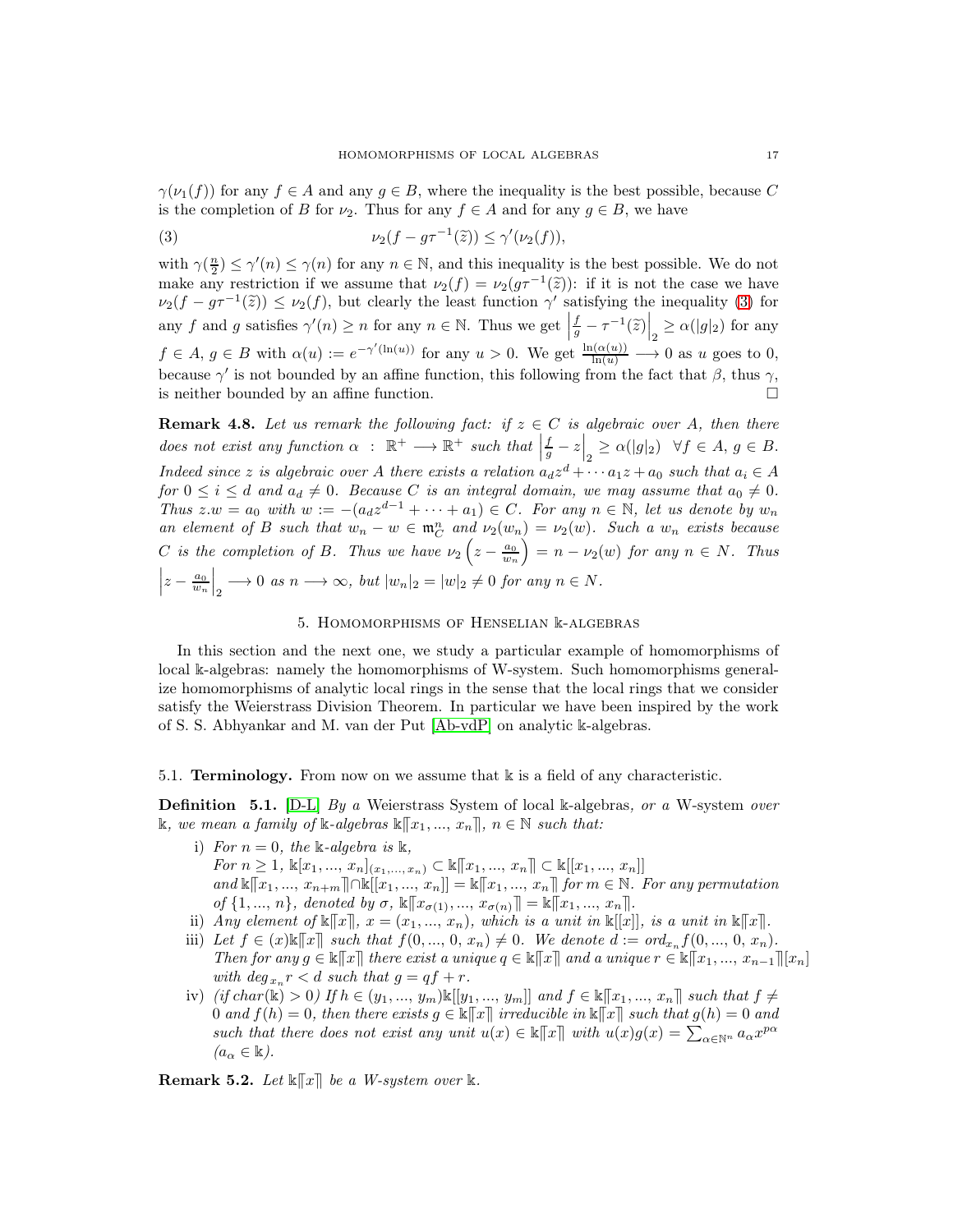- i) From [\[D-L\]](#page-25-22) the ring  $\mathbb{K}[\![x_1, ..., x_n]\!]$  ( $n \in \mathbb{N}$ ) is a Noetherian regular local ring with maximal ideal  $(x_1, ..., x_n)$  and its completion at its maximal ideal is  $\mathbb{K}[[x]]$ .
- ii) For any  $f \in \mathbb{k}[[x_1, ..., x_{n+m}]]$  and any  $g_1, ..., g_m \in (x)\mathbb{k}[[x_1, ..., x_n]]$ ,

$$
f(x_1, ..., x_n, g_1(x), ..., g_m(x)) \in \mathbb{K}[[x_1, ..., x_n]].
$$

 $(ID-L])$ 

- iii) For any  $f \in \mathbb{K}[[x]]$ , if there is  $g \in \mathbb{K}[[x]]$  such that  $f = x_1g$ , then  $g \in \mathbb{K}[[x]]$ . ([\[D-L\]](#page-25-22))
- iv) From Theorem 44.4 [\[Na\]](#page-25-16), iii) implies that  $\mathbb{K}[\mathbb{T}]$  is a Henselian local ring. In fact it is proven in  $[D-L]$  that  $k[[x]]$  has the Artin Approximation Property, and by  $[Po]$  and [\[Ro\]](#page-25-24) (where it is proven that a local Noetherian ring has the Artin Approximation Property if and only if it is Henselian and excellent), we see that  $\mathbb{K}[\![x]\!]$  is excellent. In  $[D-L]$  (Remark 10) it is said that if a family of excellent rings satisfies i), ii) and iii), then it satisfies iv).
- v) Let  $d > 1$ ,  $d \wedge char(\mathbb{k}) = 1$ , let  $a \in \mathbb{k}^*$  be a d-th power in  $\mathbb{k}$  and let  $f(x) \in (x) \mathbb{k}[[x]]$ . It means that  $P(T) = T^d - (a + f(x)) \in \mathbb{R}[[x]][T]$  has a non-zero solution modulo (x). Thus, because  $\&\llbracket x \rrbracket$  is Henselian,  $P(T)$  has a solution in  $\&\llbracket x \rrbracket$ . Hence  $a+f(x)$ has a d-th root in  $\mathbb{k}[[x]]$ . If  $d = char(\mathbb{k}) > 0$ ,  $a \in \mathbb{k}^*$  is a d-th power in  $\mathbb{k}$  and  $f(x) \in (x) \mathbb{k}[[x]]$  is a d-power in  $\mathbb{k}[[x]]$ , then  $P(T) = T^d - (a + f(x))$  has d-root in  $\mathbb{k}[[x]]$ , thus it has a d-root in

 $\mathbb{k}[[x]]$  by the Artin Approximation Theorem [\[D-L\]](#page-25-22).

In fact we can give a quick proof of the fact that W-systems satisfy the Artin Approximation Property if we assume that the rings of the family are excellent, using the Popescu's smoothing Theorem (cf. [\[Po\]](#page-25-23) or [\[Sp2\]](#page-25-25)):

**Theorem 5.3.** [\[D-L\]](#page-25-22) Let  $\mathbb{K}[[x]]$  be a W-system over  $\mathbb{K}$  and let us assume that  $\mathbb{K}[[x_1, ..., x_n]]$ is excellent for any  $n \in \mathbb{N}$ . Then for any  $f = (f_1, ..., f_p) \in \mathbb{K}[[x, y]]$  with  $x = (x_1, ..., x_n)$  and  $y = (y_1, ..., y_m)$ , for any  $c \in \mathbb{N}$  and for any  $\overline{y} \in (x)\mathbb{K}[[x]]^m$  such that  $f(\overline{y}) = 0$  there exist  $y_c \in (x)\mathbb{K}[[x]]^m$  such that  $f(y_c) = 0$  and  $\overline{y}_i - y_{c,i} \in (x)^c$ .

*Proof.* We may assume that  $p = 1$  by replacing  $(f_1, ..., f_p)$  by

$$
f := f_1^2 + x_1(f_2^2 + x_1(f_3^2 + x_1(\cdots + x_1f_p^2)^2)^2 \cdots)^2.
$$

By assumption there exist  $\overline{h}_i(x, y) \in \mathbb{k}[[x, y]], 1 \leq i \leq n$ , such that

$$
f(y) + \sum_{i=1}^{n} (y_i - \overline{y}_i(x))\overline{h}_i(x, y) = 0.
$$

Because the ring  $\mathbb{K}[\![y]\!](x)$  is Henselian and excellent, it satisfies the Artin Approximation Property for algebraic equations  $\text{Po}(\kappa[\![y]\!](x)$  is the Henselization of  $\kappa[\![y]\!](x|_{(y,x)})$ . Thus there exist  $f_i(x, y)$ ,  $h_i(x, y) \in \mathbb{R}[\overline{y}][\langle x \rangle^n, 1 \leq i \leq n$ , such that

$$
\overline{h}_i(x, y) - h_i(x, y), f_i(x, y) - \overline{y}_i(x) \in (x, y)^c, 1 \le i \le n
$$
  
and 
$$
f(y) + \sum_{i=1}^n (y_i - f_i(x, y))h_i(x, y) = 0.
$$

We may assume that  $c \geq 2$ . In this case the Jacobian matrix of  $(y_i - f_i(x, y), 1 \leq i \leq n)$ with respect to  $y_1, ..., y_n$  has determinant equal to 1 modulo  $(x, y)$ . The Henselian property asserts that there exist  $y_{i,c}(x) \in \mathbb{K}[[x]]$  such that

$$
y_{i,c}(x) - f_i(x, y_{1,c}(x), \ldots, y_{n,c}(x)) = 0
$$
 for  $1 \le i \le n$ .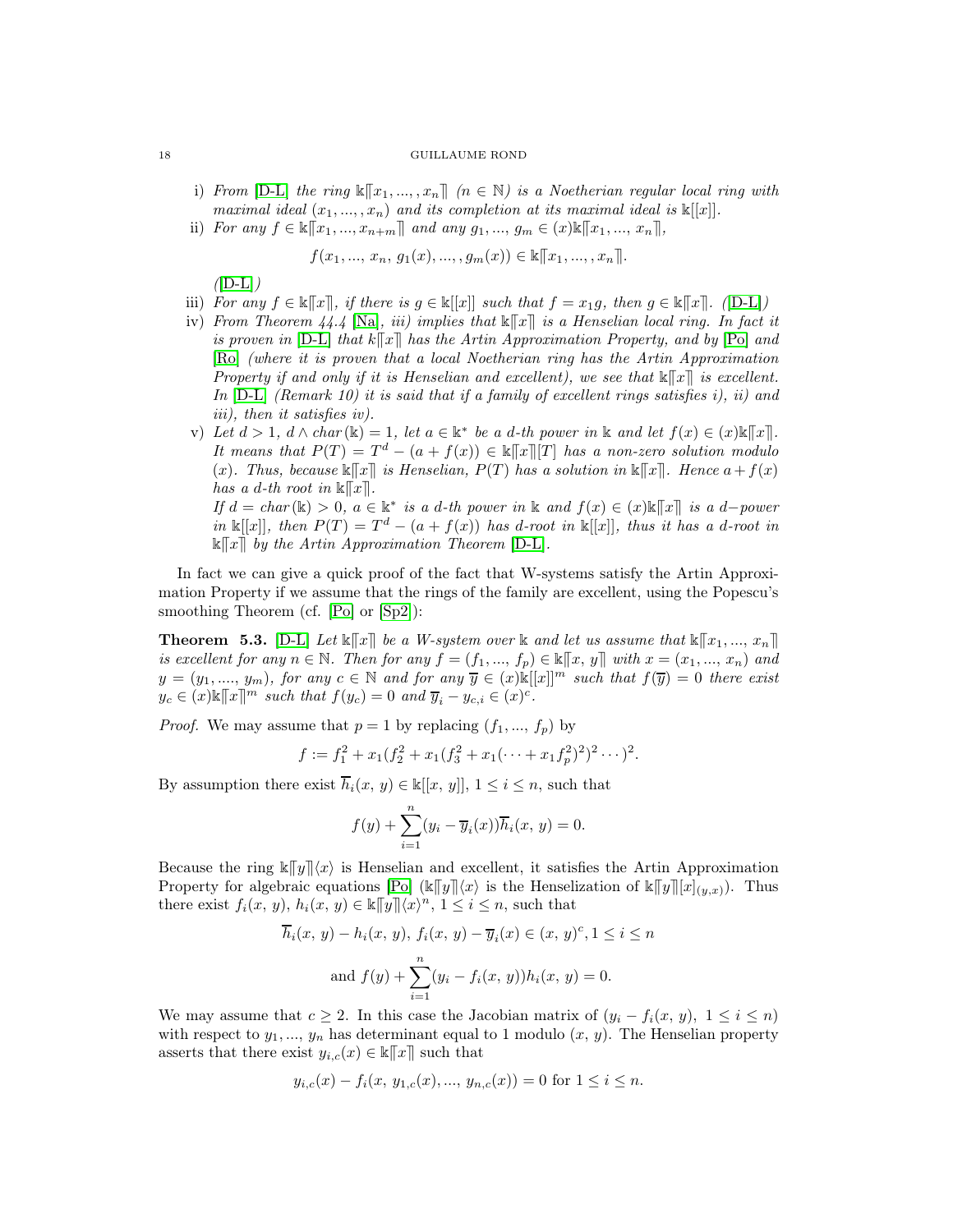Then

$$
f(y_{1,c}(x), ..., y_{n,c}) = 0
$$
  
and  $y_{i,c}(x) - \overline{y}_i \in (x)^c$ ,  $1 \le i \le n$ .

**Remark 5.4.** In the same way we may prove that the rings  $\mathbb{K}[\mathbf{x}]$  satisfy the Strong Artin Approximation Property (cf. Theorem 7.1 [\[D-L\]](#page-25-22)) using the fact that a ring that satisfies the Artin Approximation Property satisfies also the Strong Artin Approximation Property [\[P-P\]](#page-25-26).

**Example 5.5.** i) The family  $\mathbb{K}[[x_1, ..., x_n]]$  is a W-system over k.

- ii) Let  $\mathbb{k}\langle x_1, ..., x_n \rangle$  be the Henselization of the localization of  $\mathbb{k}[x_1, ..., x_n]$  at the maximal ideal  $(x_1, ..., x_n)$ . Then, for  $n \geq 0$ , the family  $\Bbbk \langle x_1, ..., x_n \rangle$  is a W-system over k.
- iii) The family  $\mathbb{K}\{x_1, ..., x_n\}$  (the ring of convergent power series in n variables over a valued field  $\Bbbk$ ) is a W-system over  $\Bbbk$ .
- iv) The family of Gevrey power series in n variables over a valued field is a W-system over  $\Bbbk$  [\[Br\]](#page-25-27).

**Definition 5.6.** Let  $\mathbb{K}[\mathbf{x}]$  be a W-system over a field  $\mathbb{K}$ . A local ring A is a local  $\mathbb{K}$ -algebra with respect to this W-system if A is isomorphic to  $\kappa[[x_1, ..., x_n]][\kappa']/I$  for some  $n > 0$ , where  $\mathbb{k}'$  is a finite field extension of  $\mathbb{k}$  and I is an ideal of  $\mathbb{k}[[x_1, ..., x_n]][\mathbb{k}']$  ( $\mathbb{k}[[x][\mathbb{k}']$  is the image of the k-homomorphism  $\mathbb{K}[\![x]\!][t_1, ..., t_s] \longrightarrow \mathbb{K}[[x]]$  where  $x_i$  is sent on  $x_i$  and  $t_j$  is sent on  $\varepsilon_j$ , where  $\varepsilon_1,..., \varepsilon_s$  is a k-basis of k').

A homomorphism of local k-algebras  $A \longrightarrow B$  is called a homomorphism of Henselian kalgebras if A and B are local  $\Bbbk$ -algebras with respect to the same W-system over  $\Bbbk$  and the homomorphism is a homomorphism of local k-algebras.

**Remark 5.7.** If A is a local k-algebra with respect to a W-system, then its residue field is a finite extension of k. If  $A \longrightarrow B$  is a homomorphism of Henselian k-algebras, then the residue field of B is a finite extension of the residue field of A.

**Remark 5.8.** Since an integral extension of a local Henselian ring is an Henselian ring ( $[Na]$  43.16), any local  $\&$ -algebra with respect to a W-system is a Henselian ring.

Let  $\mathbb{K}[\![x]\!]$  be a W-system. Thus, from  $[\mathbb{L}a]$ ,  $\mathbb{K}[\![x]\!]$   $[\mathbb{K}']$  satisfies Property iii) of the definition of a W-system if  $\mathbb{k} \longrightarrow \mathbb{k}'$  is a finite field extension. Moreover it is straightforward to show that  $\&\llbracket x\rrbracket[\&']$  satisfies i) and ii) in the definition of a W-system. Finally, from Remark [5.2](#page-16-2) iv), and since any finite extension of an excellent ring is an excellent ring, we see that  $\mathbb{K}[\![x]\!]$  $[\mathbb{K}']$ satisfies iv) of the definition of a W-system. Hence  $\kappa[[x]][\kappa']$  is a W-system with respect to  $\mathbb{k}'$  if  $\mathbb{k}[[x]]$  is a W-system over  $\mathbb{k}$  and  $\mathbb{k} \longrightarrow \mathbb{k}'$  is a finite field extension.

**Definition 5.9.** A homomorphism  $\varphi: A \longrightarrow B$  of Henselian k-algebras is strongly injective if the map  $\widehat{A}/A \longrightarrow \widehat{B}/B$  induced by  $\varphi$  is injective (or equivalently if  $\widehat{\varphi}^{-1}(B) = A$ ).

Finally we give the following version of the Weierstrass Preparation Theorem:

<span id="page-18-0"></span>Proposition 5.10. Weierstrass Preparation Theorem

Let A and B be local k-algebras with respect to a W-system and  $\varphi: A \longrightarrow B$  be a homomorphism of Henselian k-algebras. Then  $\varphi$  is finite if and only if  $\varphi$  is quasi-finite (i.e.  $B/\mathfrak{m}_A B$ is finite over  $A/\mathfrak{m}_A$ ).

Proof. It is well known that ii) of Definition [5.1](#page-16-3) is equivalent to the proposition when there exist surjective homomorphisms  $\Bbbk[[x_1, ..., x_n]] \longrightarrow A$  and  $\Bbbk[[y_1, ..., y_m]] \longrightarrow B$  for some Wsystem  $\kappa[[x]]$  ([\[To1\]](#page-25-29) or [\[Ab2\]](#page-24-3) for example). Because  $\kappa[[x]][\kappa']$  is a W-system over  $\kappa'$  as soon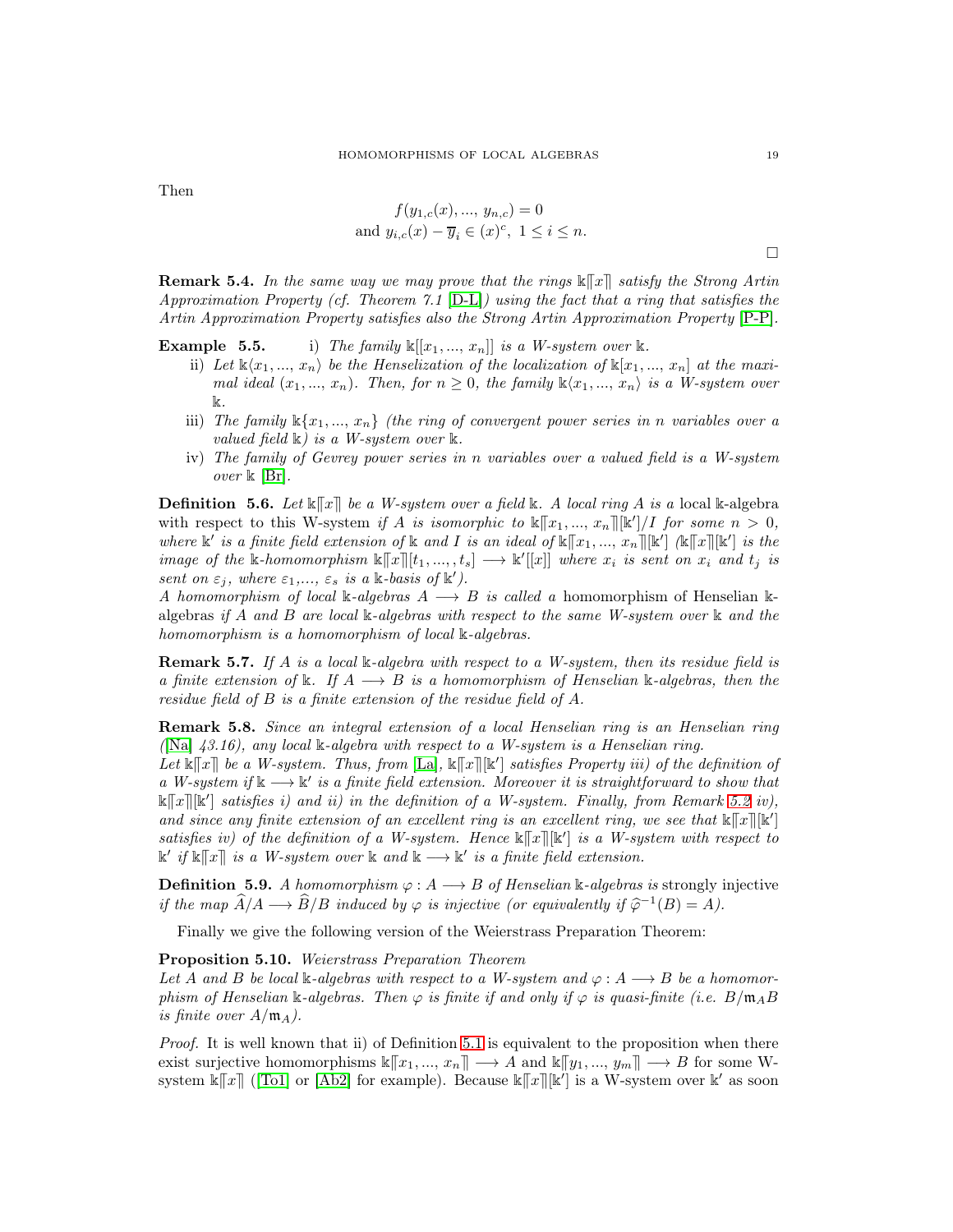as  $\kappa[[x]]$  is a W-system over k and  $k \longrightarrow k'$  is a finite extension of fields, the proposition is  $\Box$  proven.

<span id="page-19-2"></span>**Corollary** 5.11. Let A be a regular local k-algebra with respect to a W-system  $\mathbb{K}[\![x]\!]$  and let  $(a_1, ..., a_n)$  be a regular system of parameters of A. Let  $\mathbb{K}'$  be the coefficient field of A. Let  $\varphi : \kappa[[x_1, ..., x_n]][\kappa'] \longrightarrow A$  be the unique homomorphism of local  $\kappa'$ -algebras such that  $\varphi(x_i) = a_i$  for  $1 \leq i \leq n$ . Then  $\varphi$  is an isomorphism.

*Proof.* Follows from Proposition [5.10.](#page-18-0) □

5.2. Strongly injective homomorphisms. We state now the following results about homomorphisms of Henselian k-algebras:

<span id="page-19-1"></span>**Lemma 5.12.** ( $[Ab-vdP]$  Lemma 2.1.2) Let  $\varphi$  be a homomorphism of Henselian k-algebras. If  $\varphi$  is injective and finite, then  $\widehat{\varphi}$  is injective and finite and  $\varphi$  is strongly injective.

Proof. Local k-algebras are Zariski rings (cf. Theorem 9, chapter VIII of [\[Z-S\]](#page-25-30)). Then, using Theorem 5 and Theorem 11 Chapter VIII of [\[Z-S\]](#page-25-30), we see that  $\hat{\varphi}$  is finite and injective. Then using Theorem 15 Chapter VIII of [Z-S], we see that  $\varphi$  is strongly injective. using Theorem 15 Chapter VIII of [\[Z-S\]](#page-25-30), we see that  $\varphi$  is strongly injective.

Let k be a field of any characteristic and  $\mathbb{K}[\![x]\!]$  be a W-system with respect to k. We define the local k-homomorphism  $q : \mathbb{k}[[x_1, ..., x_n]] \longrightarrow \mathbb{k}[[x_1, ..., x_n]]$  by  $q(x_1) = x_1x_2$ and  $q(x_i) = x_i$  for  $i > 1$ . For any  $d \in \mathbb{N}^*$  we define the local k-homomorphism  $\psi_d$ :  $\mathbb{K}[[x_1, ..., x_n]] \longrightarrow \mathbb{K}[[x_1, ..., x_n]]$  by  $\psi_d(x_1) = x_1^d$  and  $\psi_d(x_i) = x_i$  for  $i \neq 1$ .

<span id="page-19-3"></span>**Lemma 5.13.** Let A be a k-algebra with respect to a W-system denoted by  $\mathbb{K}[[x_1, ..., x_n]]$ . Any composition of k-automorphisms of A and of homomorphisms of the form q and  $\psi_d$ is injective. Moreover k-automorphisms and homomorphisms of the form  $\psi_d$  are strongly injective.

*Proof.* It is clear that k-automorphisms, homomorphisms  $\psi_d$  and q are injective. Moreover it is clear that k-automorphisms are strongly injective.

Let  $f(x_1, ..., x_n) \in \mathbb{k}[[x_1, ..., x_n]]$  such that  $\psi_d(f) = f(x_1^d, x_2, ..., x_n) \in \mathbb{k}[[x]]$ . We have

$$
f(x_1^d, x_2, ..., x_n) = (x_1^d - y)q(x, y) + r(x, y)
$$
  

$$
x_2 = x_1 \in I[x_1]
$$
 and  $\deg_{x_1}(x) < d$  according to iii) of Defin

with  $r(x, y) \in \mathbb{K}[[x_2, ..., x_n, y]][x_1]$  and  $\deg_{x_1}(r) < d$  according to iii) of Definition [5.1.](#page-16-3) On the other hand,

$$
f(x_1, ..., x_n) = (x_1 - y)\overline{q}(x, y) + \overline{r}
$$

with  $\overline{r} \in \mathbb{k}[[x_2, ..., x_n, y]]$  according to the formal Weierstrass division Theorem. Thus

$$
f(x_1^d, x_2, ..., x_n) = (x_1^d - y)\overline{q}(x_1^d, x_2, ..., x_n, y) + \overline{r}
$$

and because the division is unique in  $\mathbb{k}[[x, y]],$  we see that  $q(x, y) = \overline{q}(x_1^d, x_2, ..., x_n, y)$  and  $r = \overline{r}$  does not depend on  $x_1$ . Since  $r(x_2, ..., x_n, x_1) = f(x_1, ..., x_n)$ ,  $f \in \mathbb{K}[[x]]$ .

<span id="page-19-0"></span>**Definition** 5.14. Let  $\mathbb{K}[\mathbb{T}]\mathbb{R}$  be a W-system over  $\mathbb{K}$ . We say that it is a good W-system if the homomorphism  $q : \mathbb{K}[x_1, ..., x_n] \longrightarrow \mathbb{K}[x_1, ..., x_n]$  defined by  $q(x_1) = x_1x_2$  and  $q(x_i) = x_i$  for  $i > 1$  is strongly injective. A homomorphism of local k-algebras  $A \longrightarrow B$  is called a homomorphism of good Henselian k-algebras if A and B are local k-algebras with respect to some good W-system and the homomorphism is local.

Remark 5.15. It would be interesting to know if any W-system is a good W-system.

**Lemma 5.16.** The W-systems  $\mathbb{K}[\![x]\!]$  presented in Example 5.5 are good W-systems over  $\mathbb{K}$ . The same is true for the respective W-systems over  $\mathbb{k}'$ ,  $\mathbb{k}[[x]][\mathbb{k}']$ , where  $\mathbb{k} \longrightarrow \mathbb{k}'$  is a finite field extension.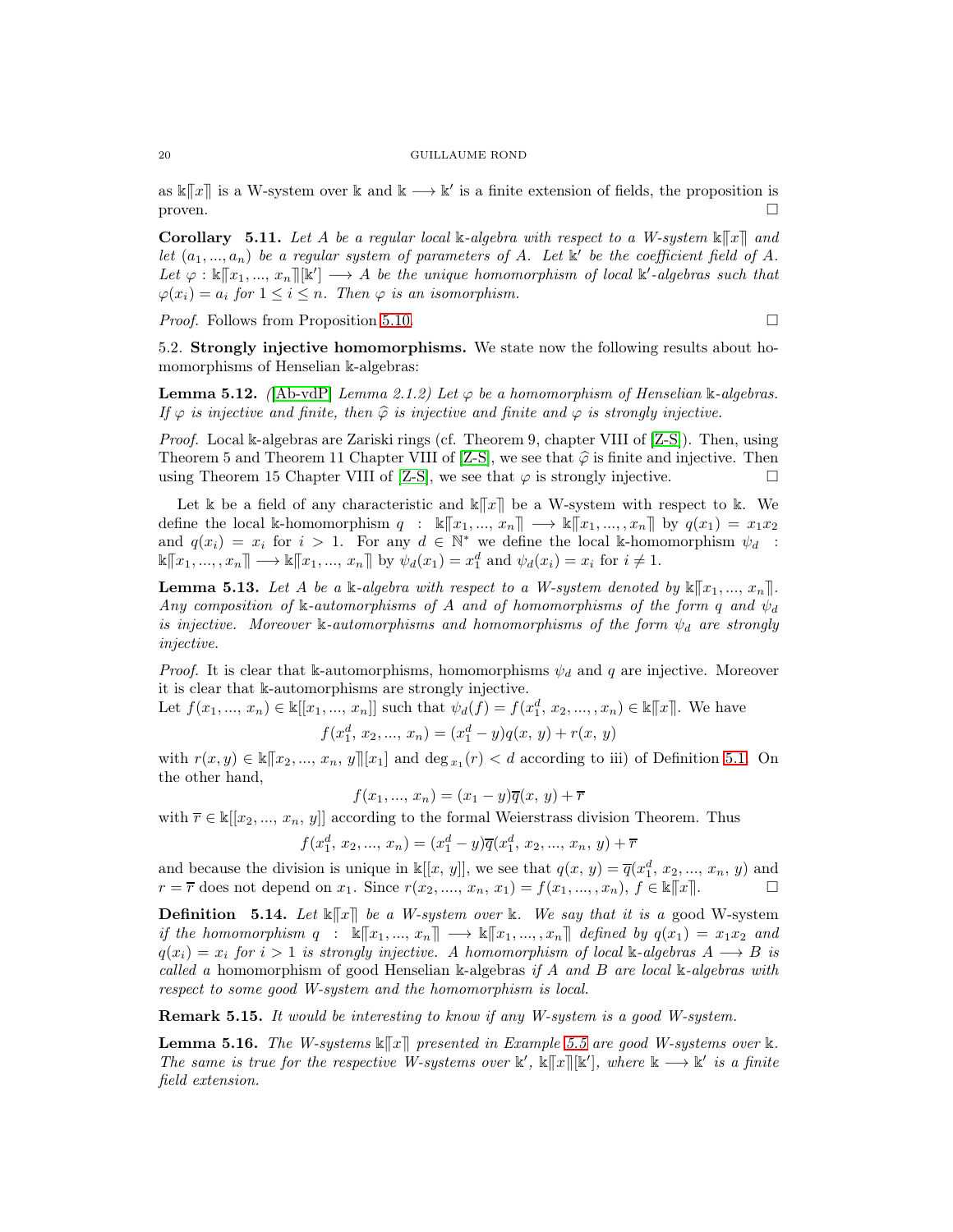*Proof.* It is clear for  $\mathbb{K}[[x]]$ . For the convergent power series, we have just to remark that for any  $f = \sum_{\alpha} a_{\alpha} x_1^{\alpha_1} \dots x_n^{\alpha_n} \in \mathbb{k}[[x]]$  such that  $q(f)$  is convergent, there exist  $R_1 > 0,...,$  $R_n > 0$  such that  $\sum_{\alpha} |a_{\alpha}| R_1^{\alpha_1} R_2^{\alpha_1 + \alpha_2} R_3^{\alpha_3} ... R_n^{\alpha_n} < +\infty$ . Thus f is convergent because<br> $\sum |a_{\alpha}| (R_1 R_2)^{\alpha_1} R_3^{\alpha_2} R_3^{\alpha_3} ... R_n^{\alpha_n} < +\infty$ . The proof is the same when we take a finite exten- $\alpha |a_{\alpha}| (R_1 R_2)^{\alpha_1} R_2^{\alpha_2} R_3^{\alpha_3} ... R_n^{\alpha_n} < +\infty$ . The proof is the same when we take a finite extension of the residue field (see [\[Ab-vdP\]](#page-24-0) Lemma 2.2.1). The proof is similar for Gevrey power series.

Let  $f \in \mathbb{k}[[x_1, ..., x_n]]$ . We have  $f = \sum f_l \varepsilon_l$  where  $f_l \in \mathbb{k}[[x_1, ..., x_n]]$  for  $1 \leq l \leq r$ . Assume that  $q(f) \in \mathbb{k} \langle x_1, ..., x_n \rangle[\mathbb{k}']$ . It is clear that  $q(f_l) \in \mathbb{k} \langle x_1, ..., x_n \rangle$  for  $1 \leq l \leq r$ . It is enough to prove that if  $f \in \mathbb{k}[[x_1, ..., x_n]]$  satisfies  $q(f) \in \mathbb{k}\langle x_1, ..., x_n \rangle$  then  $f \in \mathbb{k}\langle x_1, ..., x_n \rangle$ . So let  $f \in \mathbb{k}[[x_1, ..., x_n]]$  such that

<span id="page-20-1"></span>
$$
g := f(x_1 x_2, x_2, ..., x_n) \in \mathbb{k}\langle x_1, ..., x_n \rangle.
$$

There exist  $s \in \mathbb{N}$  and  $a_i \in \mathbb{k}[x_1, ..., x_n]_{(x)}$  for  $0 \leq i \leq s$  such that

(4) 
$$
a_s g^s + \dots + a_1 g + a_0 = 0.
$$

We write  $a_i = \sum_{\alpha} a_{i,\alpha} x_1^{\alpha_1} ... x_n^{\alpha_n}$  for any i with  $a_{i,\alpha} \in \mathbb{k}$ . Multiplying Relation [\(4\)](#page-20-1) by some power of  $x_2$ , we may assume that any  $\alpha \in \mathbb{N}^n$  such that  $a_{i, \alpha} \neq 0$  satisfies  $\alpha_2 \geq \alpha_1$ . Then there exist  $b_i \in \mathbb{k}[x_1, ..., x_n]_{(x)}$  such that  $q(b_i) = a_i$  for  $0 \le i \le s$ . We have  $b_s f^s + \cdots + b_1 f + b_0 = 0$ , hence  $f \in \mathbb{k}\langle x_1, ..., x_n \rangle$  and q is strongly injective.

<span id="page-20-2"></span>**Lemma 5.17.** ( $[Ab\text{-}vdP]$  Lemma 2.1.3) Let  $\varphi: A \longrightarrow B$  and  $\varphi': B \longrightarrow C$  be homomorphisms of Henselian k-algebras. If  $\varphi \circ \varphi$  is strongly injective then  $\varphi$  is strongly injective.

*Proof.* Follows from the definitions.

<span id="page-20-3"></span>**Lemma 5.18.** Let  $\mathbb{K}[[x]]$  be a W-system over  $\mathbb{k}$ . Let  $\varphi : \mathbb{K}[[x_1, ..., x_n]] \longrightarrow \mathbb{K}[[y_1, ..., y_m]][\mathbb{K}']$ where  $\mathbb{k} \longrightarrow \mathbb{k}'$  is a finite field extension. Let  $\varphi_{\mathbb{k}'}$  denote the induced homomorphism of Henselian  $\mathbb{k}'$ -algebras:  $\mathbb{k}[[x_1, ..., x_n]][\mathbb{k}'] \longrightarrow \mathbb{k}[[y_1, ..., y_m]][\mathbb{k}']$ . Then  $grk(\varphi) = grk(\varphi_{\mathbb{k}'})$ .

Proof. By Lemma [2.2,](#page-2-1) we amy replace the Henselian algebras by their completions. Then the result comes from the fact that  $\mathbb{k}[[x_1, ..., x_n]] \longrightarrow \mathbb{k}[[x_1, ..., x_n]]$  is finite and Lemma [2.4.](#page-3-0)  $\Box$ 

Theorem [3.4](#page-6-0) is still valid for homomorphisms of Henselian k-algebras:

<span id="page-20-0"></span>**Theorem** 5.19. Let k be an infinite field of any characteristic and let  $\mathbb{K}[\![x]\!]$  be a Wsystem over k. Let us consider an homomorphism  $\varphi: A \longrightarrow B$ , where  $A = \kappa[[x_1, ..., x_n]]$ and  $B = \mathbb{K}[[y_1, ..., y_m]]$ . Then there exists an admissible finite sequence of homomorphisms  $(\varphi_i)_{i=0}^k : \mathbb{k}[[x_1, ..., x_n]] \longrightarrow \mathbb{k}[[y_1, ..., y_m]]$  such that  $\varphi_0 = \varphi$ . The last homomorphism  $\varphi_k$ satisfies

$$
\varphi_k(x_i) = y_i^{p^{\alpha_i}} u_i \text{ for some units } u_i \text{ if char}(\mathbb{k}) = p > 0
$$
  
or 
$$
\varphi_k(x_i) = y_i \text{ if char}(\mathbb{k}) = 0, \text{ for } i \leq grk(\varphi)
$$
  
and 
$$
\varphi_k(x_i) = 0 \text{ for } i > grk(\varphi).
$$

Moreover, if char  $(\mathbb{k}) = p > 0$ , for any i,  $u_i = 1$  whenever  $\alpha_i = 0$ , and  $in(u_i) = 1$  and  $u_i \notin B^p$  whenever  $\alpha_i > 0$ .

Proof. Modifications of types (2) and (4) are allowed according to i) of the definition of W-systems and Remark [5.2](#page-16-2) iii). Steps 0, 1, 4 and 5 involve only k-automorphisms of  $\mathbb{k}[[x_1, ..., x_n]]$  and of  $\mathbb{k}[[y_1, ..., y_n]]$  that are defined by polynomials. For Steps 2, 4 and 5, using modifications of type (3), we take d-roots of elements of  $\kappa[[x]]$  in  $\kappa[[x]]$  and they are in  $\mathbb{k}[[x]]$  from Remark [5.2](#page-16-2) v). The only problem may occur at Step 3, where we replace  $x_j$ by an element of the form  $x'_j := x_j - \sum_k c_k x_1^{k_1} \dots x_{j-1}^{k_{j-1}}$  such that  $\varphi(x'_j) = 0$  (and the sum is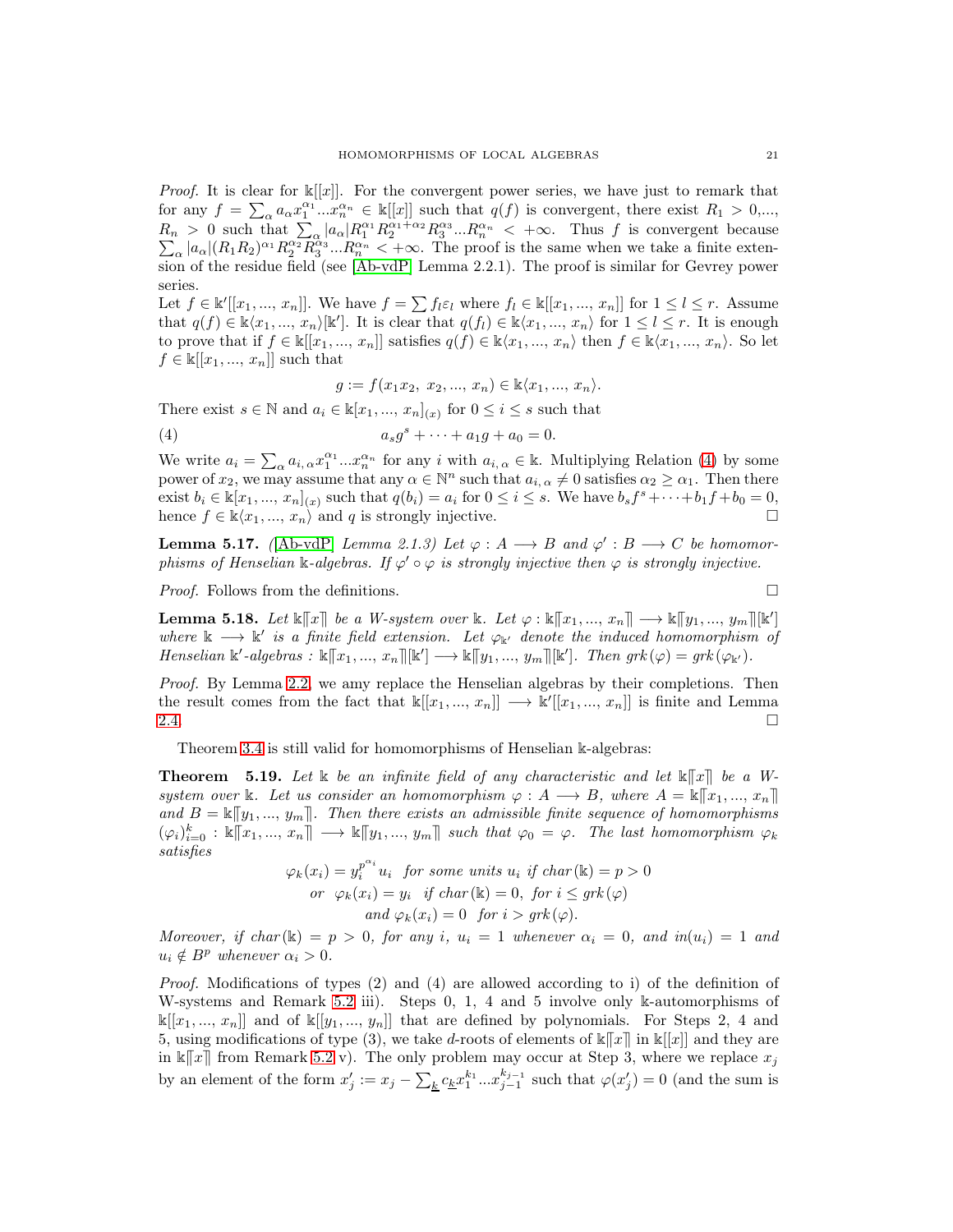not finite) because we do not know if  $x'_j \in \mathbb{R}[[x]]$ . When char  $(\mathbb{k}) = 0$  this is obvious because  $\varphi(x_i) = y_i$  for  $1 \leq i \leq j-1$  by assumption (see Remark [3.6\)](#page-9-1).

From now on we assume that char(k) =  $p > 0$ . We assume that  $A = \mathbb{K}[[x_1, ..., x_n]]$  and  $B = \mathbb{K}[[y_1, ..., y_m]]$  and we will prove that  $x'_j \in A$ . We will use the following lemma:

<span id="page-21-2"></span>**Lemma 5.20.** Assume that char (k) = p > 0. Let us consider  $\varphi : \mathbb{K}[x_1, ..., x_{j-1}] \longrightarrow$  $\llbracket y_1,..., y_m \rrbracket$  such that  $\varphi(x_i) = y_i^{p^{\alpha_i}} u_i$  for some units  $u_i$ , for  $1 \leq i \leq j-1$ . Then  $\varphi$  is strongly injective.

In particular, because  $\varphi(x_j) = \varphi\left(\sum_k c_k x_1^{k_1} ... x_{j-1}^{k_{j-1}}\right)$  $\Big) \in \mathbb{k}[\![y_1, ..., y_m]\!],$  we see that  $\overline{\phantom{0}}$ k  $c_{\underline{k}}x_1^{k_1}...x_{j-1}^{k_{j-1}} \in \mathbb{K}[[y_1, ..., y_m]],$ 

and so  $x'_{j} \in \mathbb{K}[[y_1, ..., y_m]].$ 

Now we give the proof of Lemma [5.20:](#page-21-2)

*Proof of Lemma [5.20.](#page-21-2)* Let us denote by  $\pi$  the quotient homomorphism  $\mathbb{K}[\![y_1, ..., y_m]\!] \longrightarrow$ k $\llbracket y_1, ..., y_{j-1} \rrbracket$ . Then the homomorphism induced by π ∘  $\varphi$ :

 $\mathbb{K}[x_1, ..., x_{i-1}]/(x_1, ..., x_{i-1}) \longrightarrow \mathbb{K}[y_1, ..., y_{i-1}]/(\pi \circ \varphi((x_1, ..., x_{i-1})))$ 

is finite. Using Proposition [5.10,](#page-18-0) we see that  $\pi \circ \varphi$  is finite. Moreover,  $\pi \circ \varphi$  is injective because grk  $(\pi \circ \varphi) = j - 1$ . Using Lemma [5.12,](#page-19-1) we see that  $\pi \circ \varphi$  is strongly injective, and from Lemma [5.17](#page-20-2) we see that  $\varphi$  is strongly injective.

In particular we get the following result, which is a weak version of a theorem of A. M. Gabrielov [\[Ga2\]](#page-25-1):

<span id="page-21-0"></span>**Theorem 5.21.** Let k be a field of any characteristic. Let  $\varphi : A \longrightarrow B$  be a homomorphism of good Henselian k-algebras, where A and B are regular. If  $grk(\varphi) = dim(A)$ , then  $\varphi$  is strongly injective.

*Proof.* Using Corollary [5.11,](#page-19-2) we may assume that  $A = \kappa ||x_1, ..., x_n||$  and  $B = \kappa ||y_1, ..., y_m||[\kappa']$ where  $\mathbb{k} \longrightarrow \mathbb{k}'$  is finite and  $\mathbb{k}[[x]]$  is a W-system over k. If we replace A by  $\mathbb{k}[[x]][\mathbb{k}']$  then the geometric rank will not change by Lemma [5.18.](#page-20-3) Moreover if the induced homomorphism  $\varphi_{\mathbb{k}'} : \mathbb{k}[[x_1, ..., x_n]][\mathbb{k}'] \longrightarrow \mathbb{k}[[y_1, ..., y_m]][\mathbb{k}']$  is strongly injective, then  $\varphi$  is strongly injective. So from now on we assume that  $\mathbb{k} = \mathbb{k}'$ .

From Corollary [2.7](#page-4-1) we may assume that  $\Bbbk$  is an infinite field. Using Theorem [5.19,](#page-20-0) we see that  $\sigma_1 \circ \varphi = \overline{\varphi} \circ \sigma_2$  where the homomorphisms  $\sigma_1$  and  $\sigma_2$  are compositions of k-automorphisms of A and B, of homomorphisms of the form q and  $\psi_d$ , and  $\overline{\varphi}$  is defined by  $\overline{\varphi}(x_i) = y_i^{p^{\alpha_i}} u_i$ , for some units  $u_i$  and some  $\alpha_i \in \mathbb{N}$ , for all i. Then using Lemmas [5.13,](#page-19-3) [5.17](#page-20-2) and [5.20,](#page-21-2) we see that  $\varphi$  is strongly injective.

# 6. Two particular cases

<span id="page-21-1"></span>6.1. The two-dimensional case. Example [4.6](#page-12-0) shows that we can construct injective homomorphisms  $\varphi: A \longrightarrow B$  with  $\operatorname{grk} \varphi < \dim(A)$  as soon as  $\dim(A) \geq 3$ . We prove here that it is not possible to find such examples when A is a Henselian k-algebra and  $\dim(A) \leq 2$ . In fact, it is obvious that if  $dim(A) = 1$  and  $\varphi$  is injective then grk  $(\varphi) = 1$ . Indeed, using

Lemma [2.4,](#page-3-0) we can replace A by  $\kappa ||x||$ , where x is a single variable and B by  $\kappa ||y_1, ..., y_m||[\kappa']$ . Then the result is immediate.

When  $\dim(A) = 2$  we have the following result that shows us that  $\dim(A) = 2$  is a nice case as remarked by S. S. Abhyankar and M. van der Put in [\[Ab1\]](#page-24-2) and [\[Ab-vdP\]](#page-24-0):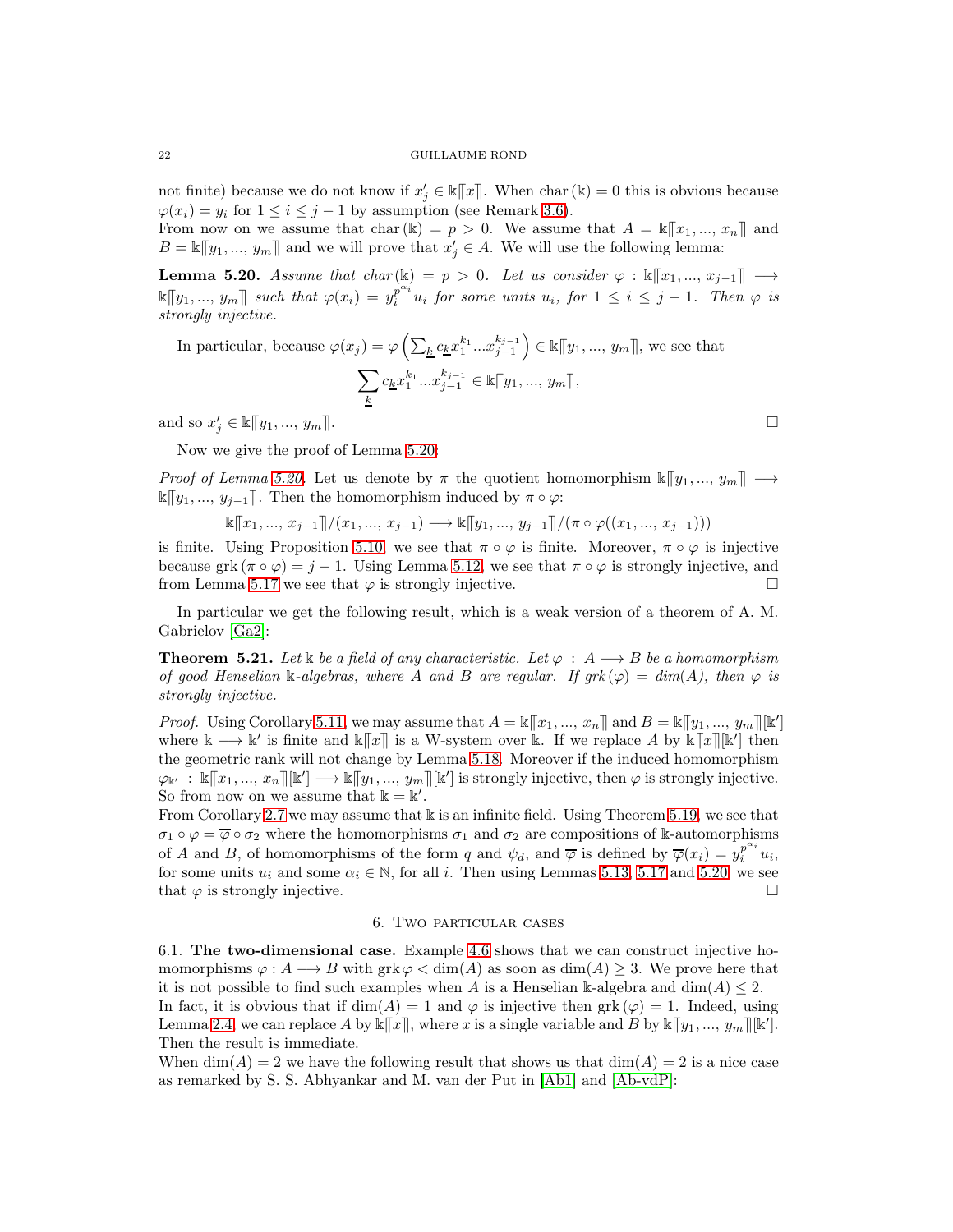<span id="page-22-0"></span>**Theorem 6.1.** Let  $\varphi : A \longrightarrow B$  be a homomorphism of Henselian k-algebras where A is an integral domain of dimension 2 and B is regular. Then  $\varphi$  is injective if and only if  $grk(\varphi)=2.$ 

*Proof.* From Lemma [2.3,](#page-3-2) we see that grk ( $\varphi$ ) = 2 implies that  $\varphi$  is injective. So from now on we assume that  $\varphi$  is injective.

By Theorem 2.1 [\[D-L\]](#page-25-22) there exists an injective and finite homomorphism of Henselian kalgebras  $\pi : \mathbb{K}[\![x_1, x_2]\!] \longrightarrow A$  (where  $\mathbb{K}[\![x]\!]$  is a W-system over k), so using Lemma [2.4,](#page-3-0) we can replace A by  $\&\lbrack\!\lbrack x_1, x_2 \rbrack\!\rbrack$ . Because B is regular we assume that  $B = \&\lbrack\!\lbrack y_1, ..., y_m \rbrack\rbrack \llbrack k']$ (Corollary [5.11\)](#page-19-2) where  $\mathbb{k}'$  is a finite field extension of k. Then, we can replace  $\mathbb{k}[[x_1, x_2]]$  by  $\hat{\mathbb{K}}[x_1, x_2]$ [ $\mathbb{K}'$ ] using Lemma [5.18.](#page-20-3)

Let t be a variable over k and let  $\mathbb{K} := \mathbb{k}(t)$ . Let  $\varphi_{\mathbb{K}} : \mathbb{K}[[x_1, x_2]] \longrightarrow \mathbb{K}[[y_1, ..., y_m]]$  be the homomorphism induced by  $\varphi$ . If  $\varphi$  is injective then  $\varphi_{\mathbb{K}}$  is also injective: otherwise there would exist a sequence  $(f_n)_n \in \mathbb{K}[[x_1, x_2]][\mathbb{K}]^{\mathbb{N}}$  such that  $\varphi_{\mathbb{K}}(f_n) \in (y)^n$  and  $f_n - f_{n+1} \in (x)^n$  for any  $n \in \mathbb{N}$ . Let  $d := \text{ord}(f_n)$  for n large enough and let us denote by  $\beta$  the Chevalley function of  $\varphi$ . Let  $N \in \mathbb{N}$  such that  $\text{ord}(\varphi_{\mathbb{K}}(f_N)) > \beta(d)$ . We may assume that  $g := f_N \in \mathbb{k}[[x_1, x_2]][\mathbb{k}(t)]$ by multiplying it by an element of K. We write  $g = \sum_{j=1}^r g_j t^j$  with  $g_j \in \mathbb{k}[[x_1, x_2]]$  for  $0 \leq j \leq r$ . Then  $\varphi_{\mathbb{K}}(g) = \sum_{j=1}^r \varphi(g_j) t^j \in (y)^{\beta(d)+1}$  by assumption thus  $\text{ord}(\varphi(g_j)) \geq \beta(d)+1$ for  $0 \leq j \leq r$ , hence  $\text{ord}(g_j) \geq d+1$  by definition of  $\beta$ . This contradicts  $\text{ord}(g) = d$ . Hence  $\varphi_{\mathbb{K}}$  is injective and we may assume that  $\mathbb{k}$  is infinite from Corollary [2.7.](#page-4-1)

To compute grk  $(\varphi)$  we use the algorithmic proof of Theorem [3.4.](#page-6-0)

We first give the proof when char (k) =  $p > 0$ . Using Step 1, we may assume that  $\varphi(x_1) = y_1^d u$ for some unit  $u$ . Then we define

 $\Delta := \{ \alpha \in \mathbb{N} \; / \; \exists z \in \mathbb{K}[[x_1, x_2]][\mathbb{K}'] \text{ with } \text{ord}(z) = 1, \text{ and } \varphi(z)(y_1, 0, ..., 0) = y_1^{p^{\alpha}d}u_1$ 

such that  $p \wedge d = 1$  and u is a unit}.

By assumption  $\Delta$  is not empty. Let us denote by  $\alpha$  the least integer of  $\Delta$ . Let us choose an element  $z_1 \in \mathbb{K}[[x_1, x_2]][\mathbb{K}']$  such that  $\varphi(z_1) = y_1^{p^{\alpha}d}u$  with  $p \wedge d = 1$  and u a unit. By using the following modification of type (2):  $\psi(y_1) = y_1$  and  $\psi(y_k) = y_k y_1$  for  $k > 1$ , we can replace  $\varphi$  by  $\overline{\varphi} := \psi^k \circ \varphi$ , for  $k \geq 0$ , such that  $\overline{\varphi}(z_1) = y_1^{p^{\alpha}d} u$  for some unit u, with  $p \wedge d = 1$ . Let us choose  $z_2 \in \mathbb{K}[[x_1, x_2]][\mathbb{K}']$  such that  $(z_1, z_2)$  is a regular system of parameters. Now, because  $\alpha$  is the least integer of  $\Delta$ , in $(\overline{\varphi}(z))$  has no monomial of the form  $cy_1^k$  such that  $p^{\alpha}$ does not divide k. Then we can skip Step 4, and using Step 5, we can replace  $\overline{\varphi}$  by  $\overline{\overline{\varphi}}$  such that  $\overline{\overline{\varphi}}(z_1) = y_1^{p^{\alpha}de_{1,1}} y_2^{p^{\alpha}de_{1,2}} u_1, \overline{\overline{\varphi}}(z_2) = y_1^{i_1e_{1,1}+i_2e_{2,1}} y_2^{i_1e_{1,2}+i_2e_{2,2}} u_2$  for some units  $u_1$  and  $u_2$ , and with  $\overline{\varphi} = \psi' \circ \overline{\overline{\varphi}}$  where  $\psi'$  is a composition of blowing-ups and automorphisms of  $\lfloor \mathbf{k} \rfloor [y_1, ..., y_m] \rfloor [\mathbf{k}']$ . Moreover the matrix  $(e_{i,j})_{i,j}$  is invertible. Then using modifications of type (4) we transform  $\overline{\overline{\phi}}$  in  $\overline{\overline{\overline{\phi}}}$  such that  $\overline{\overline{\overline{\phi}}}(x) = y_1^{p^{\alpha_1}} u_1$  and  $\overline{\overline{\overline{\phi}}}(z') = y_2^{p^{\alpha_2}} u_2$  for some units  $u_1$ and  $u_2$ . Hence grk  $\varphi = 2$ .

Now, if char(k) = 0 then we can do almost the same, but we do not need  $\Delta$ . We just choose  $z_1 = x_1$  and  $z_2 = x_2$ . After that the proof is the same as above.

**Corollary** 6.2. Let  $\varphi : \mathbb{k}[[x_1, x_2]] \longrightarrow \mathbb{k}[[y_1, ..., y_m]]$  be an injective homomorphism of Henselian k-algebras where k is infinite. Let  $k \rightarrow k'$  be a finite field extension and let us assume that there is a W-system  $\mathbb{k}'[\![x]\!]$  over  $\mathbb{k}'$  such that  $\mathbb{k}'[\![x]\!] \cap \mathbb{k}[[x]] = \mathbb{k}[\![x]\!]$ . Then the induced homomorphism  $\varphi_{\mathbb{k}'} : \mathbb{k}'[\![x_1, x_2]\!] \longrightarrow \mathbb{k}'[\![y_1, ..., y_m]\!]$  is injective.

*Proof.* By Theorem [6.1](#page-22-0) grk ( $\varphi$ ) = 2. Thus, if char(k) = p > 0,  $\varphi$  can be transformed using modifications into a homomorphism  $\overline{\varphi}$  such that  $\overline{\varphi}(x_1) = y_1^{p^{\alpha_1}} u_1$  and  $\overline{\varphi}(x_2) = y_2^{p^{\alpha_2}} u_2$  for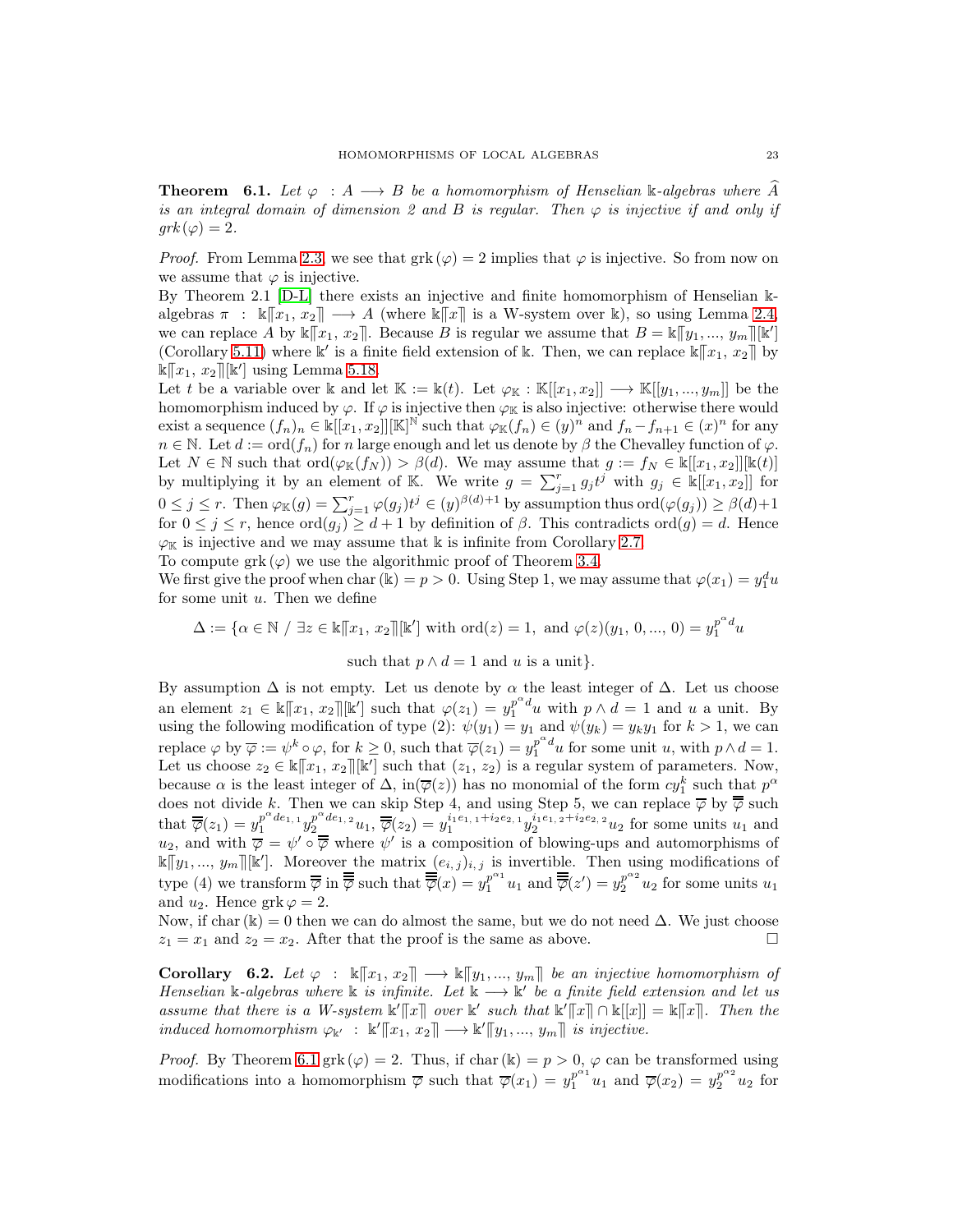some units. Then  $\varphi_{\mathbb{k}'}$  can be transformed in the same way and grk  $(\varphi_{\mathbb{k}'} ) = 2$ . Then  $\varphi_{\mathbb{k}'}$  is injective by Lemma [2.3.](#page-3-2) The proof in characteristic zero is the same.  $\Box$ 

Using this result we deduce the following two results, the first being a generalization to the case of Henselian k-algebras of a theorem of S. S. Abhyankar and M. van der Put (cf. Theorem 2.10 of [\[Ab-vdP\]](#page-24-0)):

<span id="page-23-0"></span>**Theorem 6.3.** Let  $\varphi: A \longrightarrow B$  be a homomorphism of good Henselian k-algebras where A and B are regular and  $dim(A) = 2$ . If  $\varphi$  is injective then it is strongly injective.

*Proof.* We have grk  $(\varphi) = 2$  from Theorem [6.1.](#page-22-0) Hence from Theorem [5.21](#page-21-0)  $\varphi$  is strongly injective by Lemma.

**Corollary 6.4.** Let  $\varphi: A \longrightarrow B$  denote a homomorphism of complete local k-algebras where A is a two dimensional integral domain and B is regular. Then  $\varphi$  is injective if and only if  $\varphi$  has a linear Chevalley estimate.

*Proof.* It is obvious that  $\varphi$  is injective if it has a linear Chevalley estimate. On the other hand the result follows from Theorems [6.1](#page-22-0) and [4.2.](#page-10-0)  $\Box$ 

6.2. **The algebraic case.** Here we give a generalization of the main theorem of  $|T_02|$ ,  $|Be|$ and [\[Mi\]](#page-25-2). The result is the following: any homomorphism of analytic k-algebras defined by algebraic power series has maximal geometric rank. This result has been proven for homomorphisms of analytic C-algebras defined by polynomials in the three papers cited above.

**Definition** 6.5. Let  $\varphi : A \longrightarrow B$  be a homomorphism of local k-algebras. We define  $r_2 := dim\left(\frac{\widehat{A}}{Ker(\widehat{\varphi})}\right)$ ) and  $r_3 := dim\left(\frac{A}{Ker(\varphi)}\right)$ ). Moreover  $r_1 := grk(\varphi)$ .

It is clear that  $r_2(\varphi) \leq r_3(\varphi)$ . Moreover, from the definition, we see that  $r_1(\widehat{\varphi})$  is equal to the geometric rank of the homomorphism  $\widehat{A}/\text{Ker}(\widehat{\varphi}) \longrightarrow \widehat{B}$  induced by  $\widehat{\varphi}$ , and using the Abhyankar's Inequality [\[Ab1\]](#page-24-2) and Lemma [2.2](#page-2-1) we see that  $r_1(\varphi) \leq r_2(\varphi)$ . Thus we always have  $r_1(\varphi) \leq r_2(\varphi) \leq r_3(\varphi)$ . If  $r_1(\varphi) = r_2(\varphi)$  we say that  $\varphi$  is regular. A difficult theorem of A. Gabrielov asserts that if  $\varphi: A \longrightarrow B$  is a regular homomorphism when A and B are quotients of convergent power series rings over  $\mathbb C$  then  $r_2(\varphi) = r_3(\varphi)$ , i.e.  $\text{Ker}(\widehat{\varphi}) = \text{Ker}(\varphi)A$ (cf. [\[Ga2\]](#page-25-1)).

**Definition 6.6.** A homomorphism  $A \rightarrow B$  of Henselian k-algebras is said to be a homomorphism of algebraic k-algebras if A and B are local k-algebras with respect to the W-system of algebraic power series (Example 5.5 ii)).

**Theorem 6.7.** Let  $\varphi : A \longrightarrow B$  a homomorphism of algebraic k-algebras where B is regular if  $char(\mathbb{k}) = p > 0$ . Then  $r_1(\varphi) = r_3(\varphi)$ .

*Proof.* If char( $\mathbb{k}$ ) = 0 and B is not regular, by the existence of a resolution of singularities for  $Spec(B)$ , there exists a homomorphism of Henselian k-algebras which is a composition of local blow-ups  $\psi : B \longrightarrow \mathbb{k} \langle y_1, ..., y_m \rangle$ . In particular  $r_1(\psi \circ \varphi) = r_1(\varphi)$  by Proposition [2.8.](#page-4-0) Thus we may assume that  $B$  is regular.

Let us denote  $A' := A/\text{Ker}(\varphi)$ . Then  $d := \dim(A') = r_3(\varphi)$ . There exists a finite injective homomorphism  $\mathbb{k}\langle x_1, ..., x_d \rangle \longrightarrow A'$  from the Weierstrass preparation Theorem. Let us denote by  $\tau$  the homomorphism induced by  $\varphi$  on  $\Bbbk\langle x\rangle$ . By Lemma [2.4,](#page-3-0)  $r_1(\tau) = r_1(\varphi)$ , and because  $\tau$  is injective,  $r_3(\tau) = d = r_3(\varphi)$ .

Let t be a variable over k. We may replace k by  $k(t)$  since Corollary [2.7](#page-4-1) and since the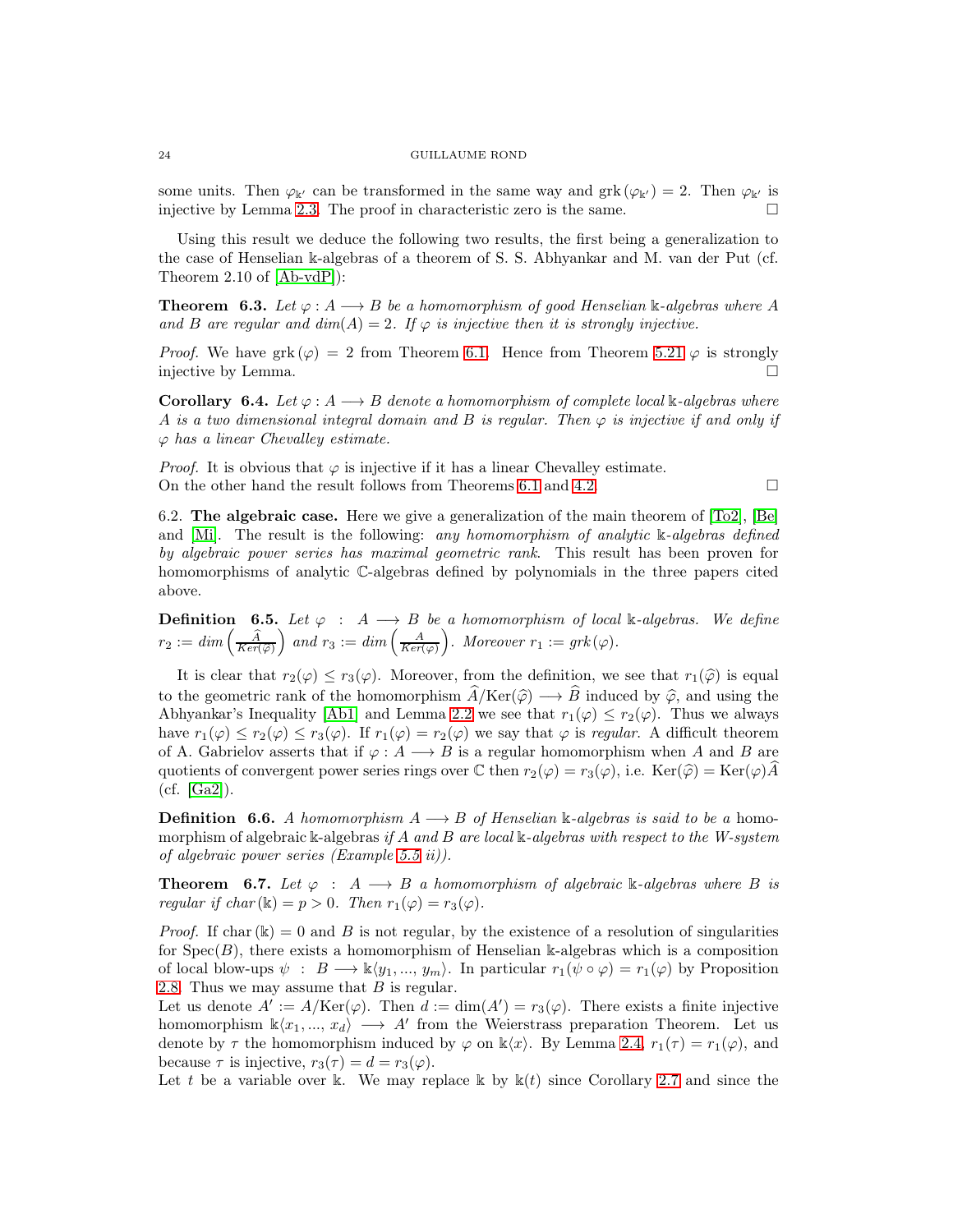homomorphism induced by  $\tau$  on  $\mathbb{k}(t)\langle x \rangle$  is clearly injective. Now we appy Theorem [3.4](#page-6-0) to  $\tau$ . We get the following commutative diagram:

$$
\begin{array}{ccc}\n\mathbb{k}\langle x\rangle & \xrightarrow{\tau} & \mathbb{k}\langle y\rangle \\
\downarrow{\scriptstyle\sigma_1} & & \downarrow{\scriptstyle\sigma_2} \\
\mathbb{k}\langle x\rangle & \xrightarrow{\overline{\tau}} & \mathbb{k}\langle y\rangle\n\end{array}
$$

where  $\bar{\tau}$  is as defined in iii) of Theorem [3.4.](#page-6-0) In particular we see that  $r_3(\bar{\tau}) = r_1(\bar{\tau})$  because  $Ker(\overline{\tau}) = (x_{r_1(\tau)+1},...,x_d)$ . We have  $r_1(\tau) = r_1(\sigma_2 \circ \tau)$  and  $r_3(\tau) = r_3(\sigma_2 \circ \tau)$ . Moreover  $r_1(\tau) = r_1(\overline{\tau})$  according to Corollary [2.8.](#page-4-0) Thus we only have to prove that  $r_3(\tau) = r_3(\overline{\tau})$ . Let us consider the following commutative diagram:



where  $\tau$  is injective and  $\sigma$  is one of the homomorphisms defined in ii) of Theorem [3.4.](#page-6-0) We will prove that  $\psi$  is still injective. Thus this will prove by induction that  $\bar{\tau}$  is injective and that  $r_3(\tau) = r_3(\overline{\tau}).$ 

In order to prove that  $\psi$  is injective, we have to check the three following cases: If  $\sigma$  is an isomorphism, then it is clear that  $\psi$  is injective.

If  $\sigma = \chi_d$   $(d \in \mathbb{N}^*)$  is defined by  $\chi_d(x_1) = x_1^d$ , and  $\chi_d(x_i) = x_i$   $\forall i \neq 1$ , we can write  $d = p^r e$ with  $e \wedge p = 1$ . If  $f \in \text{Ker}(\psi)$ , then let us define  $g := \prod_{\varepsilon \in \mathbb{U}_e} (f(\varepsilon x_1, x_2, ..., x_d))^p$ , where  $\mathbb{U}_e$ is the set of e-roots of unity in a finite field extension of k. Then  $g \in \mathbb{k}\langle x \rangle$  and  $g \in \text{Im}(\sigma)$ . Let  $g' \in \mathbb{k}\langle x \rangle$  such that  $\sigma(g') = g$ . Then  $\tau(g') = \psi(g) = 0$ . Thus  $g' = 0$  because  $\tau$  is injective, hence  $f = 0$  and  $\psi$  is injective.

Finally, let us assume that  $\sigma = q$  defined by  $q(x_i) = x_i$  for  $i \neq 2$  and  $q(x_2) = x_1x_2$ . Let  $f \in \text{Ker}(\psi)$ . Let  $P(Y) \in \mathbb{k}[x][Y]$  be an irreducible polynomial having f as a root. Let us denote by  $a_i \in \mathbb{k}[x], 0 \le i \le r$ , its coefficients (i.e.  $a_r f^r + \cdots + a_1 f + a_0 = 0$ ). Then  $\psi(a_0) = 0$  and  $a_0 \neq 0$  if  $f \neq 0$ . If  $d := \deg_{x_2}(a_0)$ , then  $g := x_1^d a_0 \in \text{Im}(\sigma)$  and  $\psi(g) = 0$ . Let  $g' \in \mathbb{k}[x]$  such that  $\sigma(g') = g$ . Then  $\tau(g') = \psi(g) = 0$ . Thus  $g' = 0$  because  $\tau$  is injective, hence  $a_0 = 0$ , then  $f = 0$  and  $\psi$  is injective.

 $\Box$ 

<span id="page-24-1"></span>Corollary 6.8. Let  $\varphi : \Bbbk\{x\} \longrightarrow \Bbbk\{y\}/I\Bbbk\{y\}$  be a homomorphism of analytic  $\Bbbk$ -algebras where k is a valued field, I is an ideal of  $\mathbb{k}\langle y \rangle$  and such that  $\varphi(x_i) \in \mathbb{k}\langle y \rangle /I$  for  $1 \leq i \leq m$ . Assume moreover that char ( $\Bbbk$ ) = 0 or I = (0). Then  $r_1(\varphi) = r_3(\varphi)$ .

*Proof.* Let  $\psi : \mathbb{k}\langle x \rangle \longrightarrow \mathbb{k}\langle y \rangle /I$  be the homomorphism of Henselian k-algebra defined by  $\psi(x_i) := \varphi(x_i)$  for  $1 \leq i \leq n$ . Then we have  $r_1(\psi) = r_3(\psi)$  by the preceding theorem. Moreover, by Lemma [2.2](#page-2-1), we have  $r_1(\psi) = r_1(\widehat{\psi}) = r_1(\widehat{\varphi}) = r_1(\widehat{\varphi})$  because  $\widehat{\psi} = \widehat{\varphi}$ . Clearly  $\text{Ker}(\psi) \mathbb{K}\{x\} \subset \text{Ker}(\varphi), \text{ thus } r_3(\varphi) \leq r_3(\psi). \text{ Thus } r_1(\varphi) \leq r_3(\varphi) \leq r_3(\psi) = r_1(\psi) = r_1(\varphi)$ and we get the conclusion.

### **REFERENCES**

- <span id="page-24-2"></span>[Ab1] S. S. Abhyankar, Two notes on formal power series, Proc. Amer. Math. Soc., 7, (1956), 905-907.
- <span id="page-24-3"></span>[Ab2] S. S. Abhyankar, Local Analytic Geometry, Academic Press, (1964).
- <span id="page-24-0"></span>[Ab-vdP] S. S. Abhyankar, M. van der Put, Homomorphisms of analytic local rings, J. Reine Angew. Math., 242, (1970), 26-60.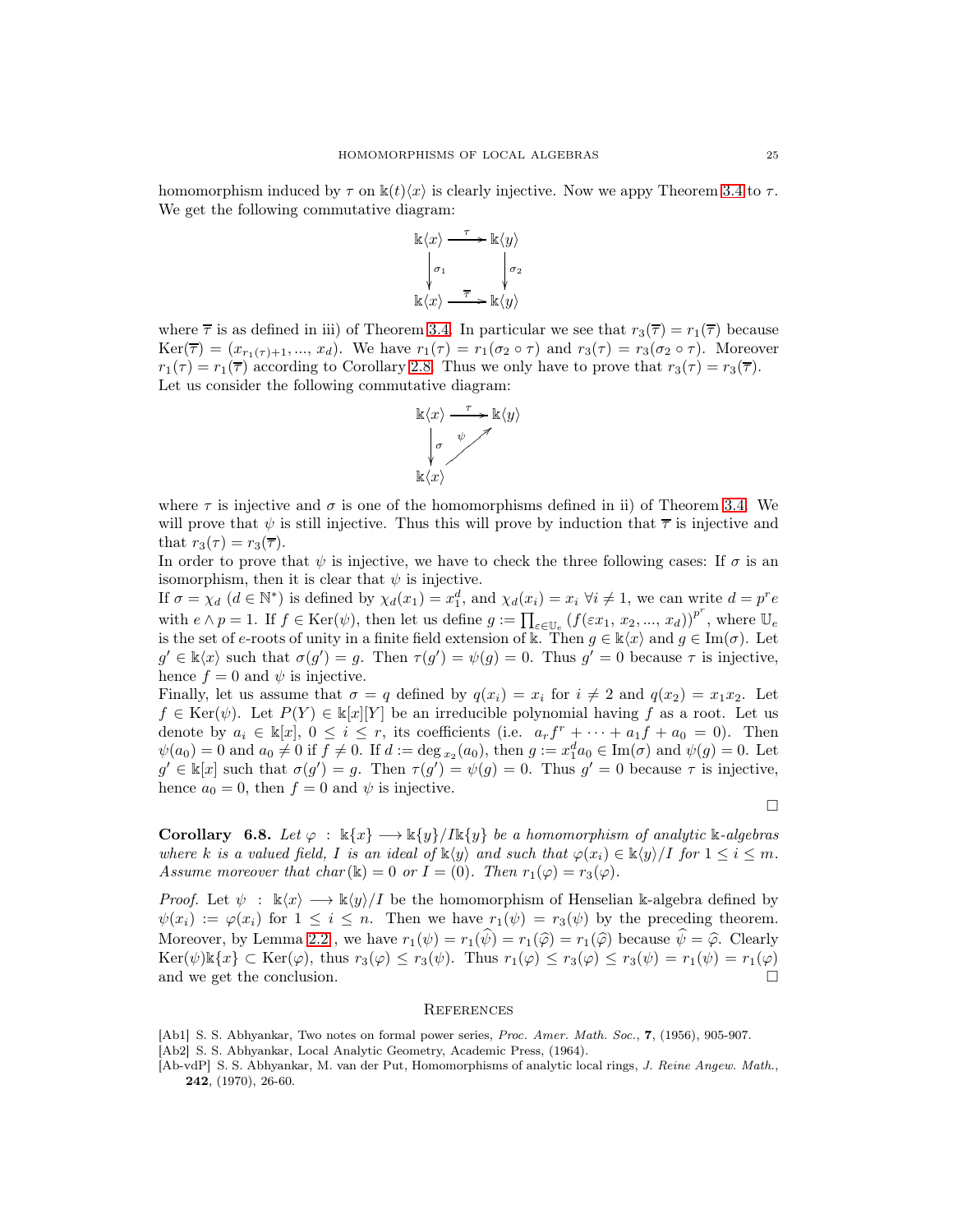- <span id="page-25-12"></span>[Be] J. Becker, Exposé on a conjecture of Tougeron, Annales de l'Institut Fourier, 27, no. 4, (1977), 9-27.
- <span id="page-25-3"></span>[Be-Za] J. Becker, W. R. Zame, Applications of functional analysis to the solution of power series equations, Math. Ann., 243, (1979), 37-54.
- <span id="page-25-8"></span>[B-M1] E. Bierstone, P. Milman, Relations among analytic functions I, Ann. Inst. Fourier, 37, (1987), no. 1, 187-239; II, 37, (1987), no.2, 49-77.
- <span id="page-25-9"></span>[B-M2] E. Bierstone, P. Milman, Geometric and differential properties of subanalytic sets, Ann. of Math., 147, (1998), 731-785.
- <span id="page-25-10"></span>[B-M3] E. Bierstone, P. Milman, Subanalytic geometry, *Model theory, algebra, and geometry*, 151-172, Math. Sci. Res. Inst. Publ., 39, Cambridge Univ. Press, Cambridge, 2000.
- <span id="page-25-27"></span>[Br] M. D. Bronshtein, Division theorems in spaces of functions of finite smoothness and in Gevrey spaces, Dokl. Akad. Nauk SSSR, 289 (1986), no. 5, 1039-1042.
- <span id="page-25-14"></span>[Ch] C. Chevalley, On the theory of local rings, Ann. of Math., 44, (1943), 690-708.
- <span id="page-25-22"></span>[D-L] J. Denef, L. Lipshitz, Ultraproducts and approximation in local rings. II, Math. Ann., 253, (1980), no. 1, 1-28.
- <span id="page-25-0"></span>[E-H] P. M. Eakin, G. A. Harris, When  $\Phi(f)$  convergent implies f convergent, Math. Ann., 229, (1977), 201-210.
- <span id="page-25-20"></span>[Ga1] A. M. Gabrielov, The formal relations between analytic functions, Funkcional. Anal. i Prilovzen, 5, (1971), 64-65.
- <span id="page-25-1"></span>[Ga2] A. M. Gabrielov, Formal relations among analytic functions, Izv. Akad. Naut. SSSR, 37, (1973), 1056-1088.
- <span id="page-25-7"></span>[Hu] R. Hübl, Completions of local morphisms and valuations, Math. Z., 236, (2001), 201-214.
- <span id="page-25-17"></span>[Iz1] S. Izumi, Linear complementary inequalities for orders of germs of analytic functions, Invent. Math., 65, (1982), 459-471.
- [Iz2] S. Izumi, A mesure of integrity for local analytic algebras, Publ. RIMS, Kyoto Univ., 21, (1985), 719-736.
- <span id="page-25-4"></span>[Iz3] S. Izumi, Gabrielov's Rank Condition is Equivalent to an Inequality of Reduced Orders, Math. Ann, 276, (1986), 81-89.
- <span id="page-25-5"></span>[Iz4] S. Izumi, The rank condition and convergence of formal functions, Duke Math. J., 59, (1989), 241-264.
- <span id="page-25-15"></span>[Iz5] S. Izumi, Note on Linear Chevalley Estimate for Homomorphisms of Local Algebras, Comm. Algebra, 24(12), (1996), 3885-3889.
- <span id="page-25-13"></span>[K-R] M Kreuzer, L. Robbiano, Computational Commutative Algebra 2, Springer, (2005).
- <span id="page-25-28"></span>[La] Lafon, Anneaux henséliens et théorème de préparation, C. R. Acad. Sci. Paris Sér. A-B, 264, (1967) A1161-A1162.
- <span id="page-25-21"></span>[ML-S] S. MacLane, O. F. G. Schilling, Zero-dimensional branches of rank one on algebraic varieties, Ann. of Math., 40, (1939).
- <span id="page-25-2"></span>[Mi] P. Milman, Analytic and polynomial homomorphisms of analytic rings, Math. Ann., 232, (1978), 247-253.
- <span id="page-25-16"></span>[Na] M. Nagata, Local Rings, Interscience, New York, (1962).
- <span id="page-25-19"></span>[Os] W. F. Osgood, On functions of several complex variables, Trans. Amer. Math. Soc., 17, (1916), 1-8.
- <span id="page-25-26"></span>[P-P] G. Pfister, D. Popescu, Die strenge Approximationseigenschaft lokaler Ringe, Invent. Math., 30, (1975), no. 2, 145-174.
- <span id="page-25-23"></span>[Po] D. Popescu, General Néron desingularization, Nagoya Math. J., 100 (1985), 97-126.
- <span id="page-25-18"></span>[Re] D. Rees, Izumi's theorem, Commutative algebra (Berkeley, CA, 1987), 407–416, Math. Sci. Res. Inst. Publ., 15, Springer, New York, (1989).
- <span id="page-25-24"></span>[Ro] C. Rotthaus, Rings with approximation property, *Math. Ann.*, **287**, (1990), no. 3, 455-466.
- <span id="page-25-6"></span>[Sp1] M. Spivakovsky, On convergence of formal functions: a simple algebraic proof of Gabrielov's theorem, Publ. Dip. di Mat., Universitá di Pisa, Sezione di Geometria e Algebra, Seminario di Geometria Reale (volume dedicated to Aldo Andreotti), vol.1.41 (560) (1990), 69-77.
- <span id="page-25-25"></span>[Sp2] M. Spivakovsky, A new proof of D. Popescu's theorem on smoothing of ring homomorphisms, J. Amer. Math. Soc., 12 (1999), no. 2, 381-444.
- <span id="page-25-29"></span>[To1] J.-Cl. Tougeron, Idéaux de fonctions différentiables, Ergebnisse der Mathematik und ihrer Grenzgebiete, Band 71, Springer-Verlag, (1972).
- <span id="page-25-11"></span>[To2] J.-Cl. Tougeron, Courbes analytiques sur un germe d'espace analytique et applications, Annales de l'Institut Fourier, 26, no. 2, (1976), 117-131.
- [To3] J.-Cl. Tougeron, Sur les racines d'un polynôme à coefficients séries formelles, Real analytic and algebraic geometry (Trento 1988), 325-363, Lectures Notes in Math., 1420, (1990).
- <span id="page-25-30"></span>[Z-S] O. Zariski, P. Samuel, Commutative Algebra - volume II, Springer-Verlag, 1960.